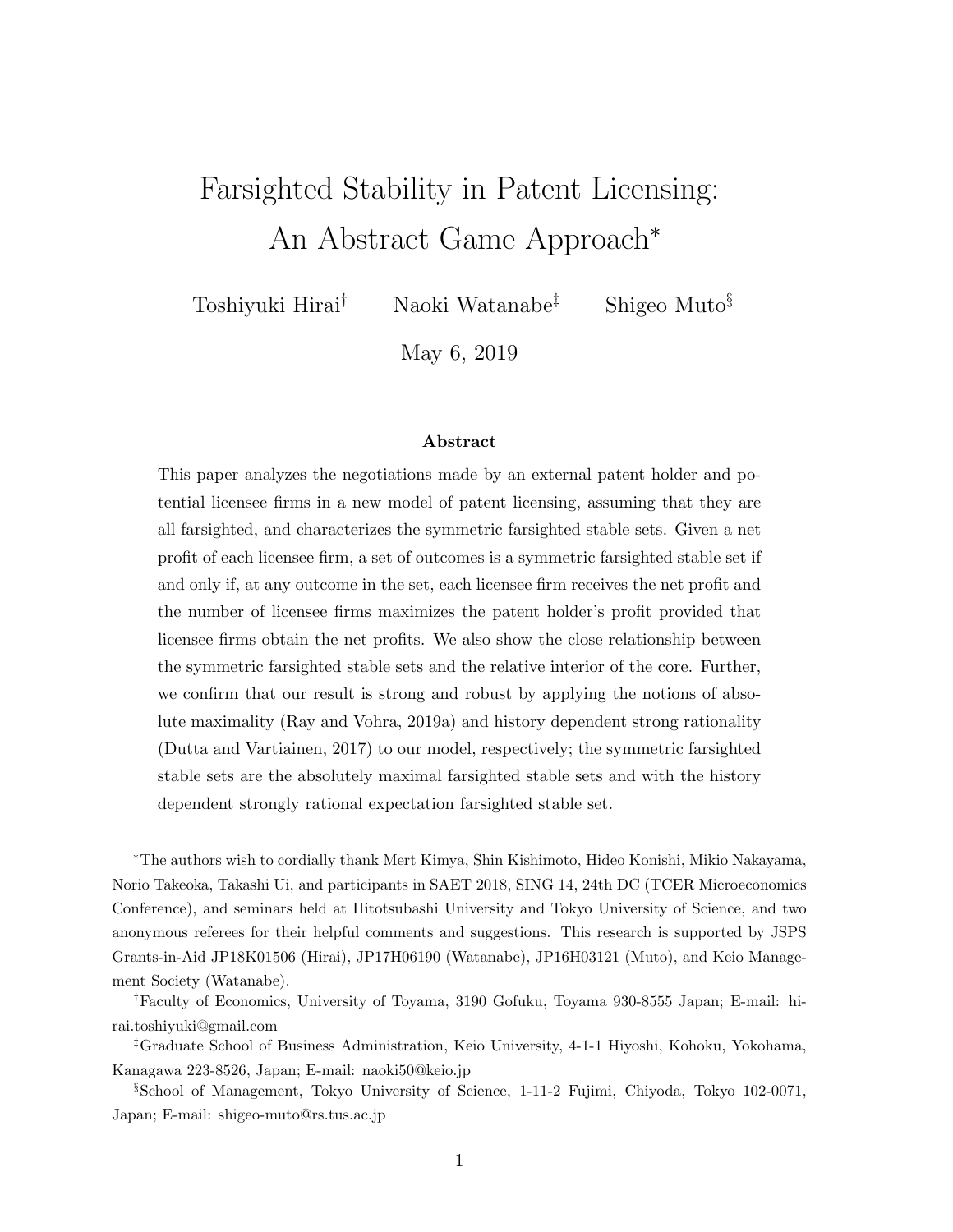**Keywords**: farsighted stable set, patent licensing, abstract game, maximality. **JEL Classification**: C62, C71, D45

### **1 Introduction**

This paper analyzes the negotiations on prices of information about patented technologies under a situation where the seller of the information (patent holder) has no production facility, the buyers (licensee firms) enjoy an advantage, but the non-buyers (non-licensee firms) suffer from a disadvantage in the market competition. License agreements themselves that result from negotiations have been analyzed by researchers from the viewpoint of cooperative games.<sup>a</sup> We argue the process of license negotiations itself as well as a set of agreements.

A cooperative game approach to patent licensing was initiated by Tauman and Watanabe (2007), where the grand coalition was supposed to be formed. Another cooperative game approach was developed by Watanabe and Muto (2008), where a coalition structure was selected by the patent holder. Suppose that there are an arbitrarily finite number of firms competing in the market. In the first stage, a patent holder invites a group of firms to license negotiations. In the second stage, the patent holder and the invited firms negotiate on the fees for the patented technology, assuming that the patented technology is licensed to all firms invited to this negotiation. In the third stage, the licensee firms and non-licensee firms compete in a market, provided that the results of the first and second stages are commonly known to all the firms.<sup>b</sup>

In the model of Watanabe and Muto (2008), a patent holder and firms make their decisions in the first and second stages with foreseen (re)actions of firms in the market competition. Then, it is also natural to introduce a situation where a patent holder and firms also foresee reactions of others in license negotiations, as Diamantoudi (2005) emphasized for a cartel formation. In order to formulate license negotiations made by such a patent holder and firms who are all farsighted, we combine the first and second stages and formulate license negotiations with an abstract game due to Chwe (1994) in

<sup>a</sup>Patent licensing has been analyzed also with non-cooperative game approach since seminal papers by Kamien and Tauman (1984, 1986). See, e.g., Sen and Tauman (2007), Fan et al. (2016), and references therein for this strand of research.

<sup>b</sup>Many bargaining solutions have been studied in this model; the core and bargaining set by Watanabe and Muto (2008), the Shapley-Aumann-Drèze value by Kishimoto et al. (2011), the kernel and nucleolus by Kishimoto and Watanabe (2017), and the von Neumann-Morgenstern stable sets by Hirai and Watanabe (2018). Kishimoto (2013) extended this model to a game with non-transferable utility.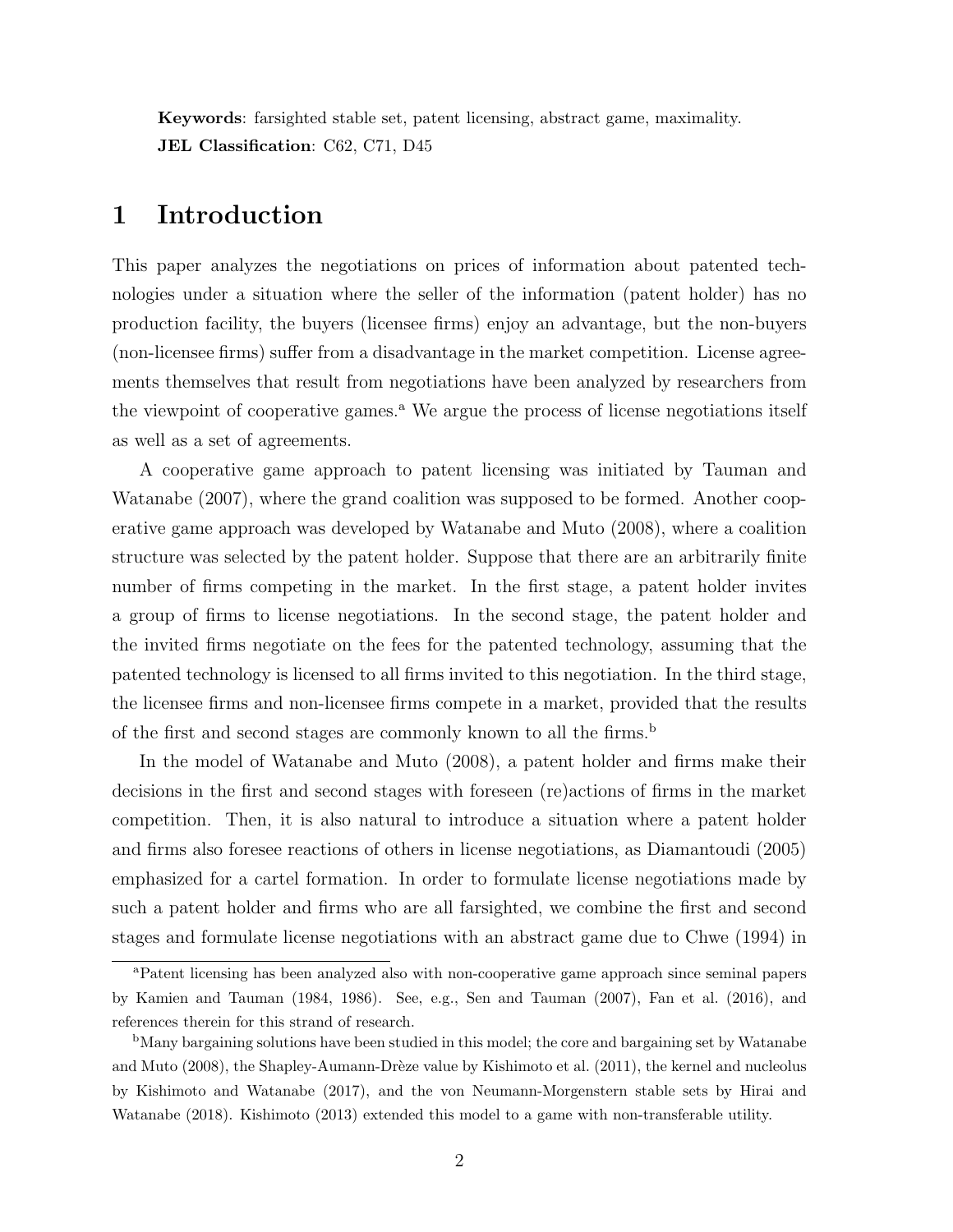the following way. A proposal of licensing the patented technology and its fee to some firms can be altered with another proposal to other firms, or it can be canceled. Other proposals or cancellation may follow after a proposal and cancellation.

Farsighted stable set is an appropriate solution concept for such a negotiation process mentioned above, which was introduced by Harsanyi (1974) for coalitional games and reformulated by Chwe  $(1994)$  for a class of abstract games.<sup>c</sup> We show as a main result that, under a remarkably mild condition, a set of symmetric outcomes is a symmetric farsighted stable set if and only if the set satisfies the following condition for a given sufficiently small positive net profit for licensee firms. For any outcome in the set, (i) licensee firms uniformly enjoy a given net profit, and (ii) the number of licensee firms maximizes a patent holder's profit, provided that the payoffs for licensee firms are determined as in (i). By the finiteness of firms, this result also implies the existence of a symmetric farsighted stable set.

Our new model of licensing negotiations and a farsighted stable set supports a remarkably different manner of profit sharing from the previously reviewed literature. In previous studies, a patent holder determines the number of licensee firms to maximize own profit ex ante with the foreseen result in the subsequent license negotiations and market competition. A farsighted stable set in our model offers another way to determine a patent holder's profit. A net profit of licensee firms is determined first. Then, the number of licensee firms is determined as if a patent holder maximizes its own profit ex post provided that licensee firms obtain the given net profit, which might be interpreted as an accepted standard of behavior or established order of society.<sup>d</sup>

From this characterization of symmetric farsighted stable sets, it will be easily confirmed that a singleton and symmetric farsighted stable set exists if and only if licensing all firms is the unique maximizer of the patent holder's profit for a given net profit of licensee firms. It will also be shown that this condition is necessary and sufficient for the nonemptiness of the relative interior of the core. There are some literature that showed a close relationship between the core and farsighted stable sets that yield a single payoff vector (Mauleon, et al., 2011; Ray and Vohra, 2015a; Chander, 2015; Hirai, 2018). Unlike

<sup>c</sup>Farsighted stable set is a modified version of the von Neumann-Morgenstern stable set for farsighted players. Following Harsanyi (1974) and Chwe (1994), there is a large literature on solution concepts that are based on farsighted players. Ray and Vohra (2014) give an insightful survey on that topic.

<sup>d</sup>von Neumann and Morgenstern (1944) considered social systems stylized in real practices as outcomes of negotiations made by people who are faced with non-cooperative situations, and proposed a solution which describes agreements people reach eventually in those negotiations, which can be interpreted as an established order of society or accepted standard of behavior.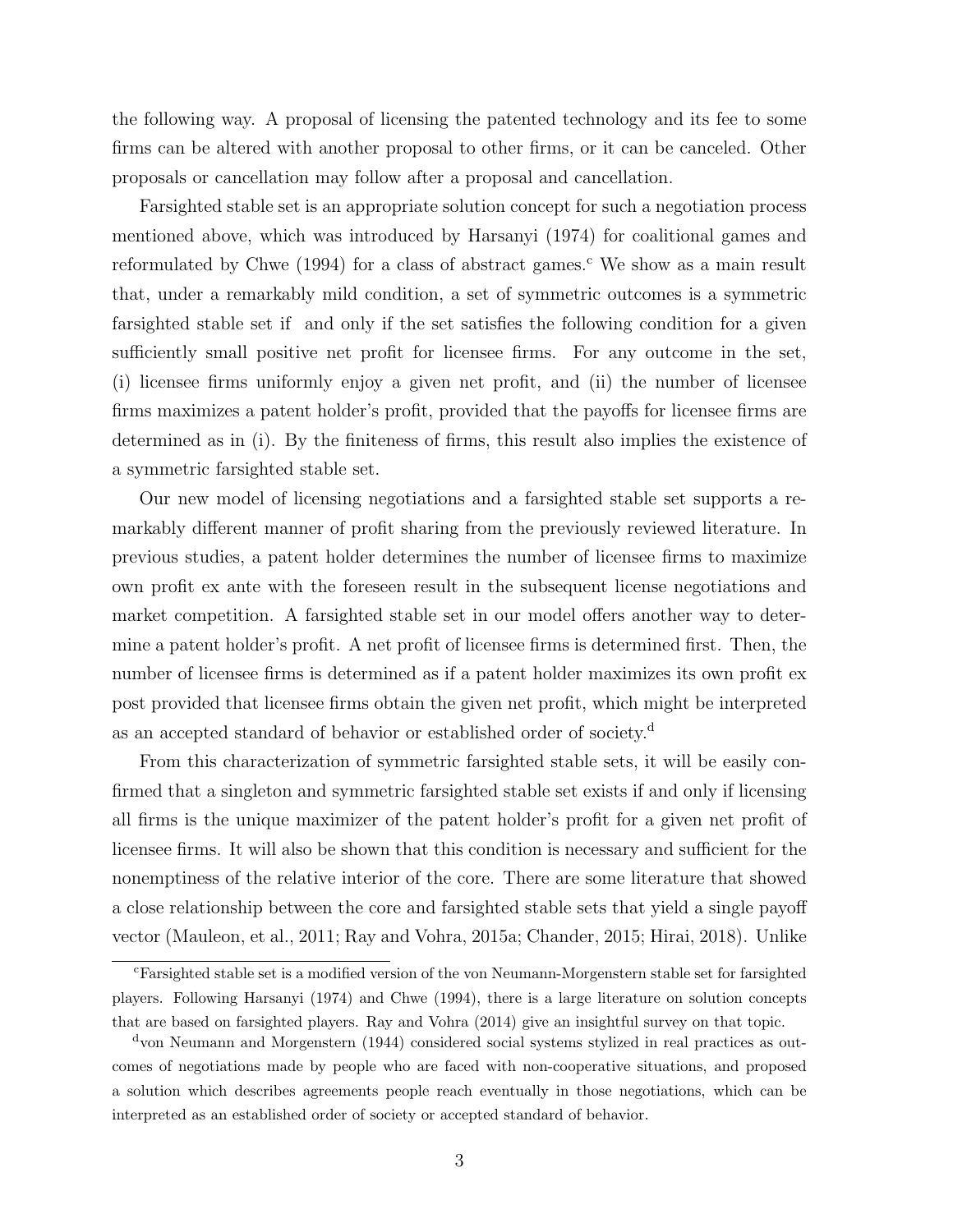these literature, there is a singleton farsighted stable set that is not included in the core in our model. The equivalence between singleton farsighted stable sets and the relative interior of the core is obtained if we restrict our attention to symmetric farsighted stable sets. This result implies that singleton and symmetric farsighted stable sets have strong stability.

Further, we apply the notions of history dependent strong rationality developed by Dutta and Vartiainen (2017) and absolute maximality introduced by Ray and Vohra (2019a) to our model where the patented technology causes non-licensee firms a negative externality through the market competition with the licensee firms. Dutta and Vohra (2017) pointed out that a coalition may intervene paths (chain reaction of proposals and counter-proposals) constituting an indirect dominance relation to make its members even better, where the intervening coalition can possibly be different from those appeared in the paths. Namely, indirect domination itself "does not require coalitions to choose their best moves and rules out possible unwelcome intervention by other coalitions" (Ray and Vohra, 2019a, Section 1). In order to guarantee that an indirect dominance relation constructed from a negotiation process is robust to such an intervention by a coalition, Dutta and Vartiainen (2017) applied history dependent strong rationality to a negotiation process, while Ray and Vohra (2019a) introduced absolute maximality which is "something like sequential rationality" into individual decision making in a negotiation process.<sup>e</sup> We show that the symmetric farsighted stable sets coincide with the absolutely maximal farsighted stable sets as well as the history dependent strongly rational expectation farsighted stable set in our model, which implies that our main result noted above is robust.

The remainder of the paper is organized as follows. In Section 2, we formulate a model of patent licensing negotiations as an abstract game. In Section 3, we define a (symmetric) farsighted stable set of the game. The main results are stated and proved in Section 4. The relationship with the core is mentioned in the latter part of that section. At the end of this section, we briefly refer to the difference of our solution from

<sup>e</sup>Dutta and Vohra (2017) considered a negotiation process (a transition from a state to another as well as the coalition which is supposed to effect the move) as an expectation function and proposed a farsighted stable set based on an expectation function that depends only on the current outcome, and they also considered a weaker notion of the maximality. (The idea of expectation function originally came from Jordan (2006).) Dutta and Vartiainen (2017) and Ray and Vohra (2019a) refined the seminal ideas that Dutta and Vohra (2017) provided, respectively. Bloch and van den Nouweland (2017) allowed players to have heterogeneous expectations over the dominance paths and considered expectation functions satisfying path-persistence and consistency.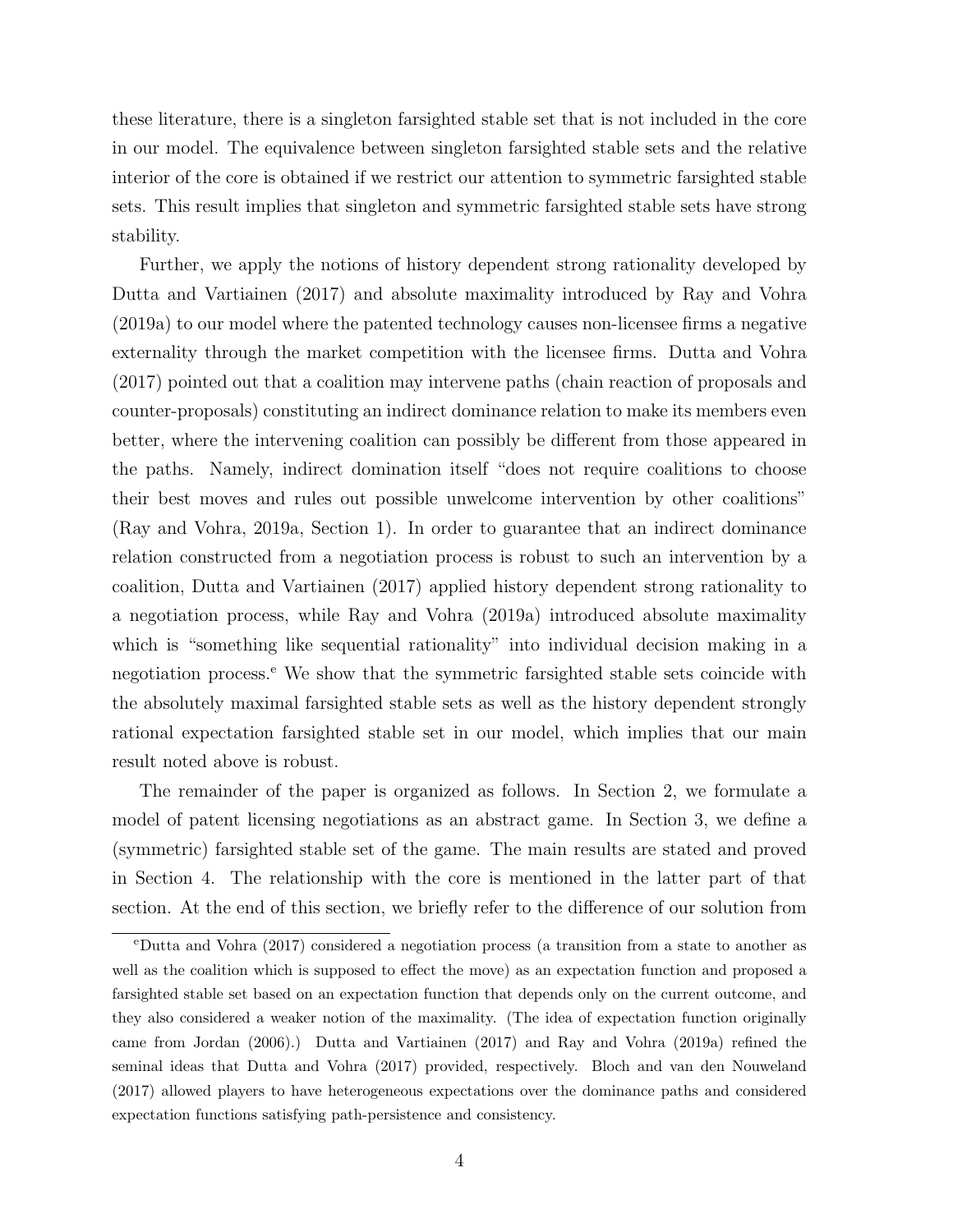the classical solution concepts defined by von Neumann and Morgenstern (1944) with a simple example. In Section 5, we examine history dependent strong rationality and absolute maximality for the farsighted stable sets derived in Section 4. We will describe those notions in detail there. In Section 6, we close this paper with some remarks.

### **2 A model of patent licensing**

A patented technology is held by an agent, who is denoted by 0. Assume that the patent is perfectly protected; no firm can use the patented technology without the patent holder's permission. The patent holder has no production facility, and thus it obtains nothing from the patented technology unless it sells the license. This agent is called an external patent holder.<sup>f</sup> Let  $N = \{1, 2, ..., n\}$ , where  $2 \leq n < \infty$ , be the set of firms that have an identical production technology before a patented technology is licensed. Firms are symmetric in this sense.<sup>g</sup> These firms compete in an oligopoly market. Thus, *{*0*} ∪ N* is the set of players. A nonempty subset of *{*0*} ∪ N* is called a coalition. Throughout this paper, we denote coalitions by capital letters and their cardinalities by the corresponding lower cases. For example, the cardinalities of coalitions  $S, T, \overline{S}, S'$ , and  $Q^h$  are denoted by  $s, t, \bar{s}, s'$ , and  $q^h$ , respectively.

This game consists of two stages. In the first stage, players negotiate on (i) which firms are licensed and (ii) how much licensee firms have to pay to the patent holder. We call this stage the negotiation stage. In the second stage, firms compete with each other in a market, provided that the outcome of the negotiation stage is common knowledge to all the firms. We call this stage the market competition stage. Firms are prohibited from forming any cartels to coordinate their production levels and market behaviors, because they cannot make binding agreements on such cartels. This is the assumption for the comparison of the bargaining outcomes with the non-cooperative outcomes in the traditional literature. A coalition is thus formed only for license negotiations.<sup>h</sup>

Since firms are identical before licensed, the payoff of a firm resulting from the market depends only on whether it is licensed and the number of firms licensed in the negotiation

<sup>f</sup>Research laboratories and engineering departments at universities are typical examples of such agents, because they do not have any production facilities.

<sup>g</sup>We keep this assumption in the traditional literature of patent licensing intact.

<sup>&</sup>lt;sup>h</sup>In this sense, the model is different from coalition formation games. Among those games, e.g., Konishi and Ray (2003) analyzed a process of coalition formation from a viewpoint of an equilibrium concept closely related to farsighted stability.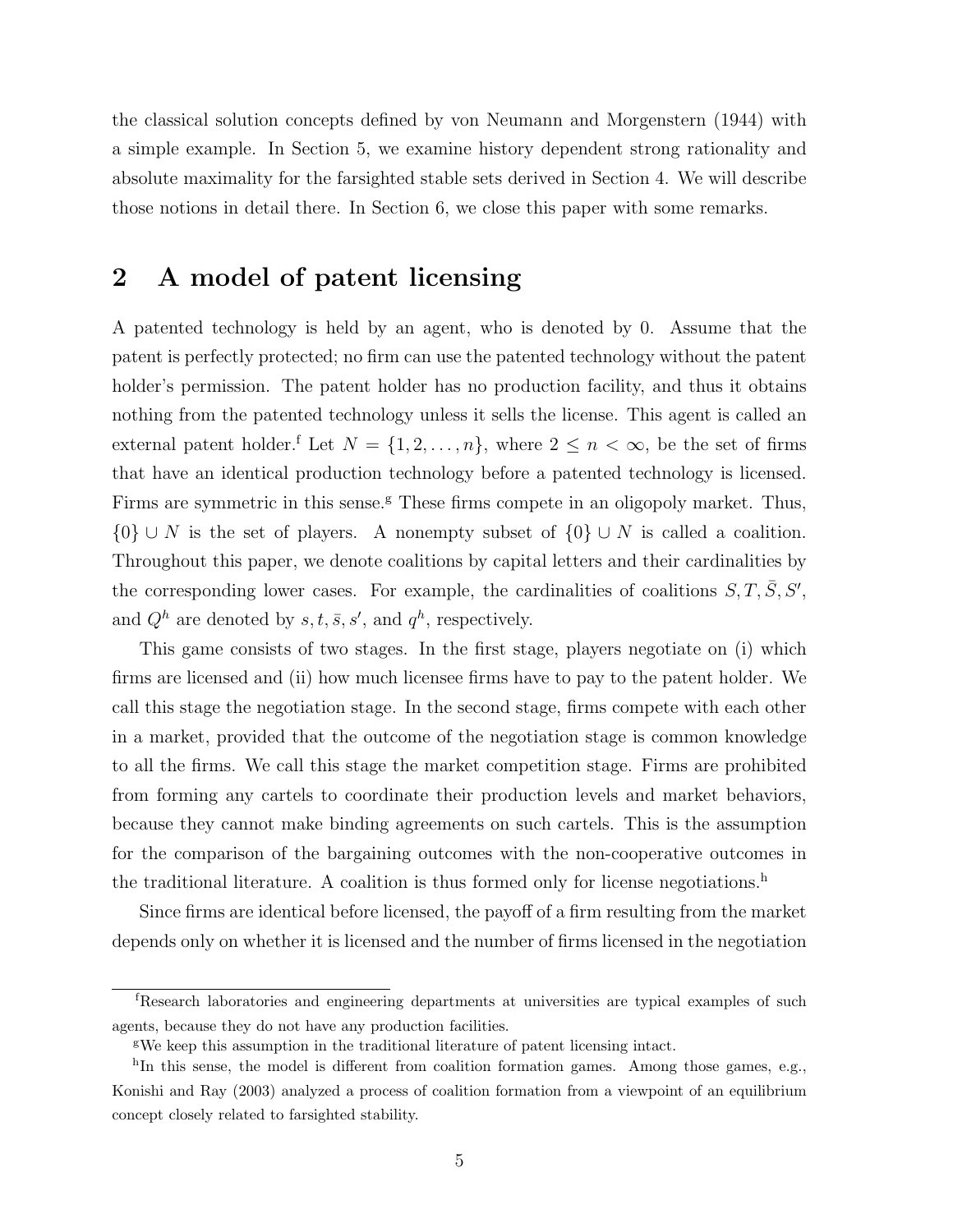stage. When  $s(= 0, ..., n)$  firms are licensed, let  $W(s)$  denote the payoff of a licensee firm and *L*(*s*) denote the payoff of a non-licensee firm at the market competition stage. For notational convenience,  $W(0)$  and  $L(n)$  are assumed 0. Throughout the paper, the following assumption is imposed.

**Assumption 1** *(i)*  $W(s) > L(0)$  *for all*  $s = 1, ..., n$ *; (ii)*  $L(0) > L(s) \ge 0$  *for all s* = 1*, ..., n −* 1*.*

This assumption implies that the patented technology is advantageous for licensee firms and disadvantageous for non-licensee firms when it is licensed.

We aim to find stable outcomes at the negotiation stage, where players negotiate with the foreseen payoffs (profits) that will be obtained at the subsequent market competition stage. Players negotiate to agree on a contract that determines which firms are licensed and the fees licensee firms pay. We allow asymmetric fees; The licensee firms may pay different fees to the patent holder. On the other hand, we assume that non-licensee firms pay nothing. We assume that any contract is multilateral in the sense that a contract is broken up unless all of the patent holder and licensee firms agree on it.

Contracts represent outcomes of the negotiation stage. An outcome of the negotiation stage is a pair of a set of licensee firms and a payoff allocation where there are transfers between a patent holder and licensee firms. Formally, for a given  $S \subseteq N$ , let

$$
X^{S} = \left\{ x = (x_0, x_1, ..., x_n) \in \mathbb{R}^{n+1} \middle| x_0 + \sum_{i \in S} x_i = sW(s), \ x_j = L(s) \text{ for all } j \in N \setminus S \right\}
$$

denote the set of feasible payoff allocations when firms in *S* are licensed. Note that  $X^{\emptyset} = \{(0, L(0), ..., L(0))\}$ . We denote  $x^{\emptyset} = (0, L(0), ..., L(0))$ . Let

$$
X = \bigcup_{S \subseteq N} (\{S\} \times X^S)
$$

denote the set of outcomes. Let  $\overline{X} = \{(S, x) \in X | S \subseteq N, x_i = x_j, \forall i, j \in S\}$  be the set of symmetric outcomes. By the symmetry of firms, licensee firms are paying a uniform fee at an outcome if and only if the outcome is symmetric.

We turn to the definition of an effectiveness relation on *X* that describes rules of the negotiation. An effectiveness relation determines coalitions that are able to induce an outcome from an outcome. We denote  $(S, x) \rightarrow_T (S', x')$  when a coalition *T* can induce  $(S', x') \in X$  from  $(S, x) \in X$ . Since we are assuming that contracts in the negotiation are multilateral, we impose the following assumptions on effectiveness relation.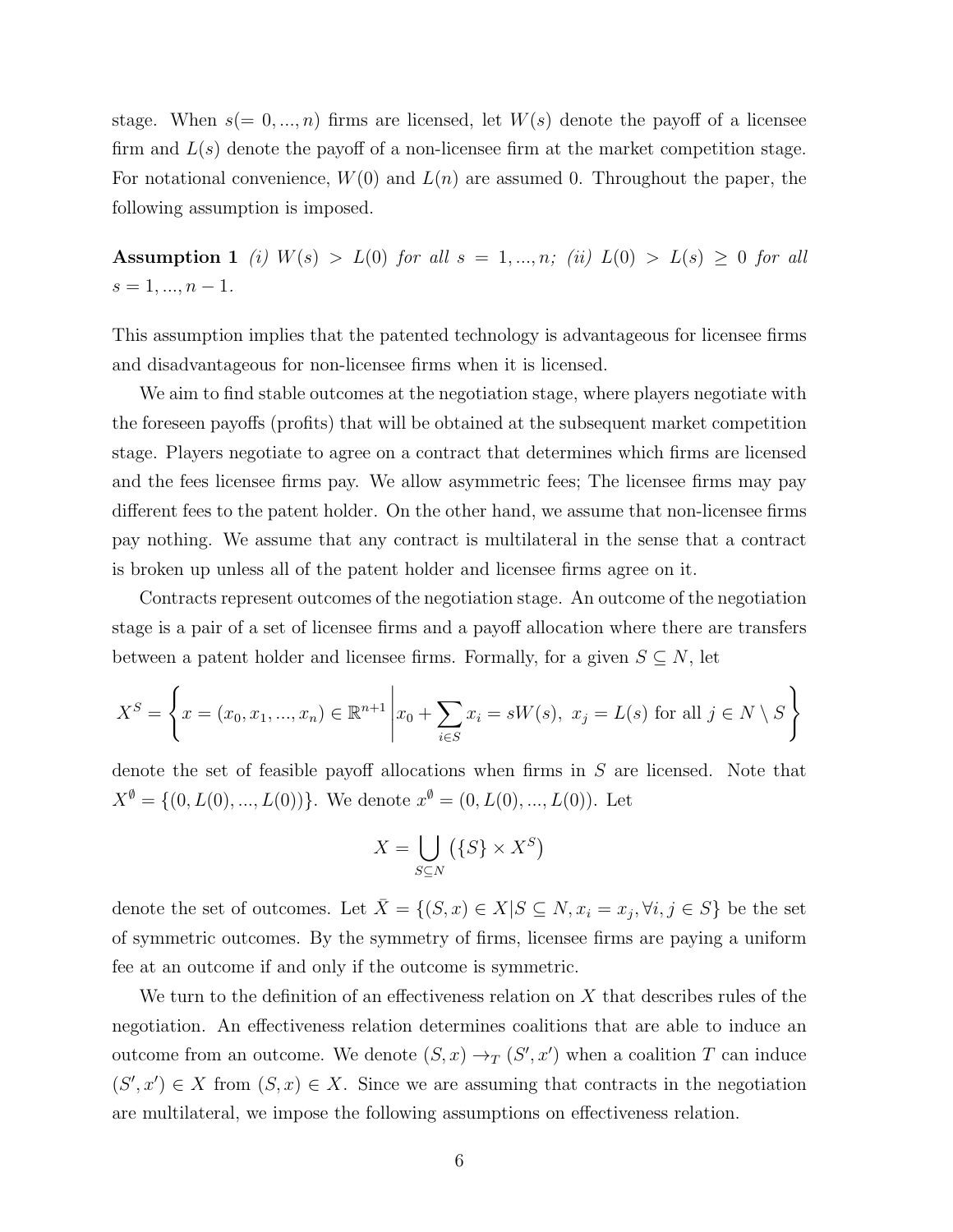**Assumption 2** *(i)* For any  $(S, x) \in X$ ,  $(S, x) \to_T (0, x^{\emptyset})$  if and only if  $\emptyset \neq T \subseteq \{0\} \cup S$ ; (ii) For any  $(S, x), (S', x') \in X$  with  $S' \neq \emptyset$ ,  $(S, x) \rightarrow_T (S', x')$  if and only if  $T = \{0\} \cup S'.$ 

Assumption 2 requires that agreements from all members are necessary (i) to maintain a contract or (ii) to make a new contract. In (i), when a coalition  $T \subseteq S$  deviates from  $(S, x)$ , the patent holder and the residual firms  $\{0\} \cup (S \setminus T)$  are not allowed to keep the licensing contract between only them.<sup>i</sup> This contrasts with the effectivity considered in some literature of farsighted stability, for example, the hedonic games considered by Diamantoudi and Xue (2003) and general partition function games considered by Chander (2015), among others. Rather, we inherit the nature of the negotiation process in the cooperative patent licensing game since Watanabe and Muto (2008). In (ii), it is legitimate that *T* can break up  $(S, x)$  before making  $(S', x')$  because  $0 \in T = \{0\} \cup S'$ in this case, even if  $S \neq \emptyset$ . Note that (ii) reduces to a redistribution when  $S = S' \neq \emptyset$ , *i.e.* for any nonempty  $S \subseteq \{0\} \cup N$  and  $x, x' \in X^S$ ,  $(S, x) \rightarrow_{\{0\} \cup S} (S, x')$ .

In our effectiveness relation, a coalition may affect the payoffs of players outside the coalition when it induces a new outcome. For example, when  $(\emptyset, x^{\emptyset}) \rightarrow_{\{0\} \cup S} (S, x)$  takes place for some  $S \neq \emptyset$ , *N*, the players in  $N \setminus S$  are made worse off. Such an effect is due to a negative externality of the patented technology to non-licensee firms, not a violation of (coalitional) sovereignty pointed out by Ray and Vohra (2015a). Note also that our model is essentially an abstract game due to Chwe  $(1994)^{J}$ 

## **3 Farsighted stable set**

In the negotiation stage, we assume that the players make their decisions with the foreseen payoffs obtained at the subsequent market competition stage. In this sense, it is implicitly assumed that the players are farsighted in the model. Therefore, it seems consistent to consider a stability notion for farsighted players as a solution concept. We employ the farsighted stable set that satisfies the stability notions  $\dot{a}$  la von Neumann and Morgenstern (1944), where those stability notions are defined according to indirect dominance relations.

<sup>&</sup>lt;sup>i</sup>In the Appendix, we examine how our results vary under an effectiveness relation where the patent holder and residual firms can keep the licensing contract when some licensee firms deviate from the contract.

<sup>&</sup>lt;sup>j</sup>An abstract game is originally defined as a quadruple of a set of players, a set of outcomes, a profile of each player's preference over the set of outcomes, and a profile of effectiveness relation. In our model, players' preferences are not specified because outcomes directly represent their payoffs.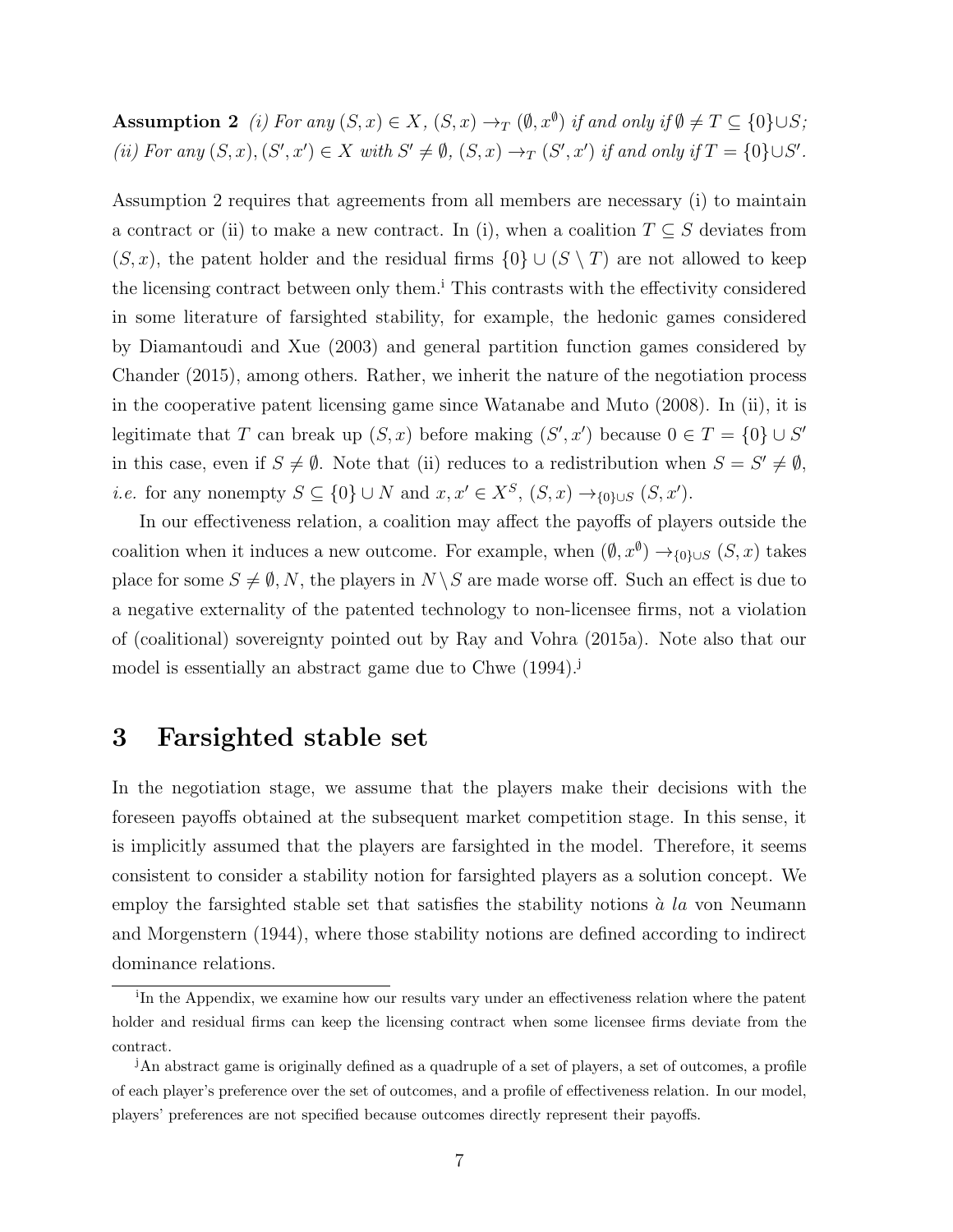We first introduce the definition of an indirect dominance relation.

**Definition 1** Let  $(S, x), (S', x') \in X$ *. We say that*  $(S', x')$  *indirectly dominates*  $(S, x)$ *, which is denoted by*  $(S', x') \succ (S, x)$ , *if and only if there exist a sequence of outcomes*  $(S^0, x^0), ..., (S^m, x^m)$  and a sequence of coalitions  $T^1, ..., T^m$  such that  $(S^0, x^0) = (S, x),$  $(S^m, x^m) = (S', x')$ , and for all  $h = 1, ..., m$ ,

- $(S^{h-1}, x^{h-1}) \rightarrow_{T^h} (S^h, x^h);$
- $x'_i > x_i^{h-1}$  for all  $i \in T^h$ .

For simplicity, we sometimes denote the sequences of outcomes and coalitions yielding an indirect dominance relation  $(S', x') \succ (S, x)$  as the following paths.

$$
(S, x) = (S0, x0) \rightarrow_{T1} (S1, x1) \rightarrow_{T2} \cdots \rightarrow_{Tm} (Sm, xm) = (S', x').
$$

Then, a farsighted stable set is defined as follows. We also define a symmetric farsighted stable set.

**Definition 2** • We say that  $K \subseteq X$  is a farsighted stable set if and only if the *following two stabilities are satisfied.*

**Internal stability:** for any  $(S, x), (S', x') \in K$ ,  $(S', x') \succ (S, x)$  does not hold.

- **External stability:** for any  $(S, x) \in X \setminus K$ , there exists some  $(S', x') \in K$  such *that*  $(S', x') \succ (S, x)$ *.*
- *• We say that K ⊆ X is a symmetric farsighted stable set if and only if K is a farsighted stable set and*  $K \subseteq \overline{X}$ *.*

A symmetric farsighted stable set consists of outcomes that are achieved with uniform fees. Such outcomes seem more plausible by the symmetry of firms. Therefore, we concentrate on analyzing symmetric farsighted stable sets.

### **4 Main results**

#### **4.1 The characterization**

We state and prove a characterization of symmetric farsighted stable sets of the negotiation stage. We begin with some preparations. Let

$$
A = ]0, \max_{s=1,\dots,n} (W(s) - L(0))[.
$$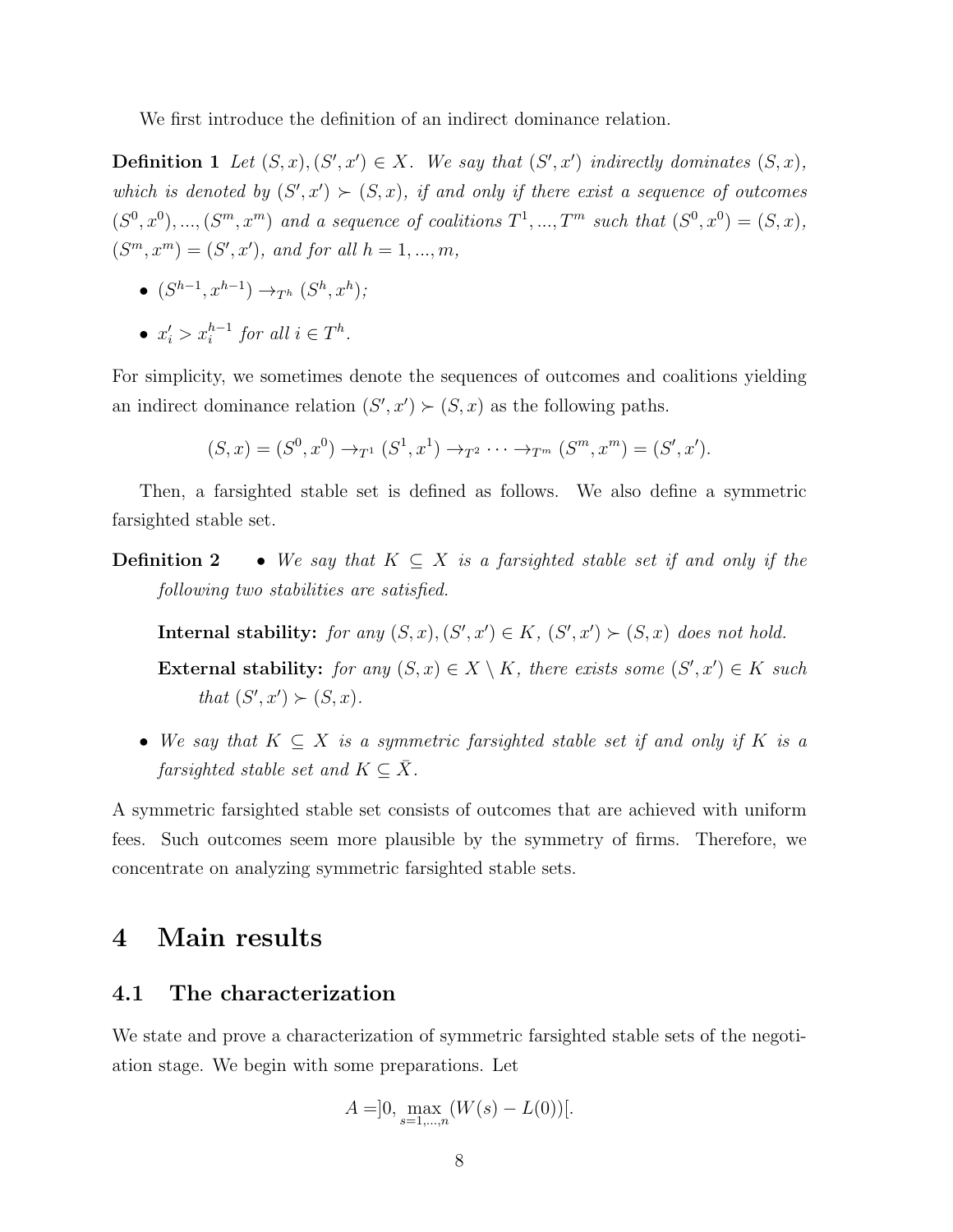For any  $\alpha \in A$ , define

$$
B(\alpha) = \arg \max_{s=1,\dots,n} s(W(s) - L(0) - \alpha).
$$

Note that *A* is the set of net profits of licensee firms where a patent holder and licensee firms are made better off than  $x^{\emptyset}$ . Therefore, A can be regarded as the set of strictly individually rational net profits of licensee firms since any of a patent holder and licensee firms can solely induce  $(\emptyset, x^{\emptyset})$ . Given  $\alpha \in A$ ,  $B(\alpha)$  is the set of the optimal numbers of licensee firms for a patent holder, provided that each licensee firm obtains the net profit *α*. Note that  $A \neq \emptyset$  by Assumption 1 (i). Note also that  $B(\alpha) \neq \emptyset$  for all  $\alpha \in A$  by the finiteness of the firms.

For any  $\alpha \in A$ , define

$$
\bar{X}(\alpha) = \{ (S, x) \in \bar{X} | s \in B(\alpha), x_0 = s(W(s) - L(0) - \alpha), x_i = L(0) + \alpha \text{ for all } i \in S \}.
$$

In  $\bar{X}(\alpha)$ , each licensee firm receives an identical net profit  $\alpha$ . Such outcomes are yielded by a uniform fee for patent licensing since firms are symmetric. In  $\bar{X}(\alpha)$ , a patent holder determines the number of licensee firms as if it maximizes its own profit subject to the uniform profit of licensee firms. Note that when  $s < n$  for some  $s \in B(\alpha)$ ,  $\bar{X}(\alpha)$  includes multiple outcomes where the members of licensee firms are different while the number of licensee firms is *s*. Note also that  $B(\alpha)$  may include two or more natural numbers for a given  $\alpha \in A$ . Thus,  $\bar{X}(\alpha)$  may include outcomes  $(S, x)$  and  $(S', x')$  such that  $s \neq s'$ . Anyway, we have  $x_0 = x'_0$  and  $x_i = x'_j$  for all  $i \in S$  and all  $j \in S'$  by the definitions of  $B(\alpha)$  and  $X(\alpha)$ .

Now, we turn to our main result that completely characterizes symmetric farsighted stable sets.

**Theorem 1** Let  $\bar{K} \subseteq X$ . Then,  $\bar{K}$  is a symmetric farsighted stable set if and only if  $\bar{K} = \bar{X}(\alpha)$  *for some*  $\alpha \in A$ *.* 

**Proof.** We first prove "if" part. Fix an arbitrary  $\alpha^* \in A$ . Let  $S^* \subseteq N$  with  $S^* \neq \emptyset$  such that  $s^* \in B(\alpha^*)$ . We first show internal stability. Fix arbitrary  $(S, x), (S', x') \in \overline{X}(\alpha^*)$ . Suppose that  $(S', x') \succ (S, x)$ . Then, there exist sequences of outcomes  $(Q^0, z^0), ..., (Q^m, z^m)$ and coalitions  $R^1, ..., R^m$  such that  $(Q^0, z^0) = (S, x), (Q^m, z^m) = (S', x')$ , and for all  $h = 1, ..., m, (Q^{h-1}, z^{h-1}) \rightarrow_{R^h} (Q^h, z^h)$  and  $x'_i > z_i^{h-1}$  for all  $i \in R^h$ . By  $x_0 =$  $x'_0 = s^*(W(s^*) - L(0) - \alpha^*)$ , 0  $\notin R^1$ . Then,  $R^1 \subseteq S$  by Assumption 2. However,  $x_i = L(0) + \alpha^* \geq x'_i$  for all  $i \in S$  because  $x'_i = L(0) + \alpha^*$  when  $i \in S'$  and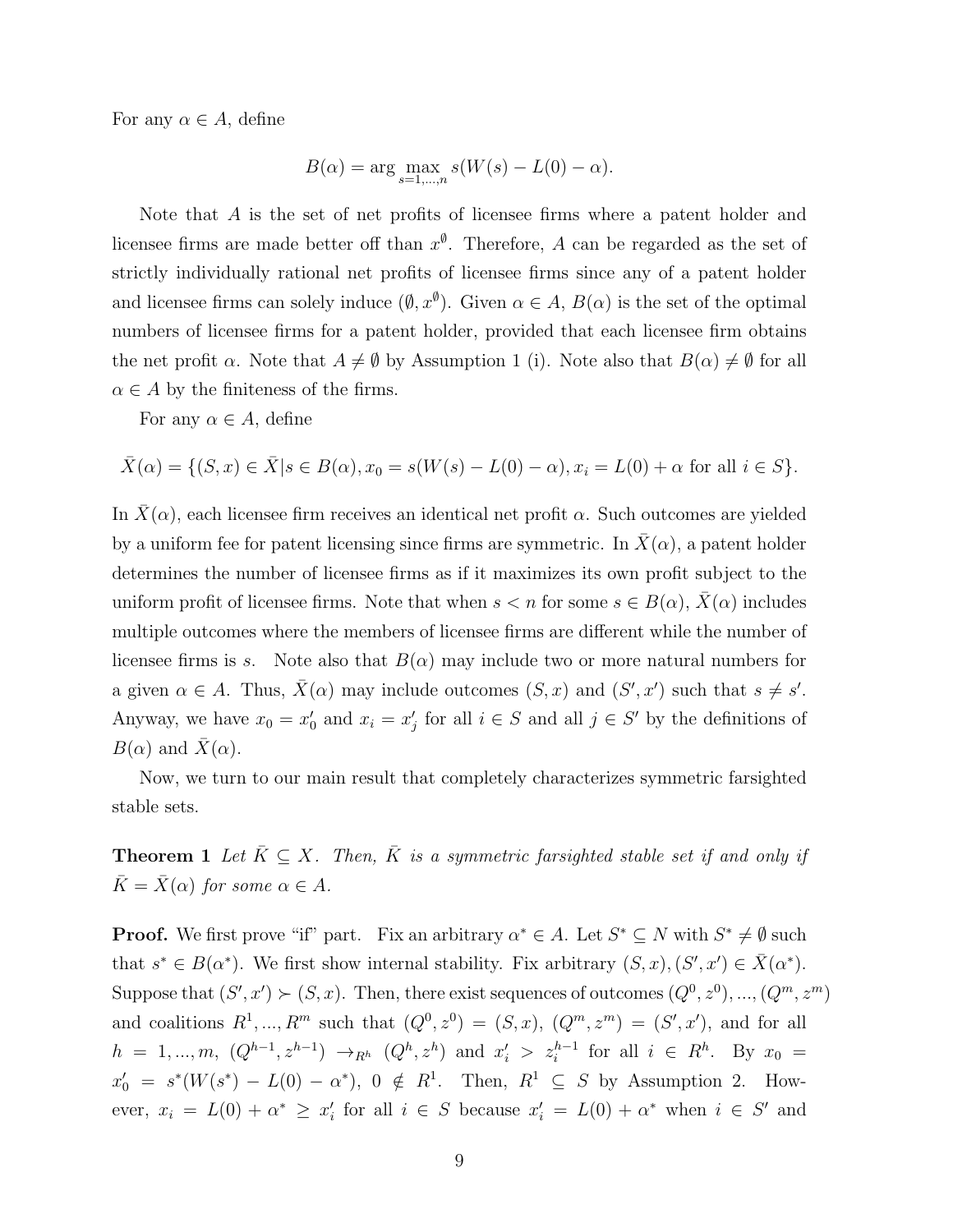$x'_{i} = L(s') < L(0)$  when  $i \notin S'$ . Thus,  $R^{1} = \emptyset$ , contradicting that  $R^{1}$  is a coalition. Hence,  $\bar{X}(\alpha^*)$  is internally stable.

Next, we show external stability. Fix an arbitrary  $(T, y) \in X \setminus \overline{X}(\alpha^*)$ . Let  $(S^*, x^*)$ be a symmetric outcome such that  $x_0^* = s^*(W(s^*) - L(0) - \alpha^*)$ ,  $x_i^* = L(0) + \alpha^*$  for all  $i \in S^*$ , and  $x_i^* = L(s^*)$  for all  $i \in N \backslash S^*$ . Note that  $(S^*, x^*) \in \overline{X}(\alpha^*)$ . If  $(T, y) = (\emptyset, x^{\emptyset})$ , then it is straightforward that  $(T, y) = (\emptyset, x^{\emptyset}) \rightarrow_{\{0\} \cup S^*} (S^*, x^*)$  yields  $(S^*, x^*) \succ (T, y)$ . Thus, assume that  $T \neq \emptyset$ . We distinguish two cases.

**Case 1.**  $y_0 < s^*(W(s^*) - L(0) - \alpha^*)$ .

In this case,

$$
(T, y) \rightarrow_{\{0\}} (\emptyset, x^{\emptyset}) \rightarrow_{\{0\} \cup S^*} (S^*, x^*),
$$

 $yield(S^*, x^*) \succ (T, y)$  by

• 
$$
x_0^* = s^*(W(s^*) - L(0) - \alpha^*)
$$
 > max{0,  $y_0$ } = max{ $x_0^{\emptyset}$ ,  $y_0$ } and

•  $x_i^* = L(0) + \alpha^* > L(0) = x_i^{\emptyset}$  for all  $i \in S^*$ .

**Case 2.**  $y_0 \geq s^*(W(s^*) - L(0) - \alpha^*)$ .

We claim that  $y_i < L(0) + \alpha^*$  for some  $i \in T$ . Suppose that  $y_i \ge L(0) + \alpha^*$  for all  $i \in T$ . Then,

$$
tW(t) = \sum_{i \in \{0\} \cup T} y_i \ge s^*(W(s^*) - L(0) - \alpha^*) + t(L(0) + \alpha^*), \tag{1}
$$

which is equivalent to

$$
t(W(t) - L(0) - \alpha^*) \ge s^*(W(s^*) - L(0) - \alpha^*).
$$
 (2)

If  $y_j > L(0) + \alpha^*$  for some  $j \in T$ , then (1) as well as (2) holds in a strict inequality, contradicting  $s^* \in B(\alpha^*)$ . Thus,  $y_i = L(0) + \alpha^*$  for all  $i \in T$ . By  $tW(t) = \sum_{i \in \{0\} \cup T} y_i$ ,  $y_0 = t(W(t) - L(0) - \alpha^*)$ . Then,  $t \in B(\alpha^*)$  by (2) and  $s^* \in B(\alpha^*)$ . Therefore,  $(T, y) \in \overline{X}(\alpha^*)$ , contradicting  $(T, y) \in X \setminus \overline{X}(\alpha^*)$ . Hence, there exists some  $j \in T$  such that  $y_j < L(0) + \alpha^*$ .

Let  $(S', x') \in \overline{X}$  such that  $j \in S'$ ,  $s' \in B(\alpha^*)$ ,  $x'_0 = s'(W(s') - L(0) - \alpha^*)$ ,  $x'_i =$  $L(0) + \alpha^*$  for all  $i \in S'$ , and  $x'_i = L(s')$  for all  $i \in N \setminus S'$ . Note that  $(S', x') \in \overline{X}(\alpha^*)$ . Then,

$$
(T, y) \rightarrow_{\{j\}} (\emptyset, x^{\emptyset}) \rightarrow_{\{0\} \cup S'} (S', x').
$$

 $yield(S', x') \succ (T, y)$  by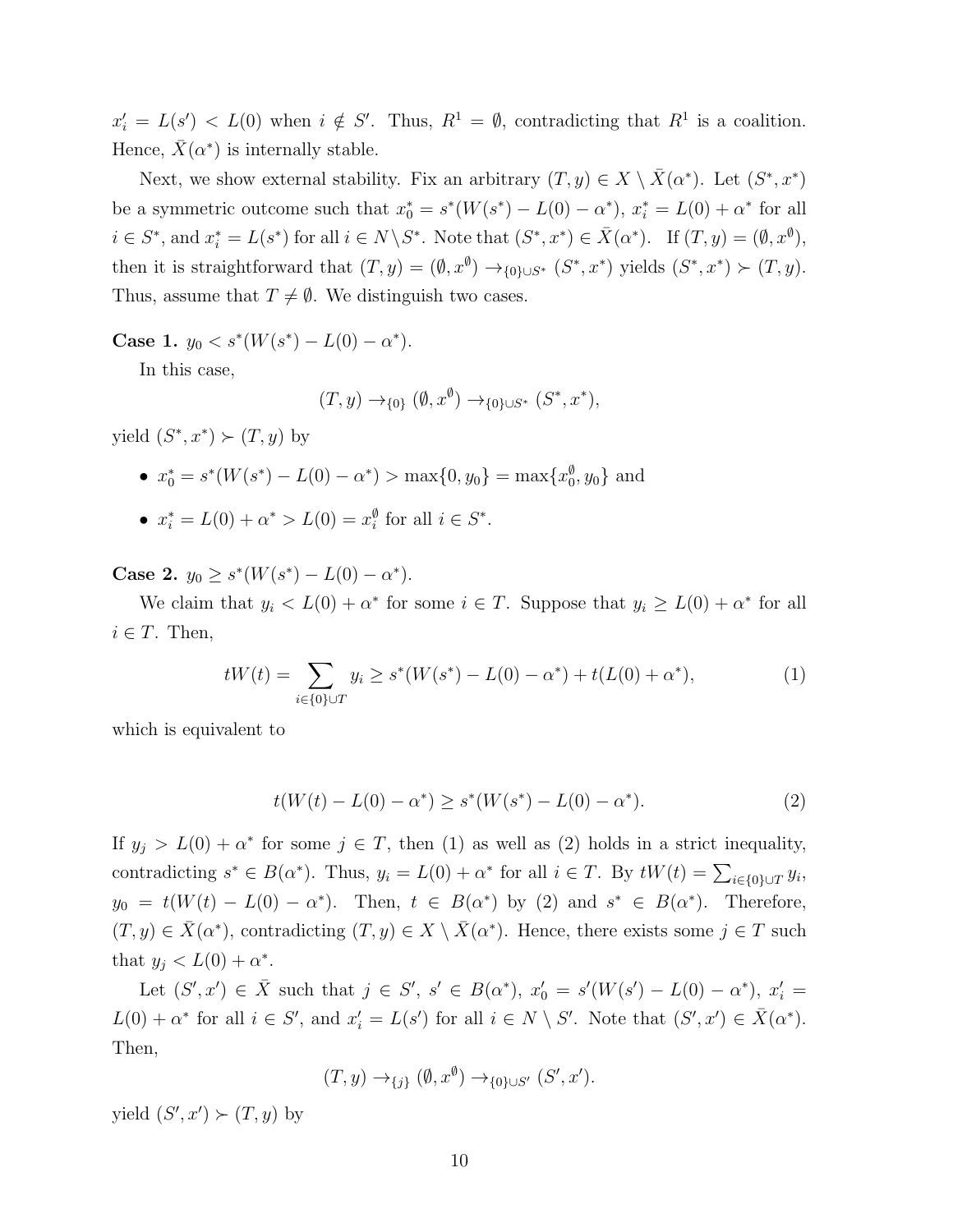- $x'_j = L(0) + \alpha^* > y_j$
- $x_i' = L(0) + \alpha^* > x_i^{\emptyset}$  for all  $i \in S'$ , and
- $x'_0 = s^*(W(s^*) L(0) \alpha^*) > 0 = x_0^{\emptyset}.$

Hence  $\bar{X}(\alpha^*)$  is externally stable.

Next, we prove "only if" part. We begin with two lemmas that state properties of the indirect dominance relation.

**Lemma 1** *For any*  $(S, x) \in \overline{X}$ ,  $(S, x) \succ (\emptyset, x^{\emptyset})$  *if and only if*  $x_0 > 0$  *and*  $x_i > L(0)$  *for*  $all \, i \in S.$ 

**Proof.** The sufficiency is straightforward since  $(\emptyset, x^{\emptyset}) \rightarrow_{\{0\}\cup S} (S, x)$  yields  $(S, x) \succ$  $(\emptyset, x^{\emptyset})$  by  $x_0 > 0 = x_0^{\emptyset}$  and  $x_i > L(0) = x_i^{\emptyset}$  for all  $i \in S$ .

We turn to the necessity. Fix an arbitrary  $(S, x) \in \overline{X}$  such that  $(S, x) \succ (\emptyset, x^{\emptyset})$ . Then, there exist sequences of outcomes  $(Q^0, z^0), ..., (Q^m, z^m)$  and coalitions  $R^1, ..., R^m$ such that  $(Q^0, z^0) = (\emptyset, x^{\emptyset}), (Q^m, z^m) = (S, x)$ , and for all  $h = 1, ..., m, (Q^{h-1}, z^{h-1}) \rightarrow_{R^h}$  $(Q<sup>h</sup>, z<sup>h</sup>)$  and  $x_i > z_i^{h-1}$  for all  $i \in R<sup>h</sup>$ . Obviously,  $(S, x) \neq (\emptyset, x^{\emptyset})$ . Thus,  $S \neq \emptyset$ .

Suppose that either  $x_0 \leq 0$  or  $x_i \leq L(0)$  for some  $i \in S$ . The latter condition implies that  $x_i \leq L(0)$  for all  $i \in S$  by the symmetry of  $(S, x)$ . If  $x_0 \leq 0 = x_0^{\emptyset}$ , then  $R^1 \subseteq S$ . If  $x_i \leq L(0) = x_i^{\emptyset}$  for all  $i \in S$ , then  $R^1 = \{0\}$  since  $x_i^{\emptyset} = L(0) > L(s) = x_i$  for all  $i \in N \setminus S$ . In either case,  $(Q^1, z^1) = (\emptyset, x^{\emptyset})$ . However,  $(\emptyset, x^{\emptyset}) \to_T (\emptyset, x^{\emptyset})$  is impossible for any coalition *T* by Assumption 2. Hence,  $x_0 > 0$  and  $x_i > L(0)$  for all  $i \in S$ .

Note that this lemma is not retained with asymmetric outcomes. By employing the necessity of Lemma 1, we can prove the following lemma.

**Lemma 2** Let  $(S, x) \in X \setminus \{(\emptyset, x^{\emptyset})\}$  and  $(T, y) \in \overline{X} \setminus \{(\emptyset, x^{\emptyset})\}$  be outcomes such that  $(T, y) \succ (S, x)$  and either  $y_0 \leq 0$  or  $y_i \leq L(0)$  for all  $i \in T$ . Let  $(Q^0, z^0), ..., (Q^m, z^m)$  and  $R^1, ..., R^m$  *be sequences yielding*  $(T, y) \succ (S, x)$ *, i.e.*  $(Q^0, z^0) = (S, x)$ *,*  $(Q^m, z^m) = (T, y)$ *,* and for all  $h = 1, ..., m$ ,  $(Q^{h-1}, z^{h-1}) \to_{R^h} (Q^h, z^h)$  and  $y_i > z_i^{h-1}$  for all  $i \in R^h$ . Then,  $(Q^h, z^h) \neq (\emptyset, x^{\emptyset})$  for all  $h = 0, ..., m$ .

**Proof.** Let  $(S, x) \in X \setminus \{(\emptyset, x^{\emptyset})\}$  and  $(T, y) \in \overline{X} \setminus \{(\emptyset, x^{\emptyset})\}$  be outcomes such that  $(T, y)$  *≻* (*S, x*) and either *y*<sub>0</sub> ≤ 0 or *y*<sub>*i*</sub> ≤ *L*(0) for all *i* ∈ *T*. Suppose that there exists some  $\ell = 0, ..., m$  such that  $(Q^{\ell}, z^{\ell}) = (\emptyset, x^{\emptyset})$ . Note that  $0 < \ell < m$  by  $(S, x) \neq (\emptyset, x^{\emptyset}) \neq \emptyset$ (*T, y*). Then,

$$
(Q^{\ell}, z^{\ell}) \rightarrow_{R^{\ell+1}} (Q^{\ell+1}, z^{\ell+1}) \rightarrow_{R^{\ell+2}} \cdots \rightarrow_{R^m} (Q^m, z^m)
$$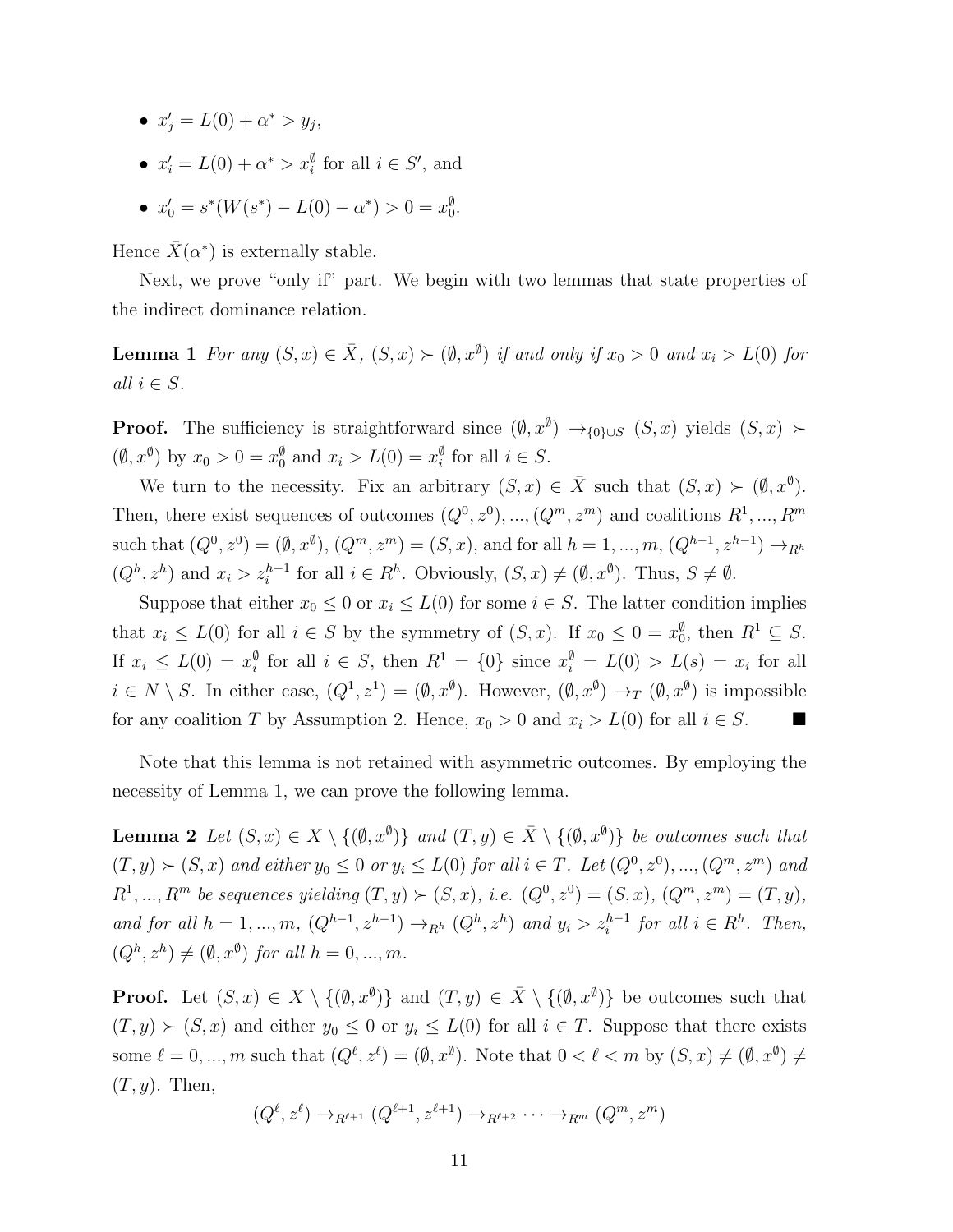yield  $(T, y) = (Q^m, z^m) \succ (Q^{\ell}, z^{\ell}) = (\emptyset, x^{\emptyset})$  since for all  $h = \ell + 1, ..., m, (Q^{h-1}, z^{h-1}) \rightarrow_{R^h}$  $(Q<sup>h</sup>, z<sup>h</sup>)$  and  $y<sub>i</sub> > z<sub>i</sub><sup>h-1</sup>$  for all  $i \in R<sup>h</sup>$ . This contradicts the necessity of Lemma 1 by the choice of  $(T, y)$ . Hence,  $(Q^h, z^h) \neq (\emptyset, x^{\emptyset})$  for all  $h = 0, ..., m$ .

Fix an arbitrary symmetric farsighted stable set  $\overline{K}$ . In what follows, we state and prove six claims. Claim 1 shows that the null outcome is never included in  $\overline{K}$ . By this claim and external stability of  $\bar{K}$ , there exists some  $(\bar{S}, \bar{x}) \in \bar{K}$  with  $\bar{S} \neq \emptyset$ . We may choose  $(\bar{S}, \bar{x})$  such that licensee firms receive the greatest payoffs among outcomes in  $\bar{K}$ such that the patent holder's payoff is  $\bar{x}_0$ . Claims 2 and 3 give necessary conditions for an outcome in  $\overline{K}$  if the patent holder's profit is different from  $\overline{x}_0$ . If  $(T, y)$  with  $y_0 \neq \overline{x}_0$ is in  $\bar{K}$ , then these conditions yield that  $y_0 > \bar{x}_0$ ,  $\bar{S} \cap T = \emptyset$ , and  $y_i \leq L(\bar{s})$  for all  $i \in N$ . Moreover, by using those conditions, we show in Claim 4 that the patent holder's profit is actually identical at any outcome in  $\overline{K}$ . To be more precise, consider  $(S^*, x^*)$ , where  $S^*$  is obtained by replacing a firm in  $\overline{S}$  with a firm in *T* and any licensee firm enjoys the same payoff as a licensee firm at  $(\bar{S}, \bar{x})$ . Then,  $(S^*, x^*)$  indirectly dominates  $(T, y)$ because a firm in  $S^* \cap T$  prefers  $(S^*, x^*)$  and induces the null outcome by resolving  $(T, y)$ , and  $\{0\} \cup S^*$  induces  $(S^*, x^*)$  afterward. Thus,  $(S^*, x^*) \notin \overline{K}$ . However, any outcome (*S'*, *x'*) in  $\overline{K}$  does not indirectly dominate (*S*<sup>\*</sup>, *x*<sup>\*</sup>). When  $x'_0 = \overline{x}_0$ , the payoffs of the patent holder and licensee firms at  $(S^*, x^*)$  is at least as much payoffs as those at  $(S', x')$ by the choice of  $(S^*, x^*)$  and  $(\bar{S}, \bar{x})$ . Thus, no player would like to start the paths that yield  $(S', x') \succ (S^*, x^*)$ . When  $x'_0 > \bar{x}_0$ , only the patent holder prefers  $(S', x')$  to  $(S^*, x^*)$ by the consequence of Claims 2 and 3. Thus, only the patent holder is willing to start paths that yield  $(S', x') \succ (S^*, x^*)$ , but only the null outcome can come next. Lemma 2 showed that such paths cannot yield  $(S', x') \succ (S^*, x^*)$  since any firm receives no more than  $L(0)$  at  $(S', x')$ . Therefore, external stability fails if  $\overline{K}$  includes an outcome where the patent holder's payoff is different from  $\bar{x}_0$ . Then, we show that the licensee firms' profits are identical across outcomes in  $\bar{K}$  in Claim 5. In Claim 6, we show that the number of licensee firms at any outcome in  $\bar{K}$  maximizes the patent holder's profit provided that the licensee firms' profits are identically  $L(0) + \bar{\alpha}$ .

**Claim** 1  $(\emptyset, x^{\emptyset}) \notin \overline{K}$ .

**Proof of Claim 1.** Suppose that  $(\emptyset, x^{\emptyset}) \in \overline{K}$ . Let  $(N, \hat{x}) \in X$  such that  $\hat{x}_0 =$  $n(W(n) - L(0) - \delta)$  and  $\hat{x}_i = L(0) + \delta$  for all  $i \in N$ , where  $\delta > 0$  is a sufficiently small real number so that  $\hat{x}_0 > 0$ . Note that we can take such  $(N, \hat{x})$  by  $W(n) > L(0)$ . Then,  $(N, \hat{x}) \succ (\emptyset, x^{\emptyset})$  by Lemma 1. Thus,  $(N, \hat{x}) \notin \overline{K}$  by internal stability of  $\overline{K}$ . It is also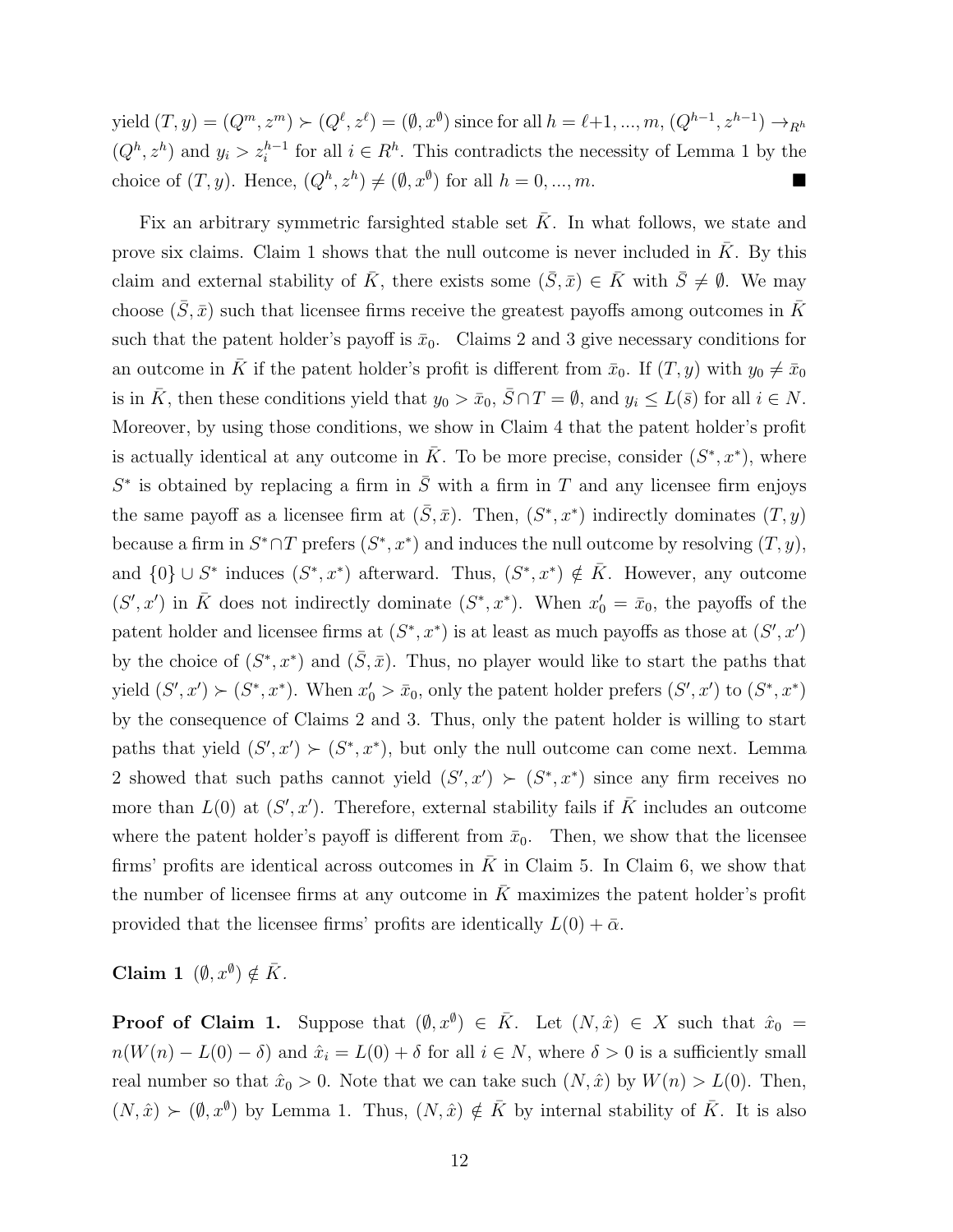easy to see that  $(\emptyset, x^{\emptyset}) \succ (N, \hat{x})$  is impossible by  $\hat{x}_i > x_i^{\emptyset}$  for all  $i \in \{0\} \cup N$ . Thus, there exists some  $(S, x) \in \overline{K}$  such that  $S \neq \emptyset$  and  $(S, x) \succ (N, \hat{x})$  by external stability of  $\overline{K}$ .

If  $x_i < x_i^{\emptyset}$  for some  $i \in \{0\} \cup S$ , then  $(\emptyset, x^{\emptyset}) \succ (S, x)$  holds by  $(S, x) \rightarrow_{\{i\}} (\emptyset, x^{\emptyset})$ , contradicting internal stability of  $\overline{K}$ . Thus,  $x_0 \geq 0$  and  $x_i \geq L(0)$  for all  $i \in S$ . Moreover, by internal stability of  $\overline{K}$  and the sufficiency of Lemma 1, either  $x_0 = 0$  or  $x_i = L(0)$  for all  $i \in S$ . Note that  $x_i = L(s) < L(0)$  for all  $i \in N \setminus S$ .

By  $(S, x) \succ (N, \hat{x})$ , there exist sequences of outcomes  $(Q^0, z^0)$ , ...,  $(Q^m, z^m)$  and coalitions  $R^1, ..., R^m$  such that  $(Q^0, z^0) = (N, \hat{x})$ ,  $(Q^m, z^m) = (S, x)$ , and for all  $h = 1, ..., m$ ,  $(Q^{h-1}, z^{h-1}) \to_{R^h} (Q^h, z^h)$  and  $x_i > z_i^{h-1}$  for all  $i \in R^h$ . If  $x_0 = 0$ , then  $0 \notin R^1$ by  $x_i > z_i^0 = \hat{x}_i$  for all  $i \in R^1$ . If  $x_i = L(0)$  for all  $i \in S$ , then  $R^1 = \{0\}$  since  $\hat{x}_i > L(0) = x_i$  for all  $i \in S$  and  $\hat{x}_i > L(0) > L(s) = x_i$  for all  $i \in N \setminus S$ , while it is assumed that  $x_i > z_i^0 = \hat{x}_i$  for all  $i \in R^1$ . Therefore,  $(Q^1, z^1) = (\emptyset, x^{\emptyset})$  in either case. This contradicts Lemma 2 since either  $x_0 = 0$  or  $x_i = L(0)$  for all  $i \in S$ . Hence  $(\emptyset, x^{\emptyset}) \notin K$ . ) ∉  $\bar{K}$ . □

By Lemma 1, Claim 1, and external stability of  $\bar{K}$ , there exists some  $(\bar{S}, \bar{x}) \in \bar{K}$ such that  $\overline{S} \neq \emptyset$ ,  $\overline{x}_0 > 0$  and  $\overline{x}_i > L(0)$  for all  $i \in \overline{S}$ . Without loss of generality, we may choose  $(\bar{S}, \bar{x})$  so that for any  $(S', x') \in \bar{K} x_0' = \bar{x}_0$  implies  $x_j' \leq \bar{x}_i$  for all  $j \in S'$  and  $i \in \bar{S}$ . We can take such an outcome since  $\{(T, y) \in \overline{X} | y_0 = \overline{x}_0\}$  is finite. In words,  $(\overline{S}, \overline{x})$  gives the largest payoffs for the licensee firms among the outcomes in  $\overline{K}$  that guarantee the same patent holder's payoffs. Denote  $\bar{x}_i = L(0) + \bar{\alpha}$  for all  $i \in \bar{S}$ . Note that  $\bar{\alpha} \in A$  by  $\bar{s}(W(\bar{s}) - L(0) - \bar{\alpha}) = \bar{x}_0 > 0$ . Throughout this proof, this  $(\bar{S}, \bar{x})$  is fixed.

**Claim 2** *For any*  $(T, y) \in \overline{K}$ ,  $y_0 \neq \overline{x}_0$  *implies (i)*  $y_0 > \overline{x}_0$ , *(ii)*  $\overline{S} \cap T = \emptyset$ , *and (iii)*  $y_i = L(\bar{s})$  *for all*  $i \in T$ *.* 

**Proof of Claim 2.** Fix an arbitrary  $(T, y) \in \overline{K}$ . Assume that  $y_0 \neq \overline{x}_0$ . Note that both  $(\bar{S}, \bar{x})$  and  $(T, y)$  are symmetric. First, suppose that  $y_0 < \bar{x}_0$ . Then,  $(T, y) \rightarrow_{\{0\}}$  $(\emptyset, x^{\emptyset}) \to_{\{0\}\cup \bar{S}} (\bar{S}, \bar{x})$  yield  $(\bar{S}, \bar{x}) \succ (T, y)$ , contradicting internal stability of  $\bar{K}$ . Hence, we obtain (i)  $y_0 > \bar{x}_0$ .

Second, suppose that  $\bar{S} \cap T \neq \emptyset$ . If  $\bar{x}_i > y_i$  for all  $i \in \bar{S} \cap T$ , then  $(T, y) \rightarrow_{\bar{S} \cap T} T$  $(\emptyset, x^{\emptyset}) \rightarrow_{\{0\}\cup \bar{S}} (\bar{S}, \bar{x})$  yield  $(\bar{S}, \bar{x}) \succ (T, y)$  by  $\bar{x}_0 > 0 = x_0^{\emptyset}$  and  $\bar{x}_i > L(0) = x_i^{\emptyset}$  for all  $i \in \overline{S}$ . This contradicts internal stability of  $\overline{K}$ . Assume, therefore, that  $\overline{x}_i \leq y_i$  for all  $i \in \overline{S} \cap T$ . Then,  $y_i \ge \overline{x}_i > L(0)$  for all  $i \in \overline{S} \cap T$ . By the symmetry of  $(T, y)$ ,  $y_i > L(0)$  for all  $i \in T$ . Thus,  $(\bar{S}, \bar{x}) \to_{\{0\}} (\emptyset, x^{\emptyset}) \to_{\{0\} \cup T} (T, y)$  yield  $(T, y) \succ (\bar{S}, \bar{x})$  by  $y_0 > \bar{x}_0 > 0 = x_0^{\emptyset}$ , contradicting internal stability of  $\bar{K}$ . Hence, we have (ii)  $\bar{S} \cap T = \emptyset$ .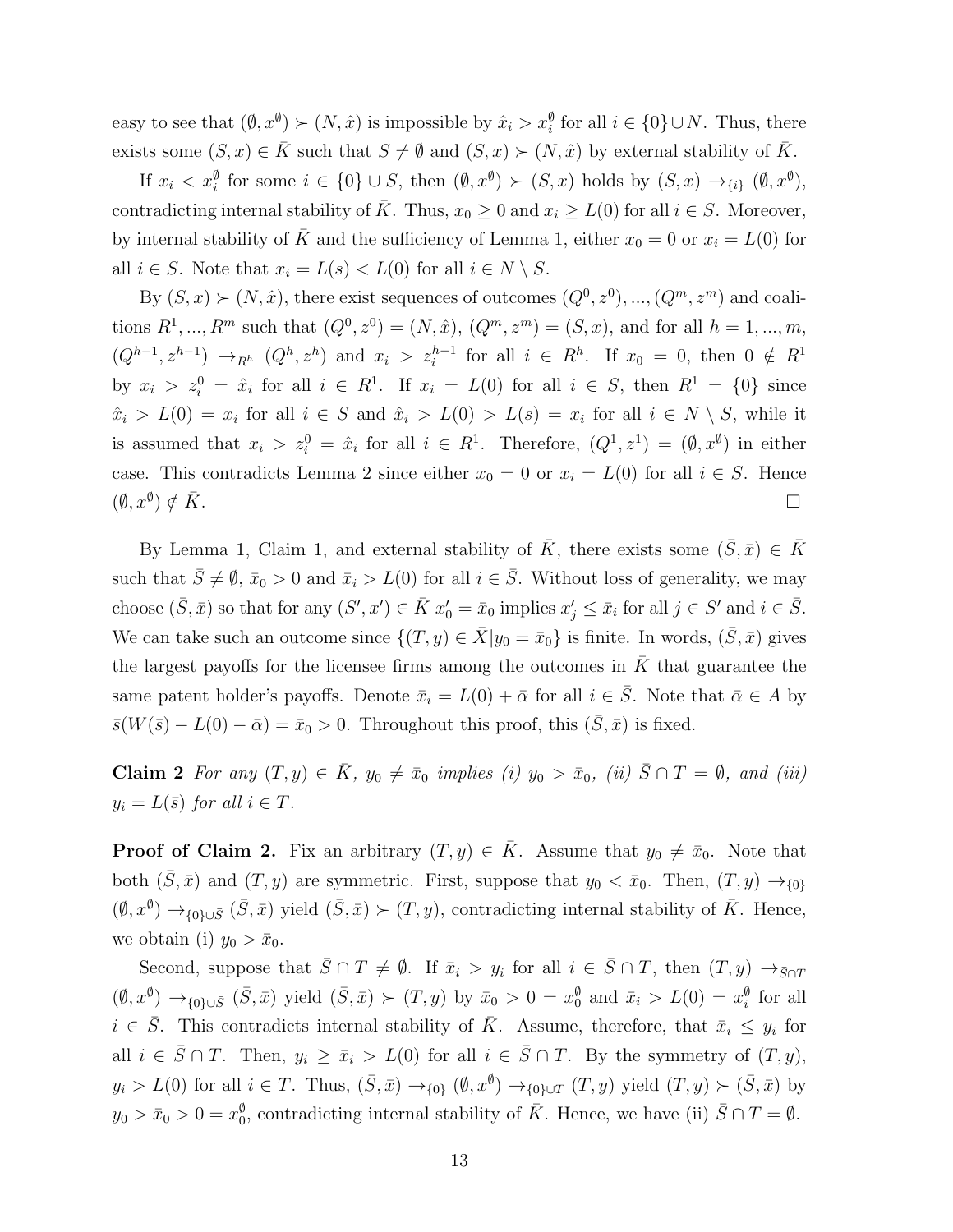Finally, we show (iii). If  $y_i > L(\bar{s})$  for all  $i \in T$ , then  $(\bar{S}, \bar{x}) \to_{\{0\}\cup T} (T, y)$  yields  $(T, y) \succ (\bar{S}, \bar{x})$  by

- $y_0 > \bar{x}_0$  and
- $\bar{x}_i = L(\bar{s}) < y_i$  for all  $i \in T$ ,

where the latter follows from (ii)  $\bar{S} \cap T = \emptyset$ . If  $y_i < L(\bar{s})$  for all  $i \in T$ , then  $(T, y) \to_T T$  $(\emptyset, x^{\emptyset}) \rightarrow_{\{0\} \cup \overline{S}} (\overline{S}, \overline{x})$  yield  $(\overline{S}, \overline{x}) \succ (T, y)$  by

- $\bar{x}_0 > 0 = x_0^{\emptyset}$ ,
- $\bar{x}_i > L(0) = x_i^{\emptyset}$  for all  $i \in \bar{S}$ , and
- $\bar{x}_i = L(\bar{s}) > y_i$  for all  $i \in T$ ,

where the third statement follows from (ii)  $\bar{S} \cap T = \emptyset$ . Either case contradicts internal stability of  $\overline{K}$ . Hence, we have (iii)  $y_i = L(\overline{s})$  for all  $i \in T$ .

**Claim 3** Let  $(T, y) \in K$ . If  $y_0 \neq \bar{x}_0$ , then  $L(t) \leq L(\bar{s})$ . Thus,  $y_i \leq L(\bar{s})$  for all  $i \in N$ .

**Proof of Claim 3.** Let  $(T, y) \in \overline{K}$  such that  $y_0 \neq \overline{x}_0$ . Note that  $y_0 > \overline{x}_0$ ,  $\overline{S} \cap T = \emptyset$ , and  $y_i = L(\bar{s})$  for all  $i \in T$  by Claim 2. Suppose that  $L(t) > L(\bar{s})$ . Without loss of generality, we may assume that  $L(t) \geq L(t')$  for any symmetric outcome  $(T', y') \in \overline{K}$ such that  $y'_{0} \neq \bar{x}_{0}$ .

Let  $(T, \hat{y})$  be a symmetric outcome such that  $\hat{y}_i = y_i + \hat{\varepsilon} = L(\bar{s}) + \hat{\varepsilon}$  for all  $i \in T$  and  $\hat{y}_i = L(t) = y_i$  for all  $i \in N \setminus T$ , where  $\hat{\varepsilon} > 0$  is sufficiently small so that  $\hat{y}_0 = y_0 - t\hat{\varepsilon} > \bar{x}_0$ and  $\hat{y}_i = L(\bar{s}) + \hat{\varepsilon} < L(t) < L(0)$  for all  $i \in T$ . Then,  $(T, \hat{y}) \notin \bar{K}$  by Claim 2(iii).

We show that neither  $(\bar{S}, \bar{x}) \succ (T, \hat{y})$  nor  $(T, y) \succ (T, \hat{y})$ . First, suppose that  $(\bar{S}, \bar{x}) \succ$  $(T, \hat{y})$ . Then, there exist sequences of outcomes  $(Q^0, z^0), ..., (Q^m, z^m)$  and coalitions  $R^1, ..., R^m$  such that  $(Q^0, z^0) = (T, \hat{y}), (Q^m, z^m) = (\bar{S}, \bar{x}),$  and for all  $h = 1, ..., m$ ,  $(Q^{h-1}, z^{h-1}) \to_{R^h} (Q^h, z^h)$  and  $z_i^{h-1} < \bar{x}_i$  for all  $i \in R^h$ . By  $\bar{x}_0 < \hat{y}_0$ ,  $0 \notin R^1$ . Then,  $R^1 \subseteq T$  by Assumption 2. On the other hand,  $\bar{x}_i = L(\bar{s}) < \hat{y}_i$  for all  $i \in T$  by  $\bar{S} \cap T = \emptyset$ . Thus,  $R^1 = \emptyset$ , contradicting that  $R^1$  is a coalition. Hence,  $(\bar{S}, \bar{x}) \succ (T, \hat{y})$  is impossible.

Next, suppose that  $(T, y) \succ (T, \hat{y})$ . Then, there exist sequences of outcomes  $(Q^0, z^0)$ ,  $I_1, \ldots, I_n$  and coalitions  $R^1, \ldots, R^m$  such that  $(Q^0, z^0) = (T, \hat{y}), (Q^m, z^m) = (T, y),$  and for all  $h = 1, ..., m$ ,  $(Q^{h-1}, z^{h-1}) \to_{R^h} (Q^h, z^h)$  and  $z_i^{h-1} < y_i$  for all  $i \in R^h$ . By  $\hat{y}_i \ge y_i$ for all  $i \in N$  and the nonemptiness of  $R^1$ ,  $R^1 = \{0\}$ . Then,  $(Q^1, z^1) = (\emptyset, x^{\emptyset})$ . This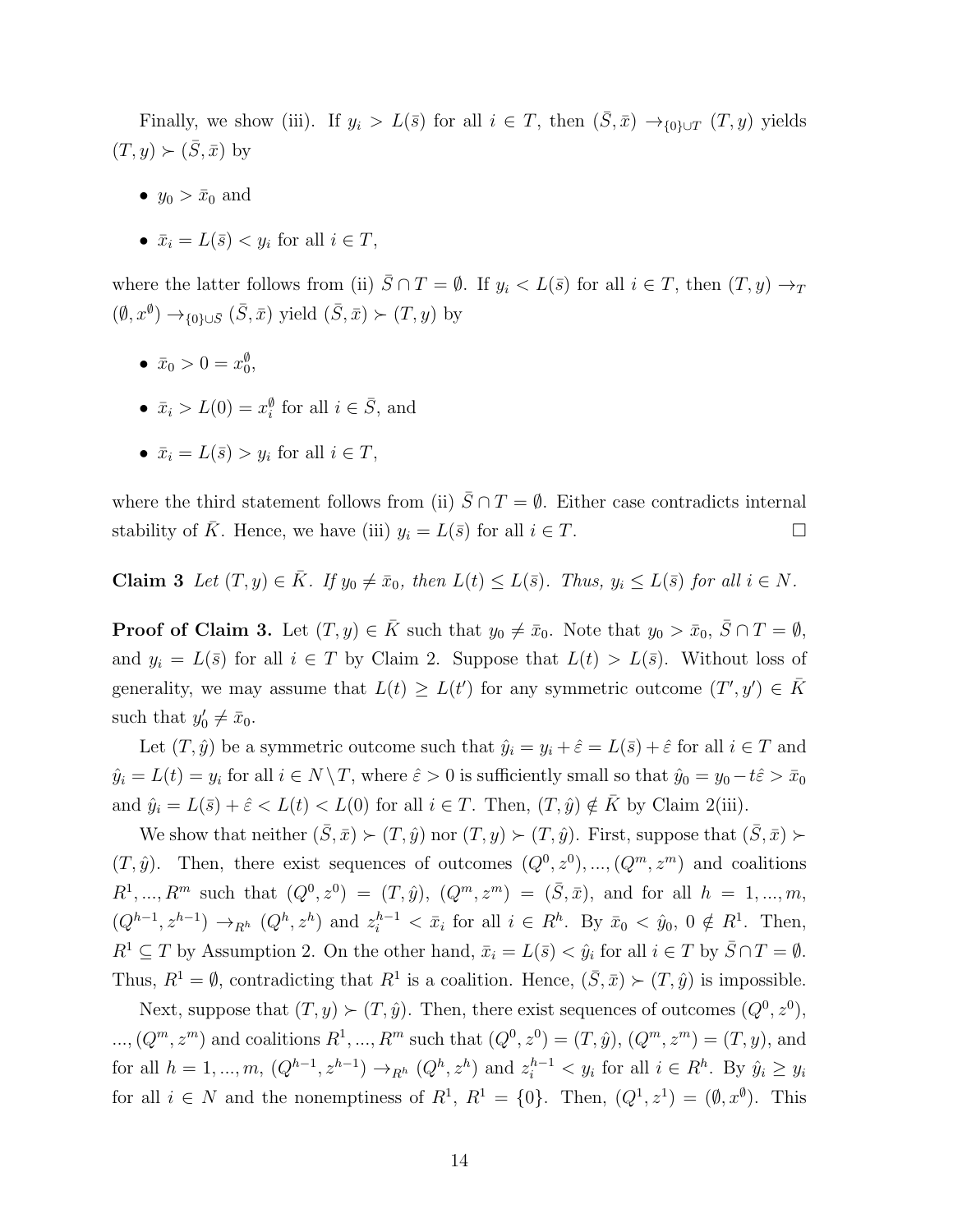contradicts Lemma 2 by  $y_i = L(\bar{s}) < L(0)$  for all  $i \in T$ . Hence,  $(T, y) > (T, \hat{y})$  is also impossible.

By external stability of  $\overline{K}$ , there exists some  $(S', x') \in \overline{K}$  such that  $(S', x') \succ (T, \hat{y})$ . Note that  $S' \neq \emptyset$  by Claim 1. Then, there exist sequences of outcomes  $(Q^0, z^0), ..., (Q^m, z^m)$ and coalitions  $R^1, ..., R^m$  such that  $(Q^0, z^0) = (T, \hat{y}), (Q^m, z^m) = (S', x')$ , and for all  $h = 1, ..., m, (Q^{h-1}, z^{h-1}) \rightarrow_{R^h} (Q^h, z^h)$  and  $z_i^{h-1} < z_i'$  for all  $i \in R^h$ .

Suppose that  $x'_0 = \bar{x}_0$ . By  $x'_0 = \bar{x}_0 < \hat{y}_0$ ,  $0 \notin R^1$ . Then,  $R^1 \subseteq T$  and  $(Q^1, z^1) = (\emptyset, x^{\emptyset})$ by Assumption 2. Then,  $(\emptyset, x^{\emptyset}) \to_{R^2} (Q^2, z^2) \to_{R^3} \cdots \to_{R^m} (S', x')$  yield  $(S', x') \succ$  $(\emptyset, x^{\emptyset})$  by the choices of the outcomes and coalitions constituting these paths. It must be  $x'_i > L(0)$  for all  $i \in S'$  by Lemma 1. If both  $R^1 \setminus S' \neq \emptyset$  and  $L(s') \leq L(\bar{s}) + \hat{\varepsilon}$ , then  $x'_j = L(s') \leq L(\bar{s}) + \hat{\varepsilon} = \hat{y}_j$  for all  $j \in R^1 \setminus S' \subseteq T \setminus S'$ . This contradicts that  $x'_i > \hat{y}_i$ for all  $i \in R^1$ . Thus,  $R^1 \subseteq S'$  or  $L(s') > L(\bar{s}) + \hat{\varepsilon}$ . Assume that  $R^1 \subseteq S'$ . Note that  $R^1 \subseteq S' \cap T$ . Then,  $(T, y) \to_{R^1} (\emptyset, x^{\emptyset}) \to_{\{0\} \cup S'} (S', x')$  yield  $(S', x') \succ (T, y)$  by

- $x'_0 = \bar{x}_0 > 0 = x_0^{\emptyset}$
- $x'_i > L(0) = x_i^{\emptyset}$  for all  $i \in S'$ , and
- $x'_i > L(0) > L(\bar{s}) = y_i$  for all  $i \in R^1$ , where  $R^1 \subseteq S' \cap T$ .

This contradicts internal stability of  $\bar{K}$ . Assume, therefore, that  $L(s') > L(\bar{s}) + \hat{\varepsilon}$ . Then,

$$
x'_i = L(s') > L(\bar{s}) + \hat{\varepsilon} > L(\bar{s}) = y_i \text{ for all } i \in T \setminus S'.
$$

Together with  $x'_i > L(0) > L(\bar{s}) = y_i$  for all  $i \in S' \cap T$ , we obtain  $x'_i > y_i$  for all  $i \in T$ . Then,  $(T, y) \to_T (\emptyset, x^{\emptyset}) \to_{\{0\} \cup S'} (S', x')$  yield  $(S', x') \succ (T, y)$  by  $x'_0 = \bar{x}_0 > 0 = x_0^{\emptyset}$  and  $x'_i > L(0) = x_i^{\emptyset}$  for all  $i \in S'$ . This contradicts internal stability of  $\overline{K}$ . Hence,  $x'_0 \neq \overline{x}_0$ .

By Claim 2,  $x'_0 > \bar{x}_0$ ,  $\bar{S} \cap S' = \emptyset$ , and  $x'_i = L(\bar{s})$  for all  $i \in S'$ . Note that  $L(t) \ge L(s')$ since  $(T, y)$  was chosen so that  $L(t) \ge L(t')$  for any  $(T', y') \in \overline{K}$  with  $y'_0 \ne \overline{x}_0$ . If there exists some  $\ell = 1, ..., m$  such that  $0 \notin R^{\ell}$  or  $R^{\ell} = \{0\}$ , then  $(Q^{\ell}, z^{\ell}) = (\emptyset, x^{\emptyset})$ . This contradicts Lemma 2 by  $x'_i < L(0)$  for all  $i \in S'$ . Hence,

$$
0 \in R^h \text{ and } R^h \setminus \{0\} \neq \emptyset \text{ for all } h = 1, ..., m. \tag{3}
$$

For any  $i \notin \{0\} \cup T$ , we have that

$$
\hat{y}_i = L(t) > L(\bar{s}) = x'_i \text{ if } i \in S';
$$
\n
$$
\hat{y}_i = L(t) \ge L(s') = x'_i \text{ if } i \notin S'.
$$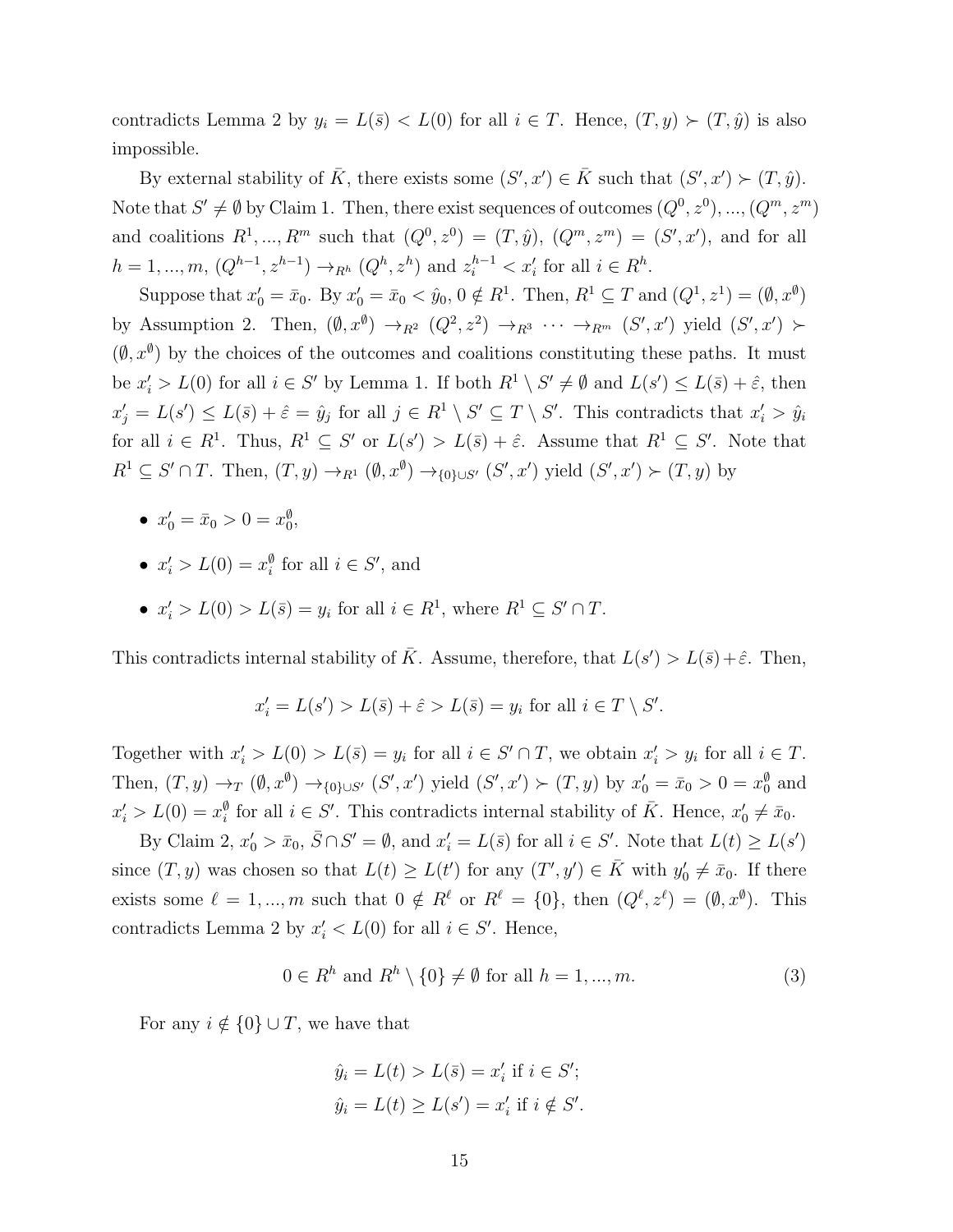Therefore,  $R^1 \subseteq \{0\} \cup T$ , and thus,  $Q^1 = R^1 \setminus \{0\} \subseteq T$ . Note that  $(\bar{S}, \bar{x}) \to_{R^1} (Q^1, z^1)$ by  $0 \in R^1$ . Since  $(T, \hat{y}) \to_{R^1} (Q^1, z^1) \to_{R^2} \cdots \to_{R^m} (S', x')$  yield  $(S', x') \succ (T, \hat{y}), x'_i > \hat{y}_i$ for all  $i \in R^1 = \{0\} \cup Q^1$ . By  $\bar{S} \cap Q^1 \subseteq \bar{S} \cap T = \emptyset$ ,  $\bar{x}_i = L(\bar{s}) < \hat{y}_i < x'_i$  for all  $i \in Q^1$ . By the choice of  $\hat{\varepsilon}$ ,  $\bar{x}_0 < \hat{y}_0 < x'_0$ . Therefore,

$$
(\bar{S}, \bar{x}) \rightarrow_{R^1} (Q^1, z^1) \rightarrow_{R^2} \cdots \rightarrow_{R^m} (S', x')
$$

yield  $(S', x') \succ (\bar{S}, \bar{x})$ . This contradicts internal stability of  $\bar{K}$ . Hence,  $L(t) \leq L(\bar{s})$ . The last statement immediately follows from this and Claim  $2(iii)$ .  $\Box$ 

**Claim 4** *For any*  $(T, y) \in \overline{K}$ ,  $y_0 = \overline{x}_0$ 

**Proof of Claim 4.** Suppose that there exists some  $(T, y) \in \overline{K}$  such that  $y_0 \neq \overline{x}_0$ . Note that  $T \neq \emptyset$  by Claim 1. Note also that  $(T, y)$  is symmetric by the definition of  $\overline{K}$ . By Claim 2,  $y_0 > \bar{x}_0$ ,  $\bar{S} \cap T = \emptyset$ , and  $y_i = L(\bar{s})$  for all  $i \in T$ . By Claim 3,  $L(t) \leq L(\bar{s})$ .

Let  $S^* \subseteq N$  be a coalition such that  $s^* = \overline{s}$ ,  $S^* \subseteq \overline{S} \cup T$ , and  $S^* \neq \overline{S}$ . Note that we can take such  $S^*$  by  $\overline{S} \cap T = \emptyset$  and  $\overline{S}, T \neq \emptyset$ . Note also that  $S^* \cap T \neq \emptyset$  by the choice of  $S^*$ . Let  $(S^*, x^*)$  be a symmetric outcome such that

$$
x_i^* = \begin{cases} \bar{x}_0 = \bar{s}(W(\bar{s}) - L(0) - \bar{\alpha}) & \text{if } i = 0; \\ L(0) + \bar{\alpha} & \text{if } i \in S^*; \\ L(\bar{s}) & \text{if } i \in N \setminus S \end{cases}
$$

Note that  $(S^*, x^*)$  satisfies the definition of an outcome by  $s^* = \overline{s}$ . Since either  $y_i = L(\overline{s})$ or  $y_i = L(t)$  for all  $i \in N$ ,  $x_i^* > L(0) > y_i$  for all  $i \in S^*$  by Assumption 1(b). Then,  $(T, y) \rightarrow_{S^*\cap T} (\emptyset, x^{\emptyset}) \rightarrow_{\{0\}\cup S^*} (S^*, x^*)$  yield  $(S^*, x^*) \succ (T, y)$  by

*∗ .*

- *•*  $x_i^*$  *>*  $y_i$  for all  $i \in S^* \cap T$ , where  $S^* \cap T \neq \emptyset$ ,
- $x_0^* = \bar{x}_0 > 0 = x_0^{\emptyset}$ , and
- $x_i^* > L(0) = x_i^{\emptyset}$  for all  $i \in S^*$ .

Thus,  $(S^*, x^*) \notin \overline{K}$  by internal stability of  $\overline{K}$ .

By the symmetry and external stability of  $\overline{K}$ , there exists a symmetric  $(S', x') \in \overline{K}$ such that  $(S', x') \succ (S^*, x^*)$ . Then, there exist sequences of outcomes  $(Q^0, z^0), ..., (Q^m, z^m)$ and coalitions  $R^1, ..., R^m$  such that  $(Q^0, z^0) = (S^*, x^*)$ ,  $(Q^m, z^m) = (S', x')$ , and for all  $h = 1, ..., m, (Q^{h-1}, z^{h-1}) \rightarrow_{R^h} (Q^h, z^h)$  and  $z_i^{h-1} < z_i'$  for all  $i \in R^h$ . By Claim 2,  $x'_0 \geq \bar{x}_0.$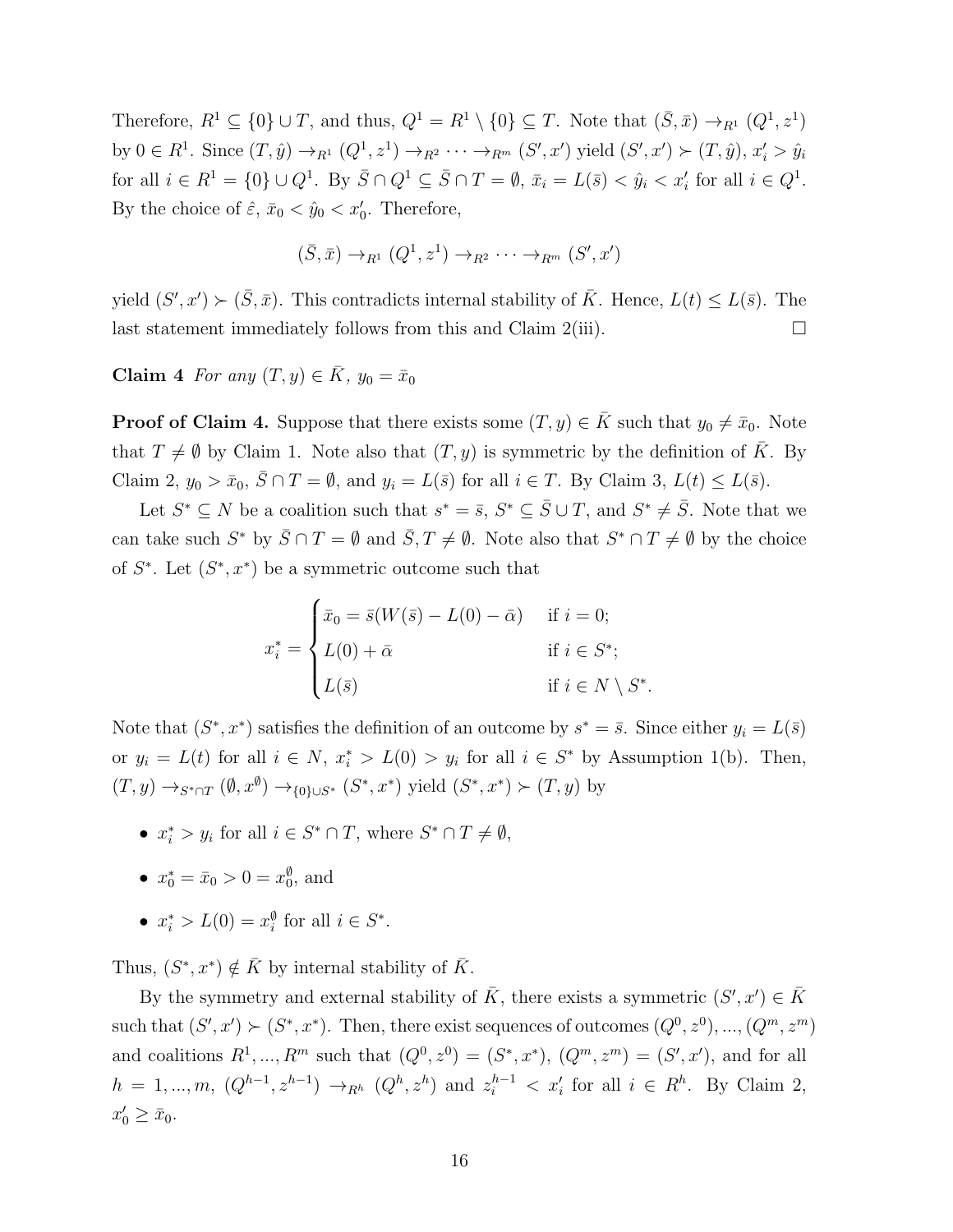Suppose that  $x'_0 = \bar{x}_0 = x_0^*$ . Recall that  $(\bar{S}, \bar{x})$  is chosen so that for any  $(S'', x'') \in \bar{K}$ ,  $\bar{x}_0 = x_0''$  implies  $x_j'' \leq \bar{x}_i$  for all  $j \in S''$  and  $i \in \bar{S}$ . Then, by the definition of  $(S^*, x^*)$ ,  $x'_0 = \bar{x}_0 = x_0^*$  implies  $x'_j \leq x_i^*$  for all  $j \in S'$  and  $i \in S^*$ . By  $x'_0 = \bar{x}_0 = x_0^*$ ,  $0 \notin R^1$ , and thus,  $R^1 \subseteq S^*$  by Assumption 2. Therefore,  $x'_i > x^*_i = L(0) + \bar{\alpha}$  for all  $i \in R^1 \subseteq S^*$ . However, for all  $i \in R^1 \subseteq S^*$ ,  $x'_i = L(s') < L(0) < x_i^*$  if  $i \notin S'$ , while  $x'_i \leq x_i^*$  if  $i \in S'$ . This is a contradiction.

Assume, therefore, that  $x'_0 > \bar{x}_0$ . By the choice of  $(S^*, x^*)$ ,  $x_i^* \ge L(\bar{s})$  for all  $i \in N$ . On the other hand,  $x'_{i} \leq L(\bar{s})$  for all  $i \in N$  by the last statement of Claim 3. Therefore,  $R^1 = \{0\}$  and  $(Q^1, z^1) = (\emptyset, x^{\emptyset})$ . This contradicts Lemma 2 since we have  $x'_i = L(\bar{s})$ *L*(0) for all  $i \in S'$  by Claim 2(iii). Hence,  $\bar{x}_0 = y_0$ . □

**Claim 5** *For any*  $(S', x') \in \overline{K}$ ,  $x'_i = L(0) + \overline{\alpha}$  *for all*  $i \in S'$ .

**Proof of Claim 5.** Fix an arbitrary  $(S', x') \in \overline{K}$ , which is symmetric. Suppose that  $x'_{j} \neq L(0) + \bar{\alpha}$  for all  $j \in S'$ . Note that  $S' \neq \emptyset$  by Claim 1. Recall again that  $(\bar{S}, \bar{x})$  is chosen so that for any  $(S'', x'') \in \overline{K}$ ,  $\overline{x}_0 = x_0''$  implies  $x_j'' \leq \overline{x}_i$  for all  $j \in S''$  and  $i \in \overline{S}$ . Then, by Claim 4,  $x'_j < \bar{x}_i = L(0) + \bar{\alpha}$  for all  $i \in \bar{S}$  and  $j \in S'$ .

Suppose that  $\bar{S} \cap S' \neq \emptyset$ . Then,  $(S', x') \to_{\bar{S} \cap S'} (\emptyset, x^{\emptyset}) \to_{\{0\} \cup \bar{S}} (\bar{S}, \bar{x})$  yield  $(\bar{S}, \bar{x}) \succ$ (*S ′ , x′* ) by

- $x'_i < \bar{x}_i$  for all  $i \in \bar{S} \cap S' \neq \emptyset$ ,
- $\bar{x}_0 > 0 = x_0^{\emptyset}$ , and
- $\bar{x}_i > L(0) = x_i^{\emptyset}$  for all  $i \in \bar{S}$ .

This contradicts internal stability of  $\overline{K}$ . Therefore, assume that  $\overline{S} \cap S' = \emptyset$ .

Let  $(S^*, x^*)$  be a symmetric outcome such that  $s^* = \overline{s}$ ,  $S' \cap S^* \neq \emptyset$ ,  $S^* \neq \overline{S}$ , and

$$
x_i^* = \begin{cases} \bar{s}(W(\bar{s}) - L(0) - \bar{\alpha}) & \text{if } i = 0; \\ L(0) + \bar{\alpha} & \text{if } i \in S^*; \\ L(\bar{s}) & \text{if } i \in N \setminus S^* \end{cases}
$$

*.*

Note that  $(S^*, x^*)$  satisfies the definition of an outcome by  $s^* = \overline{s}$ . Note also that we can take such  $S^*$  by replacing a firm in  $\overline{S}$  with a firm in  $S'$  since  $\overline{S} \cap S' = \emptyset$ , where  $\bar{S}, S' \neq \emptyset$ . Moreover,  $x_0^* = \bar{x}_0$  and  $x_i^* = \bar{x}_j$  for all  $i \in S^*$  and  $j \in \bar{S}$ . Then,  $(S', x') \to_{S' \cap S^*} (\emptyset, x^{\emptyset}) \to_{\{0\} \cup S^*} (S^*, x^*)$  yield  $(S^*, x^*) \succ (S', x')$  by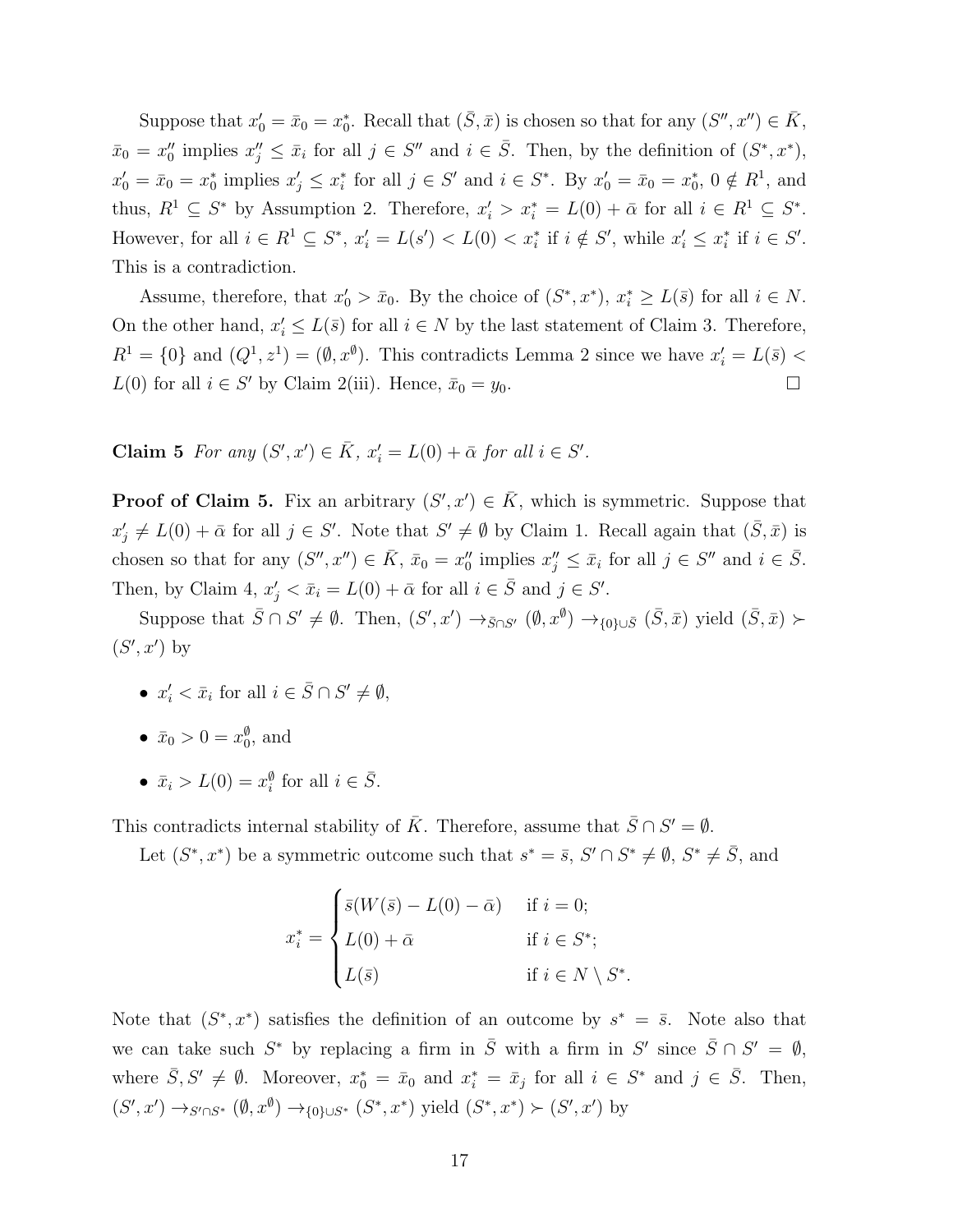- $x_i^* = L(0) + \bar{\alpha} > x_i'$  for all  $i \in S' \cap S^*$ ,
- $x_0^* = \bar{x}_0 > 0 = x_0^{\emptyset}$ , and
- $x_i^* = L(0) + \bar{\alpha} > L(0) = x_i^{\emptyset}$  for all  $i \in S^*$ .

Thus,  $(S^*, x^*) \notin \overline{K}$  by internal stability of  $\overline{K}$ .

By external stability of  $\bar{K}$ , there exists some  $(\hat{S}, \hat{x}) \in \bar{K}$  such that  $(\hat{S}, \hat{x}) \succ (S^*, x^*)$ . Thus, there exist sequences of outcomes  $(Q^0, z^0), ..., (Q^m, z^m)$  and coalitions  $R^1, ..., R^m$ such that  $(Q^0, z^0) = (S^*, x^*), (Q^m, z^m) = (\hat{S}, \hat{x})$ , and for all  $h = 1, ..., m, (Q^{h-1}, z^{h-1}) \rightarrow_{R^h}$  $(Q<sup>h</sup>, z<sup>h</sup>)$  and  $z<sup>h-1</sup> < \hat{x}<sub>i</sub>$  for all  $i \in R<sup>h</sup>$ . By Claim 4,  $\hat{x}<sub>0</sub> = \bar{x}<sub>0</sub> = x<sup>*</sup><sub>0</sub>$ . Thus,  $0 \notin R<sup>1</sup>$  and  $R^1 \subseteq S^*$ . By the choice of  $(\bar{S}, \bar{x})$  and the definition of  $(S^*, x^*)$ ,

$$
\hat{x}_i \le L(x) + \bar{\alpha} = x_i^* \text{ if } i \in S^* \cap \hat{S};
$$
  

$$
\hat{x}_i < L(0) < L(0) + \bar{\alpha} = x_i^* \text{ if } i \in S^* \setminus \hat{S}.
$$

Thus,  $S^* \cap R^1 = \emptyset$  that implies  $R^1 = \emptyset$ , contradicting that  $R^1$  is a coalition. Hence,  $x'_{j} = \bar{x}_{i}$  for all  $i \in \bar{S}$  and  $j \in S'$ . □

**Claim 6**  $\bar{s} \in B(\bar{\alpha})$ .

**Proof of Claim 6.** Suppose that  $\bar{s} \notin B(\bar{\alpha})$ . Let  $(S^*, x^*) \in \bar{X}$  such that  $s^* \in B(\bar{\alpha})$  and

$$
x_i^* = \begin{cases} s^*(W(s^*) - L(0) - \bar{\alpha}) & \text{if } i = 0; \\ L(0) + \bar{\alpha} & \text{if } i \in S^*; \\ L(s^*) & \text{if } i \in N \setminus S \end{cases}
$$

*∗ .*

Note that  $x_0^* > \bar{x}_0$  by the definition of  $B(\bar{\alpha})$ . Then,  $(S^*, x^*) \notin \bar{K}$  by Claim 4. By external stability of  $\overline{K}$ , there exists some  $(S', x') \in \overline{K}$  such that  $(S', x') \succ (S^*, x^*)$ . Then, there exist sequences of outcomes  $(Q^0, z^0), ..., (Q^m, z^m)$  and coalitions  $R^1, ..., R^m$  such that  $(Q^0, z^0) = (S^*, x^*)$ ,  $(Q^m, z^m) = (S', x')$ , and for all  $h = 1, ..., m$ ,  $(Q^{h-1}, z^{h-1}) \rightarrow_{R^h}$  $(Q<sup>h</sup>, z<sup>h</sup>)$  and  $z<sup>h-1</sup> < z'<sub>i</sub>$  for all  $i \in R<sup>h</sup>$ . Note that  $x'<sub>0</sub> = \bar{x}<sub>0</sub> < z<sup>*</sup><sub>0</sub>$  by Claim 4. Thus,  $0 \notin R<sup>1</sup>$ . Then,  $R^1 \subseteq S^*$  by Assumption 2. Note that  $x'_i = L(0) + \bar{\alpha}$  for all  $i \in S'$  by Claim 5. For any  $i \in S^*$ ,

$$
x_i^* = L(0) + \bar{\alpha} = x_i' \text{ if } i \in S';
$$
  

$$
x_i^* = L(0) + \bar{\alpha} > L(s') = x_i' \text{ if } i \notin S'.
$$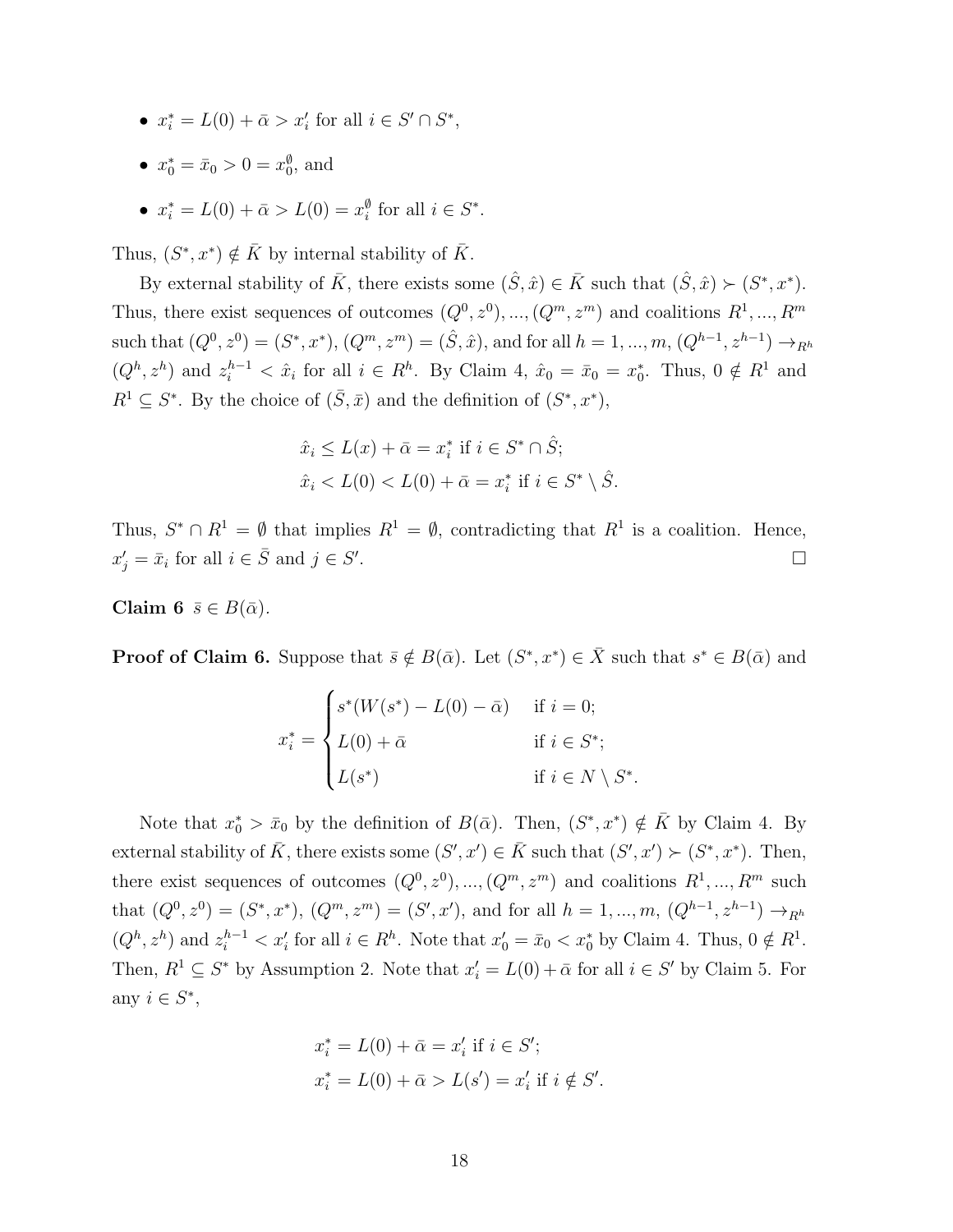Thus,  $R^1 \cap S^* = \emptyset$  that implies  $R^1 = \emptyset$  by  $R^1 \subseteq S^*$ . This contradicts that  $R^1$  is a coalition. Hence,  $\bar{s} \in B(\bar{\alpha})$ .

By Claim 4-6,  $\bar{K} \subseteq \bar{X}(\bar{\alpha})$ . We have already proved that  $\bar{X}(\bar{\alpha})$  is a symmetric farsighted stable set. Then, we obtain  $\bar{K} = \bar{X}(\bar{\alpha})$  by internal stability of  $\bar{X}(\bar{\alpha})$  and external stability of  $\bar{K}$ .

Note that there are only two steps of an objection and a counter-objection in the proofs of "if" part of Theorem 1, even if we assume that all players are farsighted.

The following corollary is immediate from Theorem 1,  $A \neq \emptyset$ , and  $B(\alpha) \neq \emptyset$  for any  $\alpha \in A$ .

**Corollary 1** *A symmetric farsighted stable set exists.*

### **4.2 The relationship with the core**

Farsighted stable sets yielding single payoffs have been well investigated and shown to have close relationship with the cores. In our model, any outcome in the relative interior of the core solely constitutes a farsighted stable set even if the outcome is not symmetric. However, the converse does not necessarily hold. We begin with the definitions of the core and its relative interior.

- **Definition 3** *We say that an outcome*  $(S, x) \in X$  *is in the core if there exist no coalition*  $Q \subseteq \{0\} \cup N$  *and*  $(T, y) \in X$  *such that*  $(S, x) \rightarrow_Q (T, y)$  *and*  $y_i > x_i$  *for*  $all \ i \in Q$ .
	- We say that an outcome  $(S, x) \in X$  *is in the relative interior of the core if there exist no coalition*  $Q \subseteq \{0\} \cup N$  *and*  $(T, y) \in X$  *such that*  $(T, y) \neq (S, x)$ ,  $(S, x) \rightarrow_Q$  $(T, y)$ *, and*  $y_i \geq x_i$  *for all*  $i \in Q$ *.*

We denote C the core and  $\overset{\circ}{C}$  the relative interior of the core.

The following proposition characterizes a condition for the nonemptiness of  $\check{C}$ . Similar results are shown by Watanabe and Muto (2008) and Hirai and Watanabe (2018), though the models are slightly different from the present paper, and they showed a condition for the nonemptiness of cores.

**Proposition 1** *The relative interior of the core is nonempty if and only if*  ${n} = B(\alpha)$ *for some*  $\alpha \in A$ *. Moreover,*  $(S, x) \in \mathring{C}$  *implies that*  $S = N$ *,*  $x_0 > 0$ *, and*  $x_i > L(0)$  *for*  $all \, i \in S.$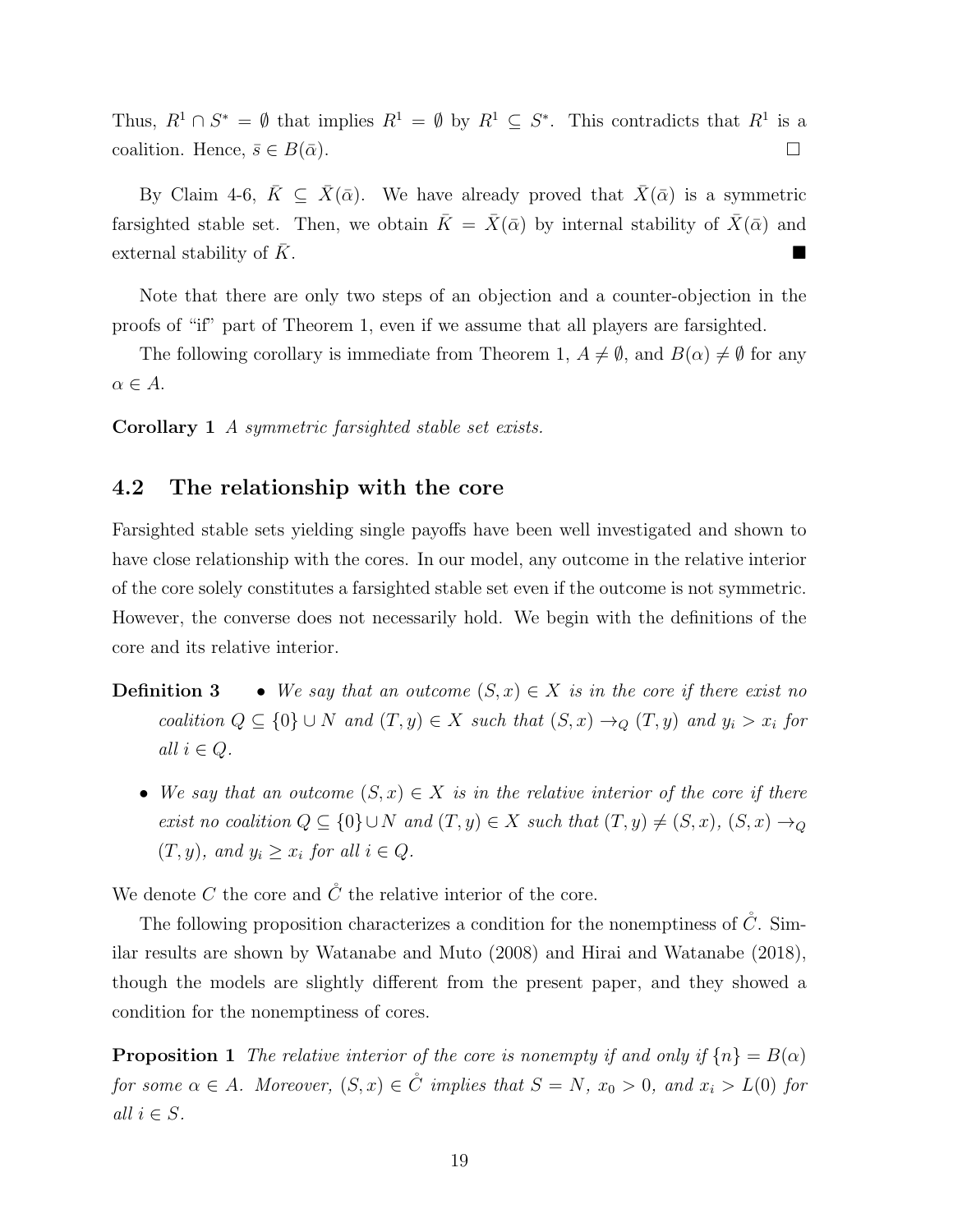**Proof.** We begin with the latter part. It is easy to see that  $(\emptyset, x^{\emptyset}) \notin C$  because  $(\emptyset, x^{\emptyset}) \to_{\{0\} \cup N} (N, x)$ , where  $x_0 = n(W(n) - L(0)) > 0 = x_0^{\emptyset}$  and  $x_i = L(0)$  for all *i* ∈ *N* by Assumption 1(i). Fix an arbitrary  $(\tilde{S}, \tilde{x}) \in \mathcal{C}$ , where  $\tilde{S} \neq \emptyset$ . If  $\tilde{x}_0 \leq 0$ , then  $(\tilde{S}, \tilde{x}) \rightarrow_{\{0\}} (\emptyset, x^{\emptyset})$  and  $\tilde{x}_0 \leq 0 = x_0^{\emptyset}$ , contradicting that  $(\tilde{S}, \tilde{x}) \in \mathring{C}$ . Thus,  $\tilde{x}_0 > 0$ . If  $\tilde{x}_i \leq L(0)$  for some  $i \in \tilde{S}$ , then  $(\tilde{S}, \tilde{x}) \to_{\{i\}} (\emptyset, x^{\emptyset})$  and  $\tilde{x}_i \leq L(0) = x_i^{\emptyset}$ , contradicting that  $(\tilde{S}, \tilde{x}) \in \mathring{C}$ . Thus,  $\tilde{x}_i > L(0)$  for all  $i \in \tilde{S}$ . Next, suppose that  $\tilde{S} \neq N$ . By  $\tilde{S} \neq \emptyset$ , we can pick  $j \in \tilde{S}$  and  $j' \in N \setminus \tilde{S}$ . Note that  $\tilde{x}_{j'} = L(\tilde{s})$ . Define  $\tilde{T} = (\tilde{S} \setminus \{j\}) \cup \{j'\}.$ Define  $\tilde{y} \in \mathbb{R}^{n+1}$  such that  $\tilde{y}_i = \tilde{x}_i$  for all  $i \in \{0\} \cup (\tilde{S} \setminus \{j\}), \tilde{y}_i = L(\tilde{t})$  for all  $i \in N \setminus \tilde{T}$ , and  $\tilde{y}_{j'} = \tilde{x}_j > L(0)$ . Then,  $(\tilde{S}, \tilde{x}) \rightarrow_{\{0\} \cup \tilde{T}} (\tilde{T}, \tilde{y}), \tilde{y}_i = \tilde{x}_i$  for all  $i \in \{0\} \cup (\tilde{T} \setminus \{j'\})$ , and  $\tilde{y}_{j'} > L(0) > L(\tilde{s}) = \tilde{x}_{j'}$ . This contradicts that  $(\tilde{S}, \tilde{x}) \in \mathring{C}$ . Hence,  $\tilde{S} = N$ .

We turn to the former part. First, assume that there exists some  $\alpha^* \in A$  such that  ${n} = B(\alpha^*).$  Let  $x^* \in \mathbb{R}^{n+1}$  be such that  $x_0^* = n(W(n) - L(0) - \alpha^*)$  and  $x_i^* = L(0) + \alpha^*$ for all  $i \in N$ . Note that  $(N, x^*) \in X$ . We show that  $(N, x^*) \in \mathring{C}$ . Suppose that  $(N, x^*)$  ∉  $\overset{\circ}{C}$ . Then, there exist a nonempty  $R \subseteq \{0\}$  ∪ *N* and  $(Q, z) \in X$  such that  $(N, x^*) \rightarrow_R (Q, z)$  and  $z_i \geq x_i^*$  for all  $i \in R$ . Then,  $0 \in R$  since  $0 \notin R$  implies that  $(Q, z) = (\emptyset, x^{\emptyset})$ , and thus,  $z_i < x_i^*$  for all  $i \in R$ . Note that  $Q = R \setminus \{0\}$ . Then,

$$
z_0 = qW(q) - \sum_{i \in Q} z_i \le q(W(q) - L(0) - \alpha^*) < n(W(n) - L(0) - \alpha^*) = x_0^*
$$

by  ${n}$  =  $B(\alpha^*)$ . This contradicts  $z_0 \ge x_0^*$ . Hence,  $(N, x^*) \in \mathring{C}$ .

Next, assume that  ${n \nmid \neq B(\alpha)$  for any  $\alpha \in A$ . We show that  $\mathcal{C} = \emptyset$ . Suppose that there exists some  $(S, y) \in \mathring{C}$ . Note that we have already shown that  $S = N$ ,  $y_0 > 0$ , and  $y_i > L(0)$  for all  $i \in N$  in the first part of this proof. Define  $\alpha' = (\sum_{i \in N} y_i - nL(0)) / n$ . Then,  $\alpha' \in A$  since

$$
n(W(n) - L(0) - \alpha') = nW(n) - nL(0) - \left(\sum_{i \in N} y_i - nL(0)\right) = nW(n) - \sum_{i \in N} y_i = y_0 > 0.
$$

By  ${n} \neq B(\alpha')$ , there exists some  $t = 1, ..., n-1$  such that  $t \in B(\alpha')$ . Let  $\rho : N \to N$  be a permutation of *N* such that  $y_{\rho(1)} \leq y_{\rho(2)} \leq \cdots \leq y_{\rho(n)}$ . Let  $T = {\rho(1), ..., \rho(t)}$ . Define  $z \in \mathbb{R}^{n+1}$  such that  $z_{\rho(i)} = y_{\rho(i)}$  for all  $i = 1, ..., t$ ,  $z_{\rho(j)} = L(t)$  for all  $j = t + 1, ..., n$ , and  $z_0 = tW(t) - \sum_{i=1}^t z_{\rho(i)}$ . Then,  $(T, z) \in X$  and  $(N, y) \to_{\{0\} \cup T} (T, z)$ . We claim that  $z_0 \geq y_0$ . Note that

$$
\sum_{i=1}^{t} z_{\rho(i)} = \sum_{i=1}^{t} y_{\rho(i)} \le \frac{t \sum_{i \in N} y_i}{n} = t(L(0) + \alpha').
$$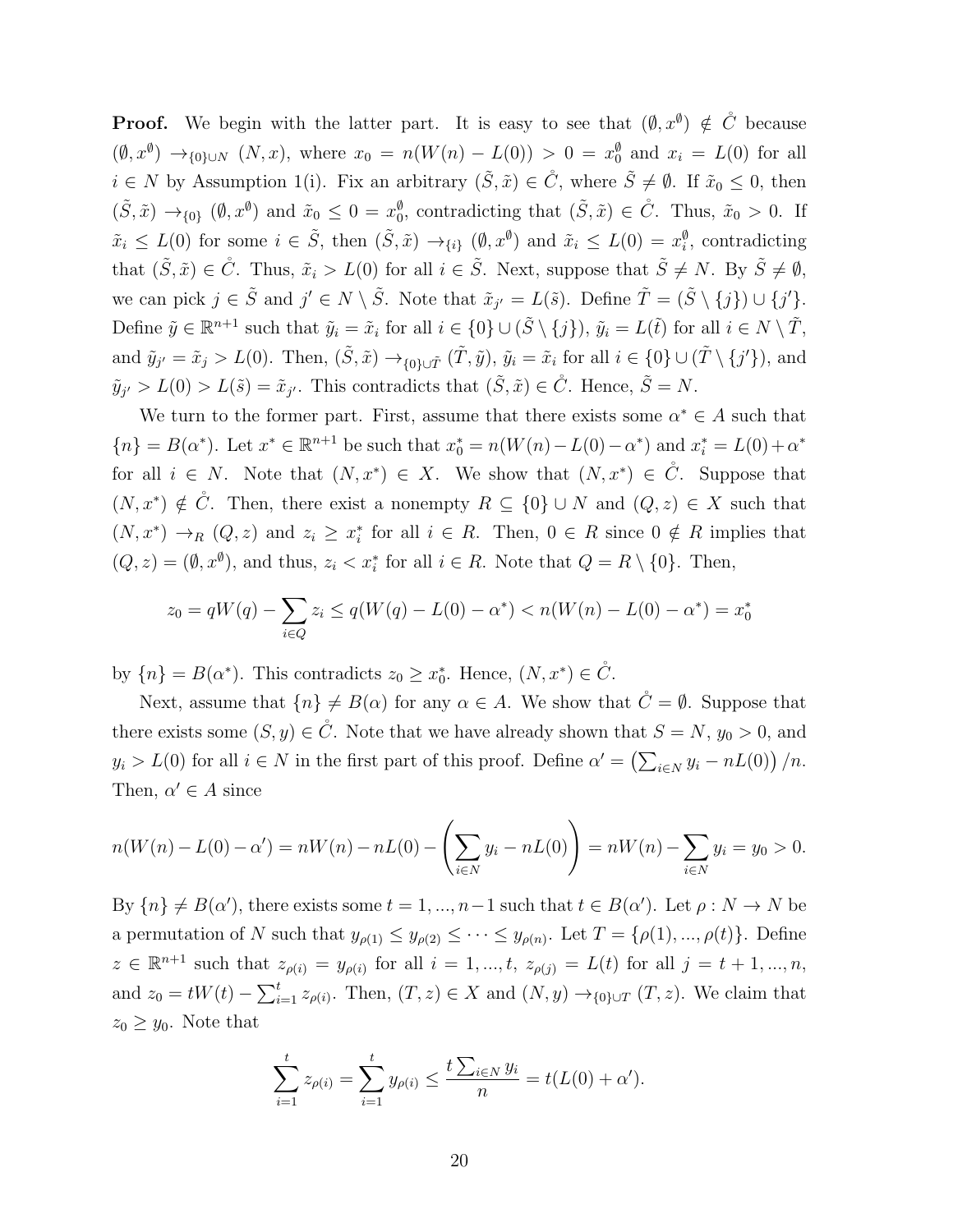Then,

$$
z_0 = tW(t) - \sum_{i=1}^t z_{\rho(i)} \ge t(W(t) - L(0) - \alpha') \ge n(W(n) - L(0) - \alpha') = y_0
$$

by  $t \in B(\alpha')$ . This contradicts that  $(N, y) \in \mathring{C}$  together with  $z_{\rho(i)} = y_{\rho(i)}$  for all  $i = 1, ..., t$ . Hence,  $\mathring{C} = \emptyset$ .

Recall that  $\bar{X}(\alpha)$  is a singleton if and only if  $\{n\} = B(\alpha)$  because  $\bar{X}(\alpha)$  includes multiple outcomes with an identical number of licensee firms when  $s \in B(\alpha)$  for some  $s < n$ . It follows from Theorem 1 that a symmetric and singleton farsighted stable set exists if and only if  ${n} = B(\alpha)$ . Therefore, the necessary and sufficient condition for the nonemptiness of the relative interior of the core is same as that for the existence of a symmetric and singleton farsighted stable set.

Next, we show that the relative interior of the core is a subset of the union of singleton farsighted stable sets.

### **Proposition 2** *For any*  $(N, x) \in \mathring{C}$ ,  $\{(N, x)\}\$ is a farsighted stable set.

**Proof.** Fix an arbitrary  $(N, x) \in \mathcal{C}$ . Note that  $x_0 > 0$  and  $x_i > L(0)$  for all  $i \in N$ by the latter part of Proposition 1. To prove that  $\{(N, x)\}\$ is a farsighted stable set, it suffices to show its external stability. It is straightforward that  $(N, x) \succ (\emptyset, x^{\emptyset})$  by  $(\emptyset, x^{\emptyset}) \rightarrow_{\{0\}\cup N} (N, x), x_0 > 0 = x_0^{\emptyset}$ , and  $x_i > L(0) = x_i^{\emptyset}$  for all  $i \in N$ . Fix an arbitrary  $(T, y) \in X \setminus \{(N, x), (\emptyset, x^{\emptyset})\}.$  Note that  $T \neq \emptyset$  by  $(T, y) \neq (\emptyset, x^{\emptyset})$ . By Assumption 2(ii),  $(N, x) \rightarrow_{\{0\} \cup T} (T, y)$ . By  $(N, x) \in \mathring{C}$ , there exists some  $j \in \{0\} \cup T$  such that  $x_j > y_j$ . Then,  $(T, y) \to_{\{j\}} (\emptyset, x^{\emptyset}) \to_{\{0\} \cup N} (N, x)$  yield  $(N, x) \succ (T, y)$  by  $x_j > y_j$ ,  $x_0 > 0 = x_0^{\emptyset}$ , and  $x_i > L(0) = x_i^{\emptyset}$  for all  $i \in N$ . Thus,  $\{(N, x)\}$  is externally stable. Hence,  $\{(N, x)\}$ is a farsighted stable set.

Note that Proposition 2 also shows that the existence of an asymmetric farsighted stable set because the relative interior of the core usually includes an asymmetric outcome, though Theorem 1 says nothing for asymmetric farsighted stable set.

We turn to showing that there may exist a farsighted stable set  $\{(N, x)\}\$  such that  $(N, x)$  is not even in the core via an example, which is not symmetric.

**Example 1** Let  $N = \{1, 2\}$ . Assume that  $2(W(2) - L(0)) > W(1) - L(0) > 0$ . Let  $\alpha > 0$  be a sufficiently small real number such that  $2(W(2) - L(0)) > W(1) - L(0) + \alpha$ and  $L(0) - \alpha > L(1)$ . Define  $x^* = (2(W(2) - L(0)), L(0) + \alpha, L(0) - \alpha)$ . Obviously,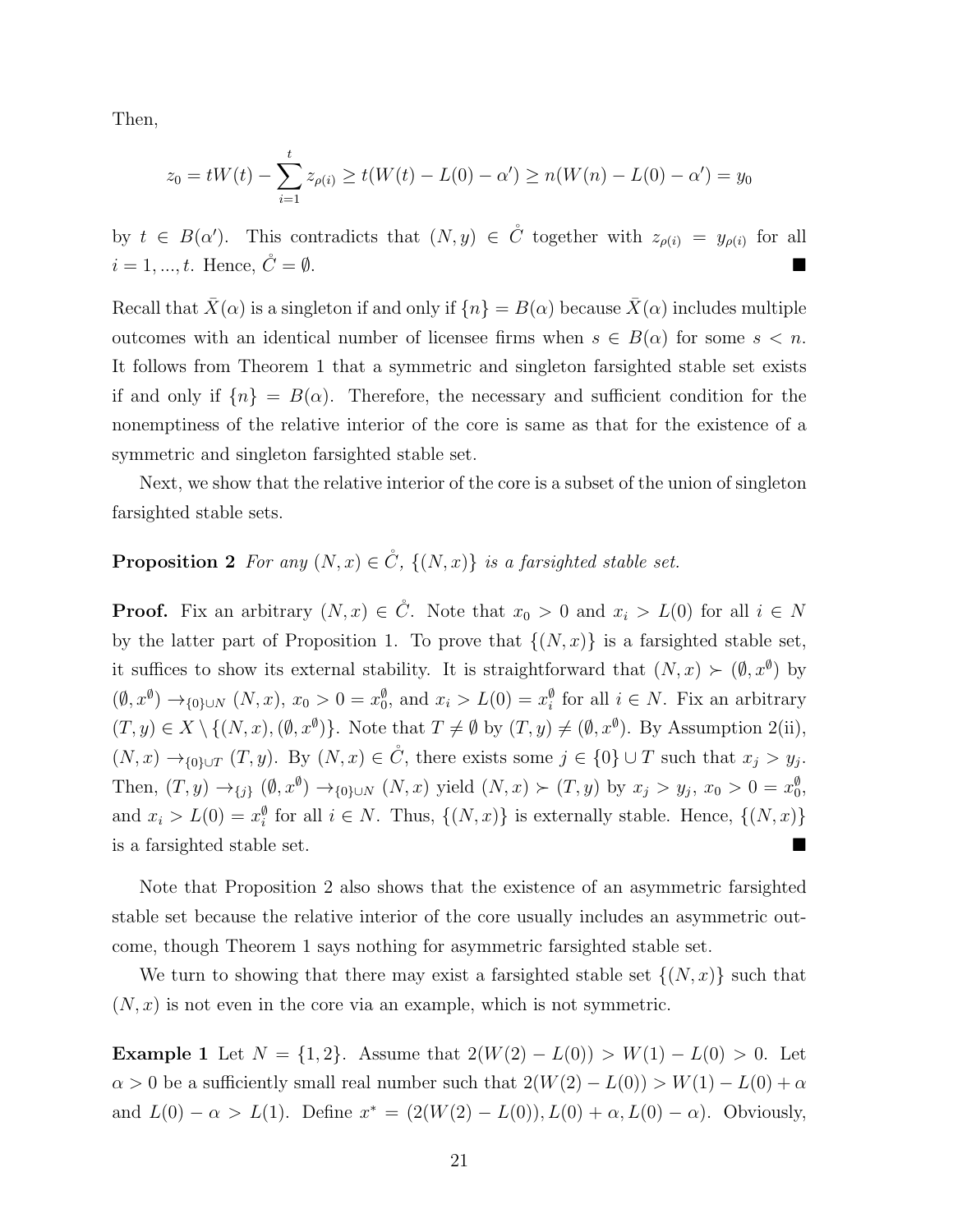$(N, x^*) \in X \setminus \overline{X}$ . We have that  $(N, x^*) \notin C$  because  $(N, x^*) \rightarrow_{2} (0, x^0)$  and  $x_2^0 =$  $L(0) > x_2^*$ .

We show that  $\{(N, x^*)\}$  is a farsighted stable set. Internal stability is obvious since it is a singleton. Thus, we show its external stability. We first show that  $(N, x^*)$  *≻*  $(\emptyset, x^{\emptyset})$ . This indirect dominance relation is yielded by  $(\emptyset, x^{\emptyset}) \rightarrow_{\{0,1\}} (\{1\}, (W(1) L(0), L(0), L(1))$   $\rightarrow$  {0,1,2}  $(N, x^*)$  because  $x_0^* = 2(W(2) - L(0)) > W(1) - L(0) > 0 = x_0^{\emptyset}$ ,  $x_1^* = L(0) + \alpha > L(0) = x_1^{\emptyset}$ , and  $x_2^* = L(0) - \alpha > L(1)$ . Hence,  $(N, x^*) \succ (\emptyset, x^{\emptyset})$ .

Fix an arbitrary  $(S, x) \in X \setminus \{(\emptyset, x^{\emptyset}), (N, x^*)\}$ . Note that  $S \neq \emptyset$ . Consider the case where  $x_0 < 2(W(2) - L(0)) = x_0^*$ . In this case,  $(S, x) \rightarrow_{\{0\}} (\emptyset, x^{\emptyset}) \rightarrow_{\{0,1\}} (\{1\}, (W(1) L(0), L(0), L(1))$   $\rightarrow$  {0,1,2}  $(N, x^*)$  yield  $(N, x^*) \succ (S, x)$  by  $x_0^* > x_0$  and  $(N, x^*) \succ (\emptyset, x^{\emptyset})$ . Assume, therefore, that  $x_0 \geq 2(W(2) - L(0)) = x_0^*$  hereafter. Consider the case where  $S = \{i\}$  for some  $i = 1, 2$ . In this case,

$$
x_i = W(1) - x_0 \le W(1) - 2(W(2) - L(0)) < L(0) - \alpha \le x_i^*.
$$

Thus,  $(S, x) \to_{\{i\}} (\emptyset, x^{\emptyset}) \to_{\{0,1\}} (\{1\}, (W(1) - L(0), L(0), L(1))) \to_{\{0,1,2\}} (N, x^*)$  yield  $(N, x^*)$  ≻  $(S, x)$  by  $x_i < x_i^*$  and  $(N, x^*)$  ≻  $(\emptyset, x^{\emptyset})$ .

Assume additionally that  $S = N$  hereafter. If  $x_1 < L(0) + \alpha = x_1^*$ , then  $(N, x) \rightarrow_{\{1\}}$  $(\emptyset, x^{\emptyset}) \rightarrow_{\{0,1\}} (\{1\}, (W(1)-L(0), L(0), L(1))) \rightarrow_{\{0,1,2\}} (N, x^*)$  yield  $(N, x^*) \succ (N, x)$  by  $x_1^*$  > *x*<sub>1</sub> and  $(N, x^*)$  >  $(\emptyset, x^{\emptyset})$ . Therefore, assume further that  $x_1 \ge L(0) + \alpha = x_1^*$ hereafter. By  $x \neq x^*$ , either  $x_0 > x_0^*$  or  $x_1 > x_1^*$ . Then,  $x_2 < x_2^* = L(0) - \alpha$ . Then,  $(N, x) \rightarrow_{\{2\}} (\emptyset, x^{\emptyset}) \rightarrow_{\{0,1\}} (\{1\}, (W(1) - L(0), L(0), L(1))) \rightarrow_{\{0,1,2\}} (N, x^*)$  yield  $(N, x^*) \succ (S, x)$  by  $x_2^* > x_2$  and  $(N, x^*) \succ (\emptyset, x^{\emptyset})$ . Hence,  $\{(N, x^*)\}$  is externally stable.

Therefore, the union of singleton farsighted stable sets is possibly strictly larger than  $\check{C}$ . Moreover, the farsighted stable set in Example 1 is not included even in the core. This is a departure from the results of the literature on close relationships between single-payoff farsighted stable sets and cores. Mauleon, et al. (2011) showed that a set of matchings is a farsighted stable set if and only if it is a singleton consisting of a core matching (a strong core matching, respectively) in one-to-one matching (many-toone matching with substitutability, respectively). Ray and Vohra (2015a) characterized single-payoff farsighted stable sets by separable payoffs that is close to the core since any separable payoff vector is in the core and any payoff vector in the relative interior of the core is separable. Applying this result, they also showed that a single-payoff set is a farsighted stable set if and only if it yields a payoff in the relative interior of the core in a simple game called oligarchic where the set of veto players is a winning coalition. Chander (2015) considered farsighted stable sets in partition function games, and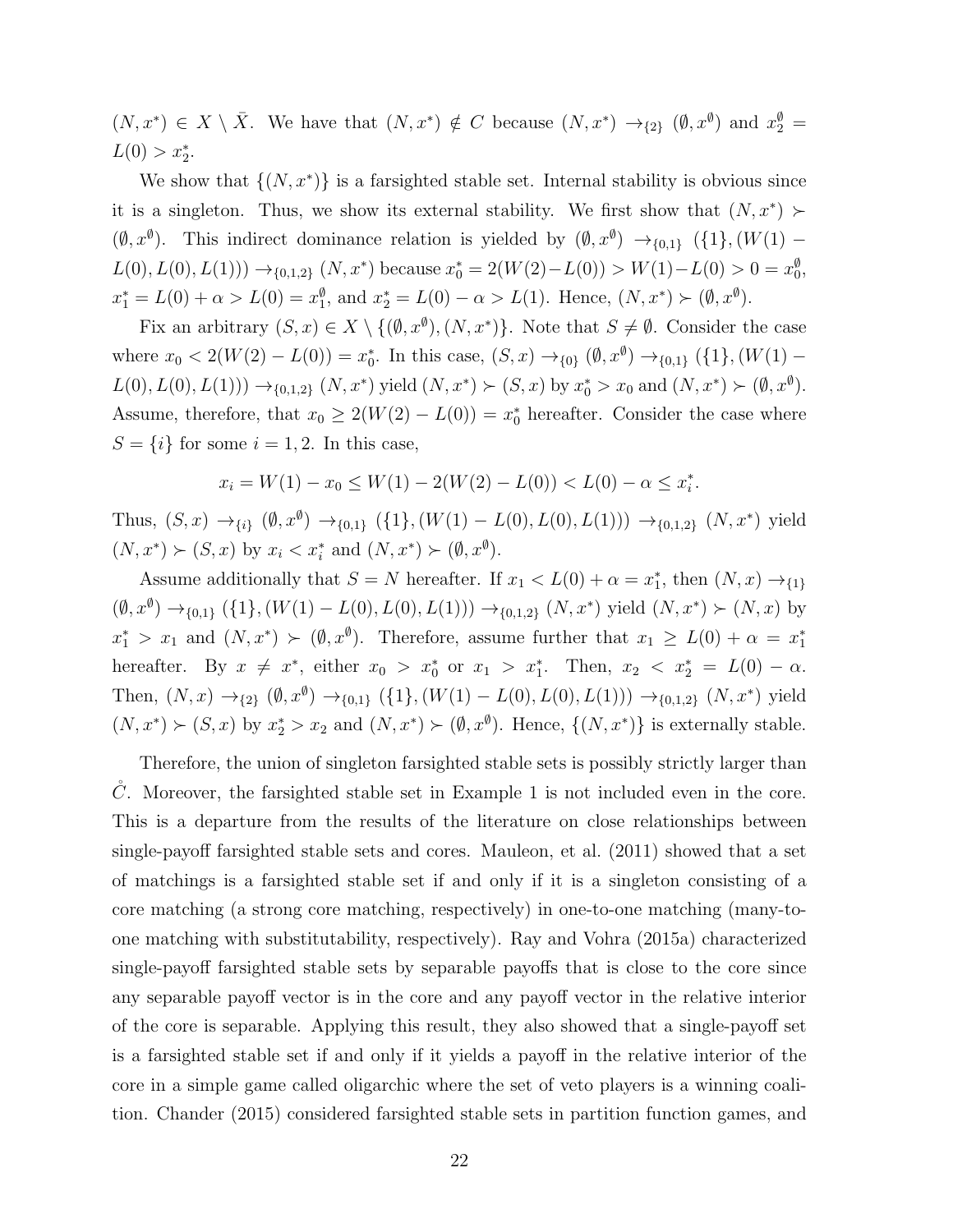he showed that single-payoff farsighted stable sets are characterized by the strong core. Hirai (2018) obtained a similar characterization as these results in a certain class of strategic games called strategic games with dominant punishment strategies. He showed that a set of strategy profiles yielding a single payoff vector is a farsighted stable set if and only if the set satisfies a condition called inclusiveness, where an inclusive set has a close relationship with the strict  $\alpha$ -core. To recover such a relationship between singleton farsighted stable sets and the core, we need to restrict our attention to symmetric farsighted stable sets.

**Proposition 3** *Let*  $(S, x) \in \overline{X}$ *. Then,*  $\{(S, x)\}\$ *is a farsighted stable set if and only if*  $(S, x) \in \check{C}$ .

**Proof.** The sufficiency follows from Proposition 2. Thus, we show the necessity.

Fix an arbitrary  $(S, x) \in \overline{X}$ . Assume that  $\{(S, x)\}\$ is a farsighted stable set. Suppose that  $(S, x) \notin \mathring{C}$ . Then, there exist  $(T, y) \in X \setminus \{(S, x)\}\$ and  $P \subseteq \{0\} \cup N$  such that  $(S, x) \to_P (T, y)$  and  $y_i \geq x_i$  for all  $i \in P$ . Since  $\{(S, x)\}\$ is a farsighted stable set,  $(S, x) \succ (T, y)$ . Thus, there exist sequences of outcomes  $(Q^0, z^0), ..., (Q^m, z^m)$  and coalitions  $R^1, ..., R^m$  such that  $(Q^0, z^0) = (T, y), (Q^m, z^m) = (S, x)$ , and for all  $h =$  $1, ..., m, (Q^{h-1}, z^{h-1}) \rightarrow_{R^h} (Q^h, z^h)$  and  $z_i^{h-1} < x_i$  for all  $i \in R^h$ .

First, consider the case where  $T \neq \emptyset$ . Then,  $P = \{0\} \cup T$  by Assumption 2(ii). By  $y_i \geq x_i$  for all  $i \in \{0\} \cup T$ ,  $R^1 \cap (\{0\} \cup T) = \emptyset$ . This contradicts Assumption 2.

Next, consider the case where  $T = \emptyset$ . Note that  $(T, y) = (\emptyset, x^{\emptyset})$ . By  $(S, x) \neq (T, y)$ , *S*  $\neq$  *Ø*. Then, *P* ⊆ {0} ∪ *S* by Assumption 2(i). Assume that 0 ∈ *P*. Then,  $x_0^{\emptyset} = 0$  =  $y_0 \ge x_0$ . Thus,  $(Q^1, z^1) = (\emptyset, x^{\emptyset})$ . For each  $h = 2, ..., m$ , if  $(Q^{h-1}, z^{h-1}) = (\emptyset, x^{\emptyset})$ , then  $0 \notin R^h$  and  $(Q^h, z^h) = (\emptyset, x^{\emptyset})$  by  $x_0^{\emptyset} \ge x_0$ . Thus,  $(Q^m, z^m) = (\emptyset, x^{\emptyset})$ . This contradicts the nonemptiness of *S*. Assume therefore that  $0 \notin P$ . Thus,  $P \subseteq S$ . By the symmetry of  $(S, x)$  and  $L(0) = y_i \ge x_i$  for all  $i \in P$ , we have that  $x_i^{\emptyset} = L(0) \ge x_i$  for all  $i \in S$ . Moreover,  $x_i^{\emptyset} = L(0) > L(s) \ge x_i$  for all  $i \in N \setminus S$ . Thus,  $R^1 = \{0\}$ . It follows that  $(Q^1, z^1) = (\emptyset, x^{\emptyset})$ . For each  $h = 2, ..., m$ , if  $(Q^{h-1}, z^{h-1}) = (\emptyset, x^{\emptyset})$ , then  $R^h = \{0\}$  and  $(Q<sup>h</sup>, z<sup>h</sup>) = (\emptyset, x<sup>\emptyset</sup>)$  by  $x<sup>\emptyset</sup><sub>i</sub> = L(0) \ge x<sub>i</sub>$  for all  $i \in N$ . Thus,  $(Q<sup>m</sup>, z<sup>m</sup>) = (\emptyset, x<sup>\emptyset</sup>)$ . This contradicts the nonemptiness of *S*. Hence,  $(S, x) \in \check{C}$ .

#### **4.3 Comparison with the main simple set: An example**

A symmetric farsighted stable set is not a (myopic) stable set defined by von Neumann and Morgenstern, as noted in the Introduction. It seems more closely related to the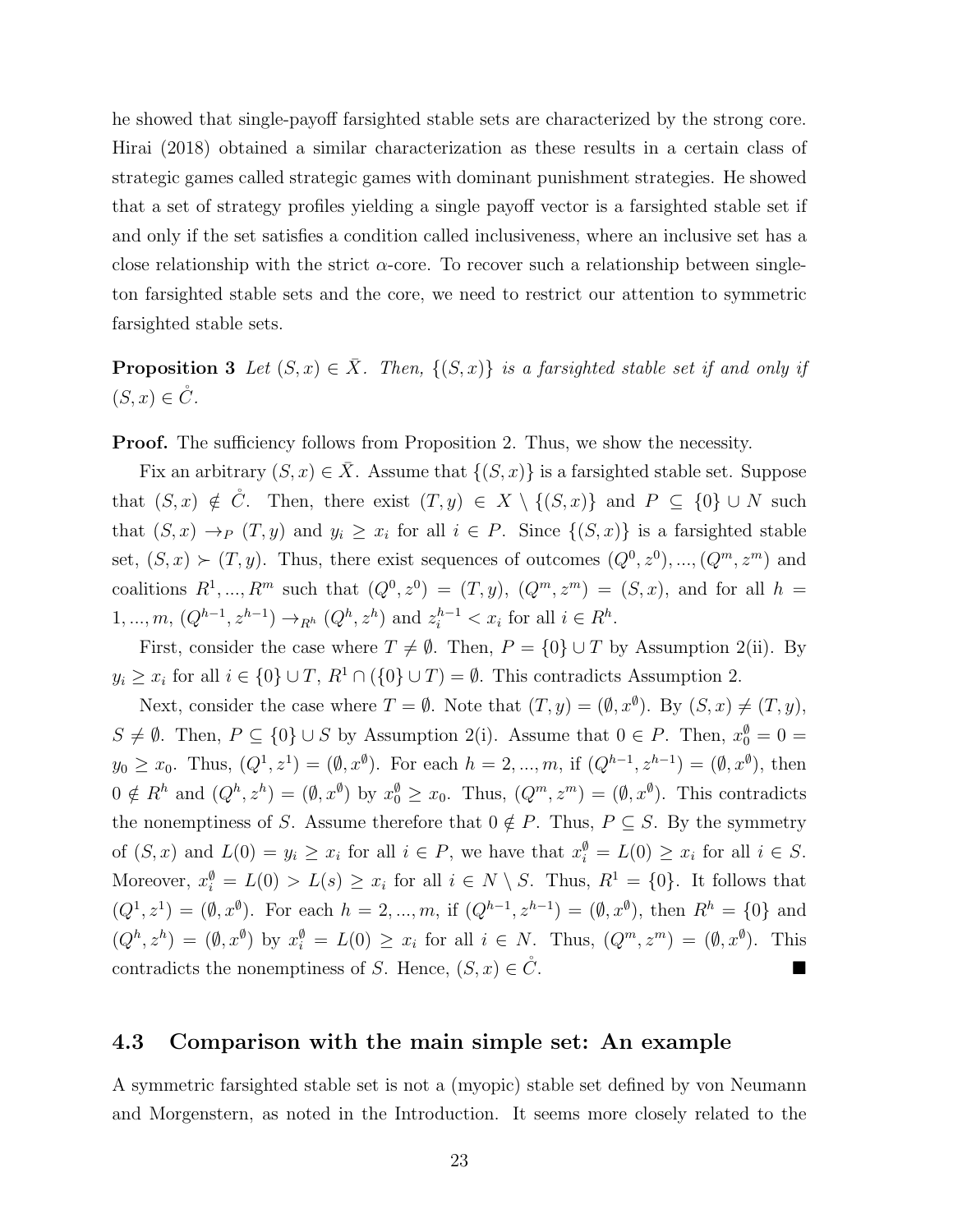main simple set in a simple game as long as  $B(\alpha)$  is a singleton, although our model is not a simple game.<sup>k</sup> Ray and Vohra  $(2015a,b)$  showed that a main simple set is a farsighted stable set if it is a (myopic) von Neumann-Morgenstern stable set.<sup>l</sup>*,*<sup>m</sup> In our model,  $\bar{X}(\alpha)$  becomes a farsighted stable set, even though it is not a von Neumann-Morgensterns stable set. Moreover, as shown in Theorem 1,  $\bar{X}(\alpha)$  is a farsighted stable set even if  $B(\alpha)$  is not a singleton. These facts are illustrated with Example 2 and depicted in Figure 1.

**Example 2** Let  $N = \{0, 1, 2\}$ ,  $W(1) = 100$ ,  $W(2) = 50$ ,  $L(0) = 30$ ,  $L(1) = 0$ . Then, we can construct a coalitional patent licensing game with transferable utility according to Watanabe and Muto (2008);  $v(N) = 2W(2) = 100, v({0, 1}) = v({0, 2}) = W(1) = 100$ ,  $v({1, 2}) = 2L(0) = 60, v({1}) = v({2}) = L(1) = 0, v({0}) = 0, \text{ and } v(\emptyset) = 0.$ Note that  $v({1,2}) > 0$  is the main departure from a simple game. Note also that not only the relative interior of the core but also the core itself is empty in this example, while the core becomes nonempty when  $v({1,2})$  is changed to 0, because the game becomes a simple game. In Figure 1, the symmetric farsighted stable set  $\bar{K} = \bar{X}(\alpha)$ is depicted for the case of  $\alpha = 20$  as well as a main simple set for the patent licensing game with transferable utility where *{*0*,* 1*}* and *{*0*,* 2*}* are treated as minimal winning coalitions. This shows the similarity between our symmetric farsighted stable set and main simple set. However, it can be easily confirmed that  $\{(50, 50, 0), (50, 0, 50)\}\)$  is not a von Neumann-Morgenstern stable set because it does not directly dominate (0*,* 50*,* 50).

 $k_A$  simple game is a coalitional game with transferable utility  $(N, v)$  associated with a set of winning coalitions *W*. The characteristic function *v* is defined as  $v(S) = 1$  if  $S \in W$ , while  $v(S) = 0$  if  $S \notin W$ . A winning coalition *S* is said to be minimal if there is no  $T \in W$  with  $T \subsetneq S$ . A main simple set associated with a vector  $m \in \mathbb{R}^n$  satisfying  $\sum_{i \in S} m_i = 1$  for any minimal winning coalition *S* is defined as  $\{x^S | S \text{ is a minimal winning coalition}\},\text{ where } x^S \text{ is an imputation such that } x_i^S = m_i \text{ for all } i \in S$ and  $x_i^S = 0$  for all  $i \notin S$ .

<sup>&</sup>lt;sup>1</sup>In a coalitional game with transferable utility  $(N, v)$ , an imputation is said to directly dominate another imputation y if there exists a nonempty  $S \subseteq N$ ,  $\sum_{i \in S} x_i \le v(S)$  and  $x_i > y_i$  for all  $i \in S$ . In  $(N, v)$ , a set of imputations *K* is a von Neumann-Morgenstern stable set if for any  $x, y \in K$ , *x* does not directly dominate *y* (internal stability), and for any imputation  $x \notin K$ , some  $y \in K$  directly dominates *x* (external stability).

<sup>&</sup>lt;sup>m</sup>The phrase "main simple set" is cited from Ray and Vohra  $(2019a)$ . When a main simple set is a von Neumann-Morgenstern stable set, it is what von Neumann and Morgenstern (1944) called the main simple solution.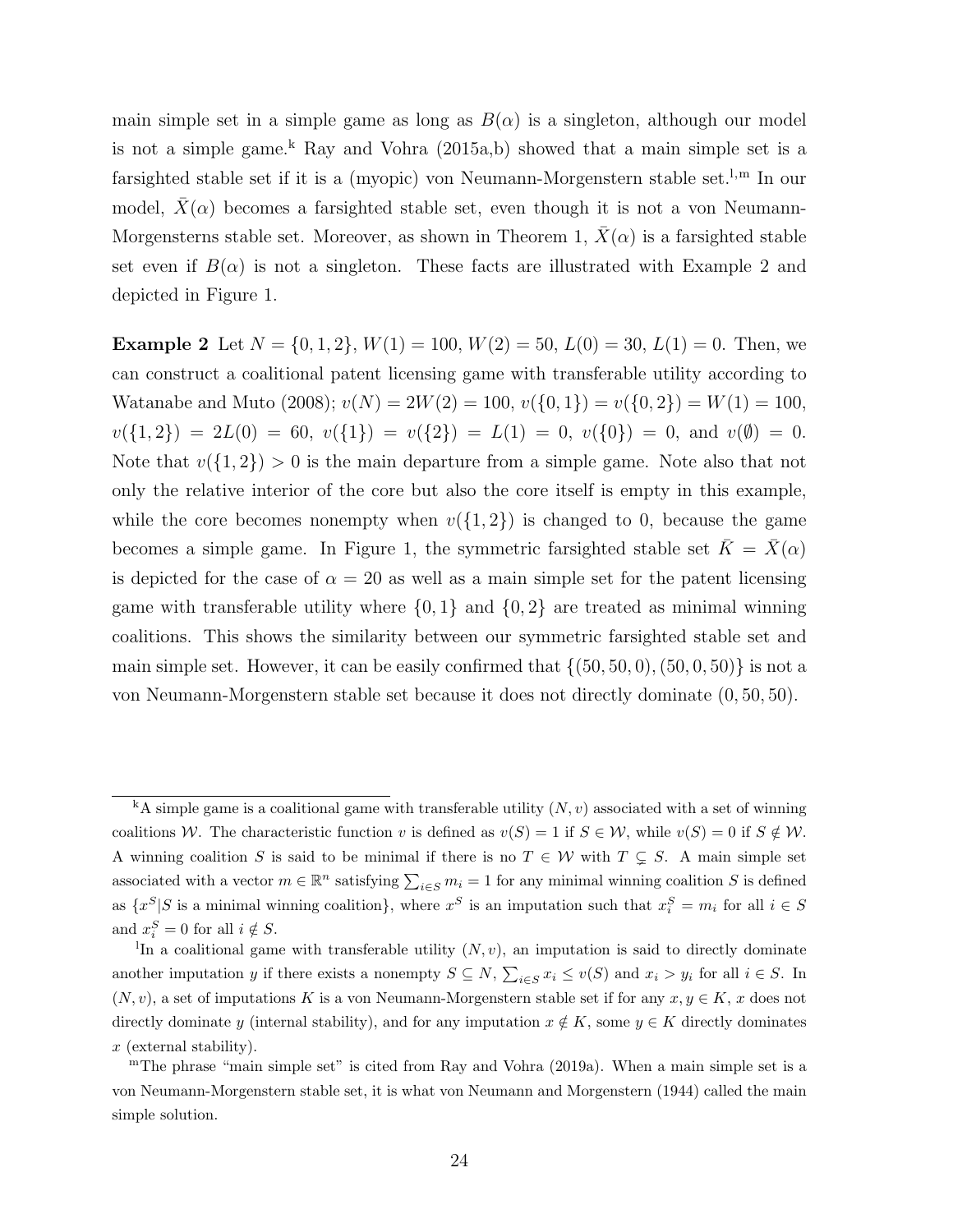

Figure 1: A farsighted stable set and the main simple solution.

### **5 Maximality and Rational Expectation**

In paths constituting an indirect dominance relation, any coalition appeared in the paths is eventually made better off. Nevertheless, a coalition, possibly not appeared in the paths, may make its members even better by intervening the original paths. In this sense, an indirect dominance relation is sometimes incredible. Dutta and Vartiainen (2017) and Ray and Vohra (2019a) recently considered such a problem and proposed conditions that require an indirect dominance relation be robust against such a coalitional intervention, respectively. Dutta and Vartiainen (2017) defined a farsighted stable set called a history dependent strongly rational expectation farsighted stable set with indirect dominance relation under some restriction. Ray and Vohra (2019a) defined an absolutely maximal farsighted stable set as a farsighted stable set whose external stability is satisfied for indirect dominance relation under another restriction. In this section, we examine whether our farsighted stable sets described in Section 4 are also absolutely maximal and/or history dependent strongly rational expectation. Dutta and Vartiainen (2017) and Ray and Vohra (2019a) use different terms for the same definitions for some concepts. This paper basically follows the terminology of Ray and Vohra (2019a).

We begin with preparation for defining these farsighted stable sets. A history *h* is represented by a finite sequence of outcomes and (possibly empty) sets of players  $((S^0, x^0), (T^1, (S^1, x^1)), ..., (T^m, (S^m, x^m)))$  such that for all  $\ell = 1, ..., m$ ,

• if 
$$
(S^{\ell-1}, x^{\ell-1}) \neq (S^{\ell}, x^{\ell})
$$
, then  $(S^{\ell-1}, x^{\ell-1}) \rightarrow_{T^{\ell}} (S^{\ell}, x^{\ell})$ , where  $T^{\ell} \neq \emptyset$ ,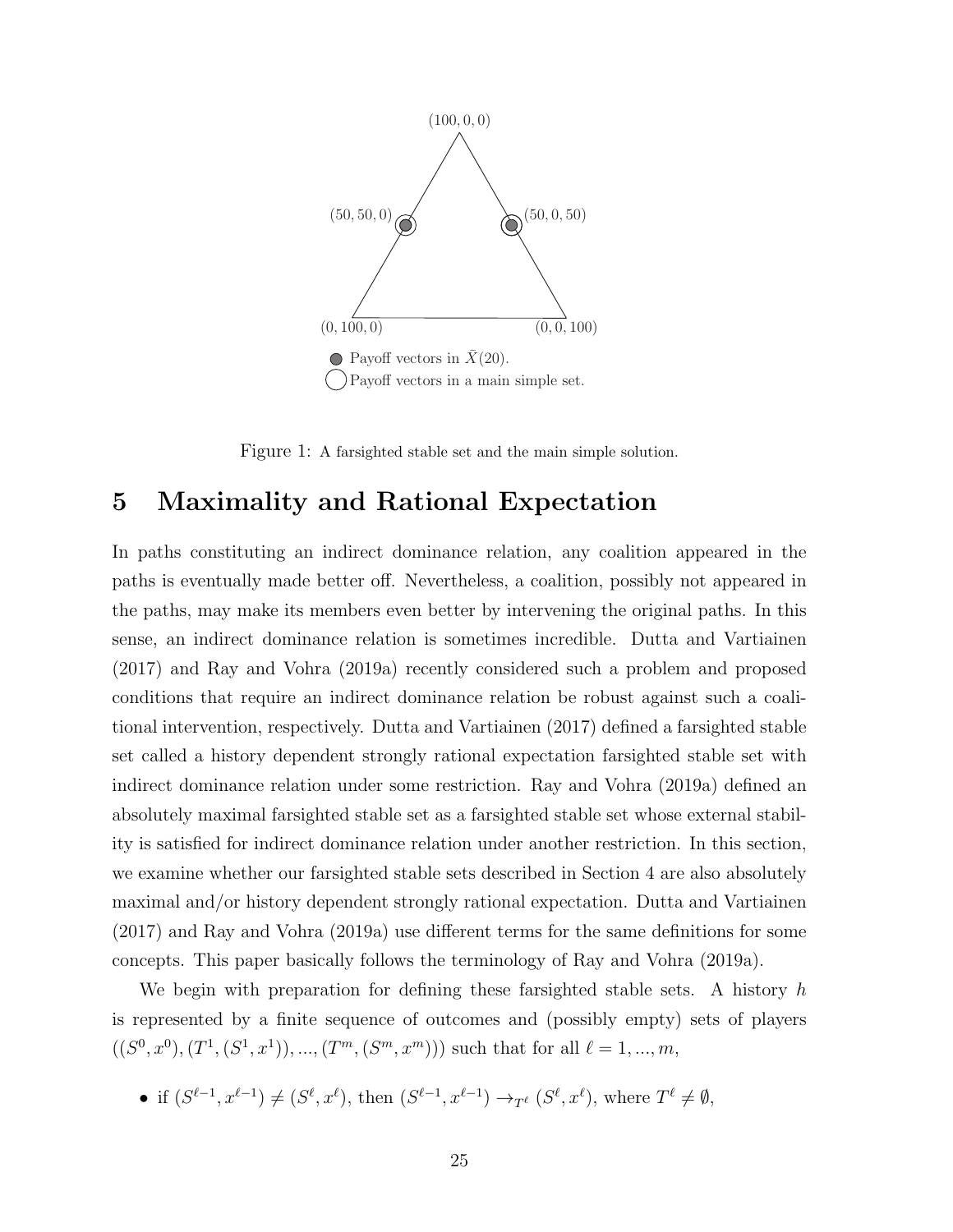• if  $(S^{\ell-1}, x^{\ell-1}) = (S^{\ell}, x^{\ell})$ , then  $T^{\ell} = \emptyset$ .

A history consisting of a single outcome is called an initial history. Note that an initial history may be consisting of an outcome where some firms have already been licensed. This means that a negotiation possibly begins with a situation where the patent holder and some firms have been signing a contract. For any history *h*, let  $(S(h), x(h))$  denote the last outcome of *h*. Formally,  $(S(h), x(h)) = (S^m, x^m)$  when  $h = ((S^0, x^0), (T^1, (S^1, x^1)), ..., (T^m, (S^m, x^m))).$ 

We here describe a concept of the negotiation process that prescribes what an outcome follows a history and who induces it. Note that a negotiation process depends not only on a current outcome, but also the whole history. Given a history *h*, a negotiation process is a mapping  $\sigma$  that assigns a pair of a (possibly empty) set of players and an outcome to any history that is inducible from the last outcome of the history *h* via the assigned players. For any history *h*, denote  $\sigma(h) = (R(h), (Q(h), z(h)))$ where  $(S(h),x(h)) \rightarrow_{R(h)} (Q(h),z(h))$  if  $(S(h),x(h)) \neq (Q(h),z(h))$ , while  $R(h) = \emptyset$  if  $(S(h), x(h)) = (Q(h), z(h))$ . We further define  $\sigma^k(h)$  for any  $k \ge 1$  inductively. For any history *h*, define  $\sigma^1(h) = \sigma(h)$  and  $\sigma^k(h) = \sigma(h, \sigma^1(h), ..., \sigma^{k-1}(h))$  for any  $k > 1$ . Equivalently,  $\sigma^1(h) = (R(h), (Q(h), z(h)))$  and  $\sigma^k(h) = (R^k(h), (Q^k(h), z^k(h)))$  such that

- $R^k(h) = R(h, \sigma^1(h), ..., \sigma^{k-1}(h))$  and
- $(Q^k(h), z^k(h)) = (Q(h, \sigma^1(h), ..., \sigma^{k-1}(h)), z(h, \sigma^1(h), ..., \sigma^{k-1}(h)))$

for any  $k > 1$ .

An outcome  $(S, x)$  is absorbing under a negotiation process  $\sigma$  if for any history h with  $(S(h), x(h)) = (S, x), (Q(h), z(h)) = (S(h), x(h))$ .<sup>n</sup> A negotiation process  $\sigma$  is called an absorbing process if for any history  $h$ , there exist some absorbing outcome  $(S, x)$  and  $k > 0$  such that  $(Q^{k'}(h), z^{k'}(h)) = (S, x)$  for any  $k' \geq k$ . For any absorbing process  $\sigma$ , let  $(S^{\sigma}(h), x^{\sigma}(h))$  be the absorbing outcome reached from *h*. For any absorbing process *σ* and a history *h* such that (*S*(*h*)*, x*(*h*)) is not an absorbing outcome, we say that *σ*  $y$ ields  $(S^{\sigma}(h), x^{\sigma}(h)) \succ (S(h), x(h))$  from *h* if

•  $(Q^{\ell-1}(h), z^{\ell-1}(h)) \to_{R^{\ell}} (Q^{\ell}(h), z^{\ell}(h))$  for all  $\ell = 1, ..., k$ , where  $(Q^0(h), z^0(h)) =$  $(S(h), x(h)), (Q^k(h), z^k(h)) = (S^{\sigma}(h), x^{\sigma}(h)), \text{ and } (Q^{\ell}(h), z^{\ell}(h)) \neq (S^{\sigma}(h), x^{\sigma}(h))$ for all  $\ell = 1, ..., k-1;$ 

 $n<sub>n</sub>$ An absorbing outcome is referred as a stationary outcome in Dutta and Vartiainen (2017).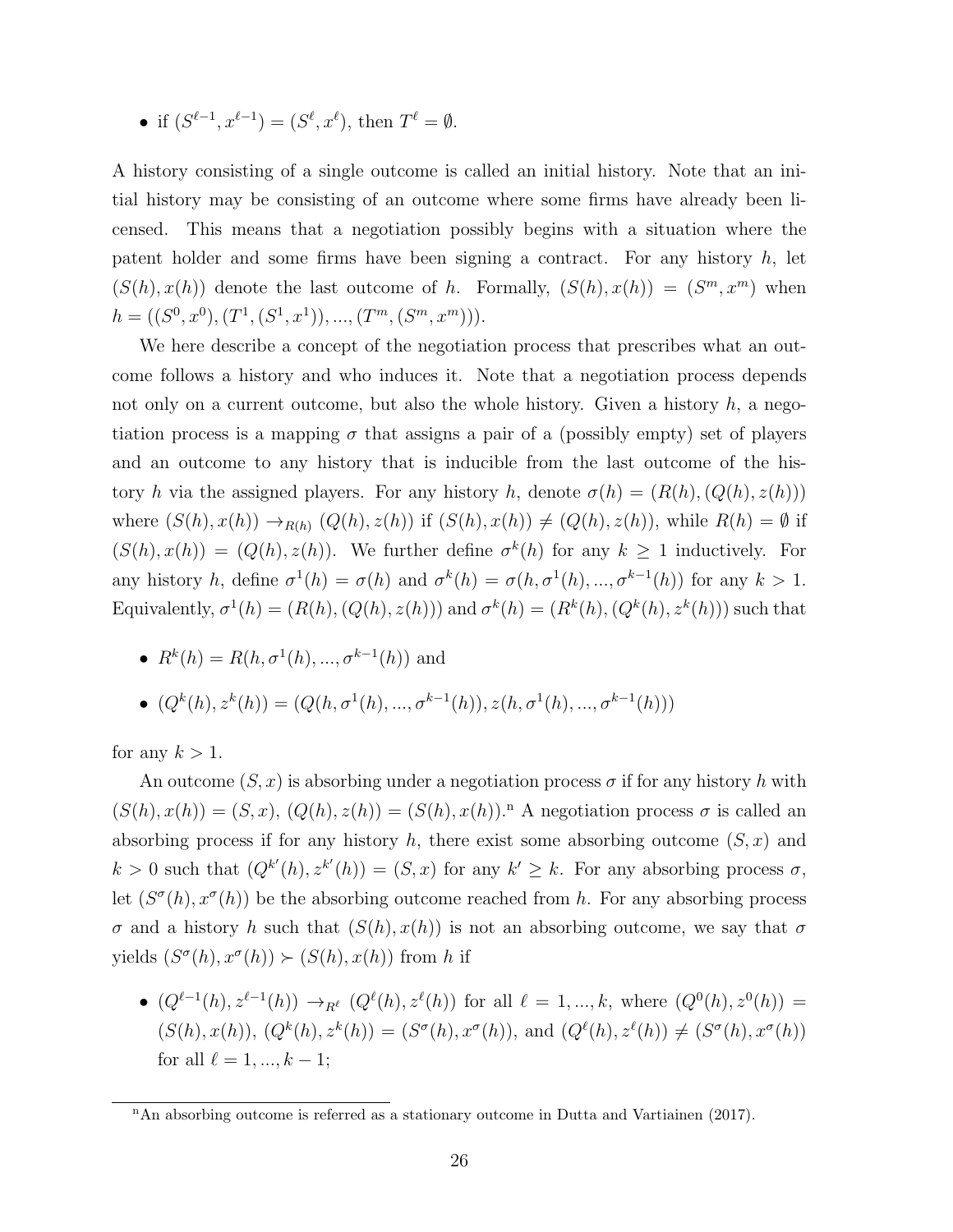•  $x_i^{\sigma}(h) > z_i^{\ell-1}(h)$  for all  $i \in R^{\ell}$ ,

where *k* is the minimum integer such that  $(Q^k(h), z^k(h)) = (S^{\sigma}(h), x^{\sigma}(h)).$ 

An absorbing process  $\sigma$  is coalitionally acceptable if for each history *h*, if  $R(h) \neq \emptyset$ , then  $x_i^{\sigma}(h) \geq x_i(h)$  for all  $i \in R(h)$ . An absorbing process  $\sigma$  is absolutely maximal if for any history *h*, there exist no coalition  $T^+$  and outcome  $(S^+, x^+)$  with  $(S(h), x(h)) \rightarrow_{T^+}$  $(S^+, x^+)$  such that  $x_i^{\sigma}(h^+) > x_i^{\sigma}(h)$  for all  $i \in T^+$ , where  $h^+ = (h, (T^+, (S^+, x^+)))$ .

An absorbing process guarantees that a negotiation process eventually reaches to some absorbing outcome. Coalitional acceptability requires that no player in coalitions appeared along a negotiation process have no incentive to deviate from a prescribed process. Absolute maximality requires that no coalition have an incentive to intervene a prescribed process. Therefore, an indirect dominance relation would be credible if it obeyed the way of negotiation prescribed by an absolutely maximal process. Ray and Vohra (2019a) defined a farsighted stable set absolutely maximal as follows.

**Definition 4 (Ray and Vohra, 2019)** *A farsighted stable set K is absolutely maximal if there exists an absorbing, coalitionally acceptable, and absolutely maximal process σ such that*

- *K is the set of all absorbing outcomes of*  $\sigma$ ;
- for any initial history  $h = (S^0, x^0)$  with  $(S^0, x^0) \notin K$ ,  $\sigma$  yields  $(S^{\sigma}(h), x^{\sigma}(h))$  >  $(S^0, x^0)$  *from h*;
- for any history  $h = ((S^0, x^0), (T^1, (S^1, x^1)))$  with  $(S^0, x^0) \in K$  and  $(S^1, x^1) \notin K$ ,  $\sigma$  *yields*  $(S^{\sigma}(h), x^{\sigma}(h)) \succ (S^1, x^1)$  *from h.*

Dutta and Vartiainen (2017) defined an indirect dominance relation with rational expectations. An absorbing process  $\sigma$  is said to be a history dependent strongly rational (HSR) process if it satisfies the following (I), (E), and (M*<sup>∗</sup>* ).

- (I) For any history *h* with  $(S(h), x(h)) = (Q(h), z(h))$ , there exist no  $(S', x') \in X$  and  $T \subseteq \{0\} \cup N$  such that  $(S(h), x(h)) \rightarrow_T (S', x')$  and  $x_i^{\sigma}(h') > x_i(h)$  for all  $i \in T$ , where  $h' = (h, (T', (S', x'))).$
- (E) For any history *h* with  $(S(h), x(h)) \neq (Q(h), z(h))$ , *σ* yields an indirect dominance  $r$  relation  $(S^{\sigma}(h), x^{\sigma}(h)) \succ (S(h), x(h))$  from *h*.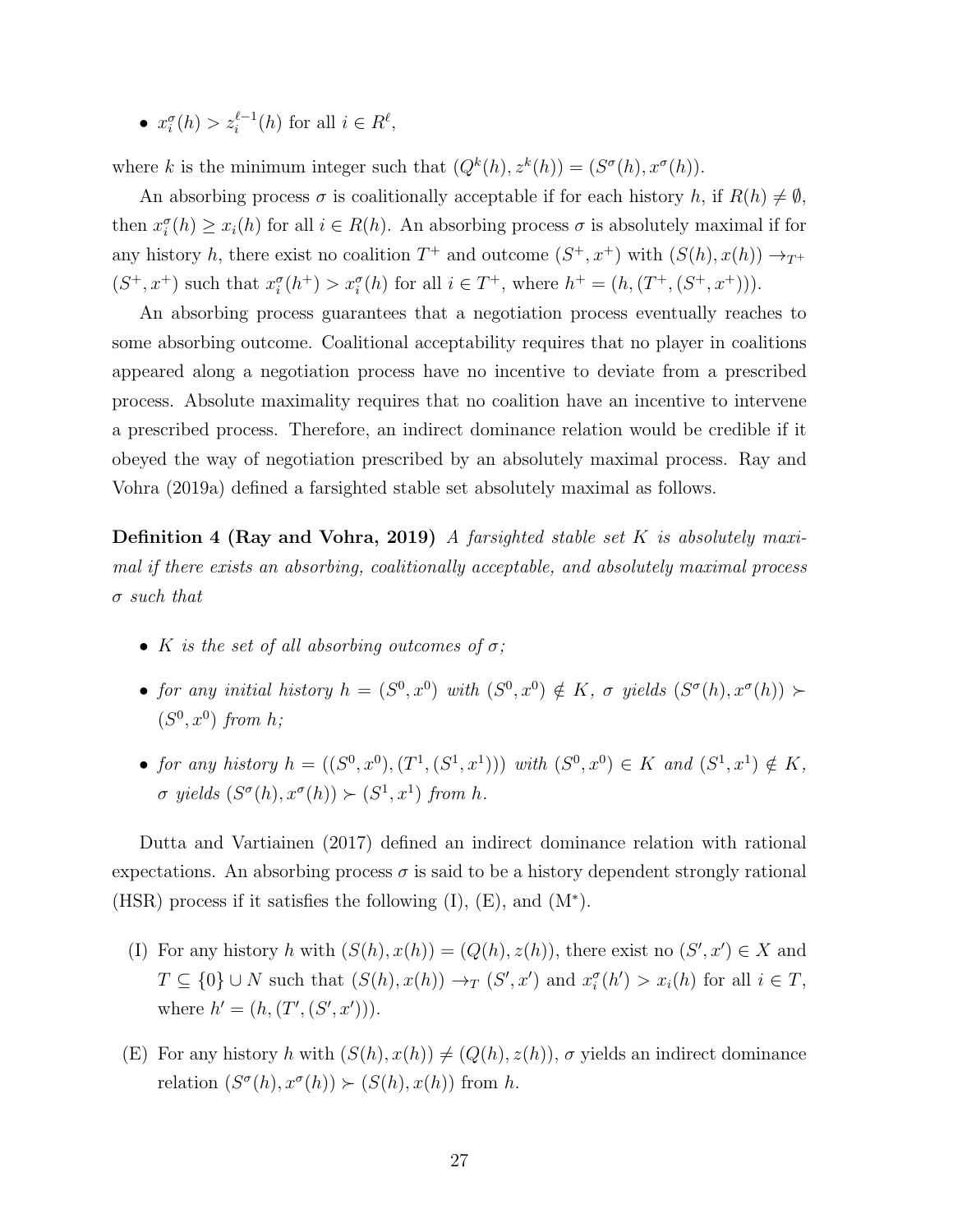$(M^*)$  For any history *h* with  $(S(h), x(h)) \neq (Q(h), z(h))$ , there exist no  $(S^+, x^+) \in X$ and nonempty  $T^+ \subseteq \{0\} \cup N$  such that  $R(h) \cap T^+ \neq \emptyset$ ,  $(S(h), x(h)) \rightarrow_{T^+} (S^+, x^+)$ , and  $x_i^{\sigma}(h^+) > x_i^{\sigma}(h)$  for all  $i \in T^+$ , where  $h^+ = (h, (T^+, (S^+, x^+)))$ .

**Definition 5 (Dutta and Vartiainen, 2017)** *A set of outcomes K is a history dependent strongly rational expectation farsighted stable set (HSREFS) if there exists a HSR process*  $\sigma$  *such that*  $K$  *is the set of absorbing outcomes of*  $\sigma$ *.* 

Conditions (I) and (E) of a HSR process  $\sigma$  requires that the set of absorbing outcomes satisfy internal and external stabilities under  $\sigma$ , respectively. Condition  $(M^*)$  of a HSR process  $\sigma$  requires that an indirect dominance relation constructed from  $\sigma$  is robust to an intervention by a coalition.<sup>o</sup> Note that this coalition must have a nonempty intersection with a coalition prescribed by  $\sigma$ . This is the departure from the absolute maximality of *σ*. Note that a HSREFS may not be a farsighted stable set because an indirect dominance relation must be yielded from a given negotiation process for both internal and external stabilities as also pointed out by Ray and Vohra (2019a). Though, we will show that our farsighted stable set described in Section 4 is a HSREFS.

**Remark 1** Let  $\sigma$  be an absorbing process. Then, the following facts are obvious.

- If  $\sigma$  is absolutely maximal, then  $\sigma$  satisfies (M<sup>\*</sup>).
- If  $\sigma$  satisfies (E), then  $\sigma$  satisfies coalitional acceptability.

Ray and Vohra (2019a) showed that a farsighted stable set *K* is absolutely maximal if *K* satisfies two conditions called Property A and Property B. Although our model is slightly departed from their formulation by the presence of a negative externality of a patented technology, Property A can be straightforwardly embedded into our model as follows.<sup>p</sup>

Property A<sup>\*</sup>: Assume that there exist distinct  $(S, x)$ ,  $(T, y) \in K$  and  $j \in \{0\} \cup N$  such that  $x_j > y_j$ . Then, there exists some  $(Q, z) \in K$  such that  $z_j \leq y_j$  and  $z_i \geq x_i$ for all  $i \neq j$ .

<sup>o</sup>Dutta and Vartiainen (2017) also proposed a history dependent rational expectation farsighted stable set (HREFS), which is defined by an indirect dominance relation satisfying conditions  $(I)$ ,  $(E)$ , and a weaker version of (M*<sup>∗</sup>* ).

<sup>p</sup>Property B follows from internal stability in our model when it is appropriately embedded. Therefore, we omit it.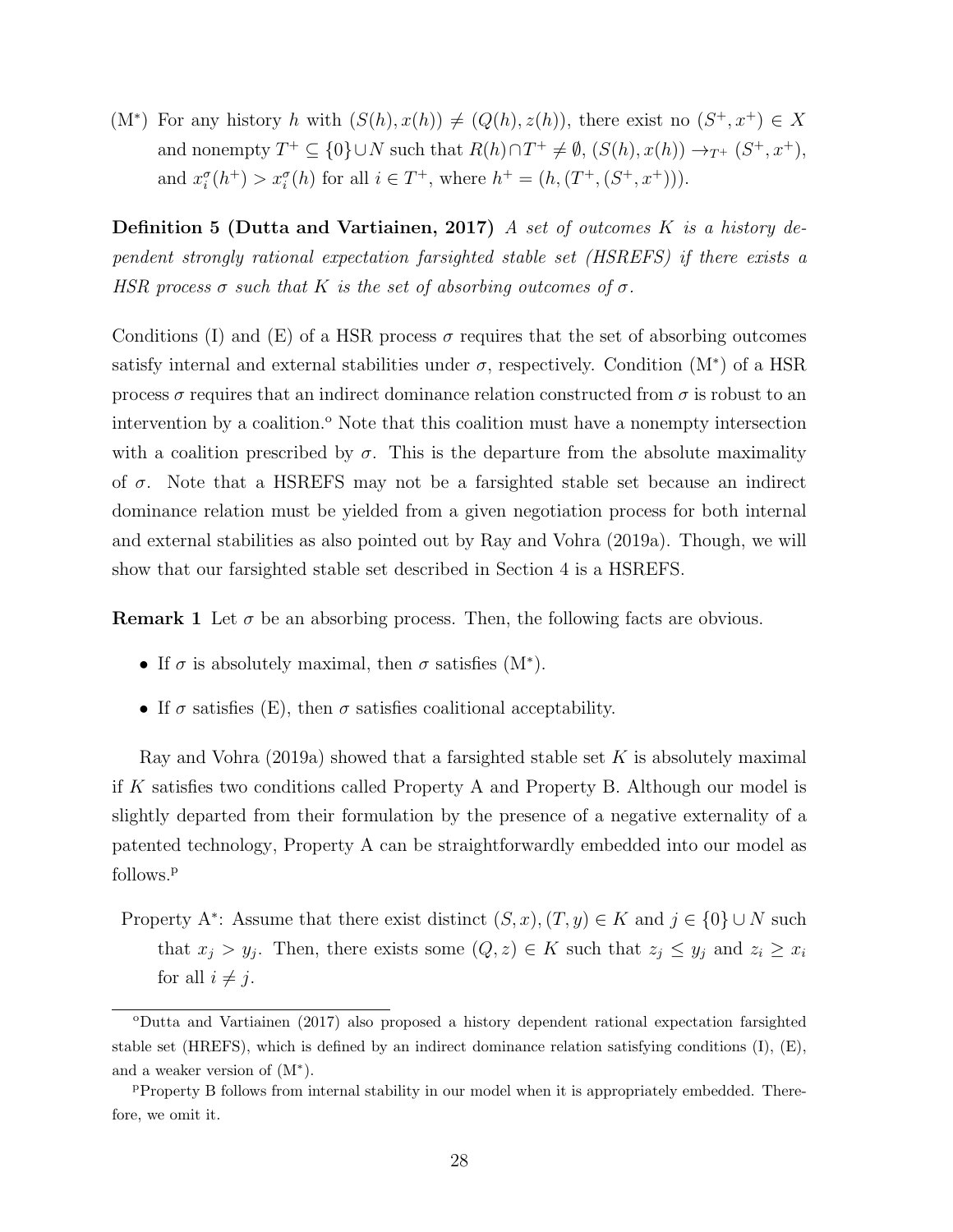Ray and Vohra (2019b) showed that a main simple set satisfies Property A in a class of symmetric simple game. As we discussed at the end of Section 4, our farsighted stable set characterized by Theorem 1 has a similarity with a main simple set. However, there are two difficulties to apply the result of Ray and Vohra (2019a): a coalitional game derived from our model is departed from a symmetric simple game as shown in Example 2, and our symmetric farsighted stable set characterized by Theorem 1 may not satisfy Condition A*<sup>∗</sup>* , though it can be easily confirmed that Property A*<sup>∗</sup>* is satisfied when  $B(\alpha)$  is a singleton for a given  $\alpha \in A$ . The latter is shown by the following example.

**Example 3** Let  $N = \{1, 2, 3, 4\}$  and the profit functions *W* and *L* are given as follows.

|             |     |       | 3 |  |
|-------------|-----|-------|---|--|
| $W(s)$   -  | -17 | 14 12 |   |  |
| $L(s)$   10 | 9   |       |   |  |

Let  $\alpha = 1$ . Then,  $B(1) = \{1, 2\}$ , and

$$
\bar{X}(1) = \{ (\{k\}, x^{\{k\}}) \in \bar{X} \mid k \in N, \ x_0^{\{k\}} = 6, \ x_k^{\{k\}} = 11, \ x_j^{\{k\}} = 9 \text{ for all } j \neq k \}
$$
  

$$
\cup \{ (S, x^S) \in \bar{X} \mid |S| = 2, x_0^S = 6, \ x_j^S = 11 \text{ for all } j \in S, \ x_j^S = 8 \text{ for all } j \notin S \}
$$

is a symmetric farsighted stable set by Theorem 1. Consider two outcomes  $(S, x)$ ,  $(T, y) \in$  $\overline{X}(1)$  such that  $(S, x) = (\{1\}, 6, 11, 9, 9, 9)$  and  $(T, y) = (\{1, 2\}, 6, 11, 11, 8, 8)$ . By  $x_3 =$  $9 > 8 = y_3$ , if  $\bar{X}(1)$  satisfies Property A<sup>\*</sup>, then there exists some  $(Q, z) \in \bar{X}(1)$  such that  $z_3 \le y_3$  and  $z_i \ge x_i$  for all  $i = 0, 1, 2, 4$ . By  $z_3 \le y_3 = 8$ ,  $|Q| = 2$  and  $3 \notin Q$ . Then, there exists some  $h \in \{1, 2, 4\}$  such that  $h \notin Q$ . Hence,  $z_h = 8 < x_h$ . Thus, our symmetric farsighted stable set may not satisfy Property A*<sup>∗</sup>* in our abstract game model.

In spite of such difficulties, we hereby prove the absolute maximality in any symmetric farsighted stable set characterized in Section 4 by constructing an absorbing, coalitionally acceptable, and absolutely maximal process. Dutta and Vartiainen (2017) showed a necessary and sufficient condition for a set of outcomes to be HSREFS in an abstract game. Therefore, their result apply to our model. However, we also prove that our farsighted stable sets characterized in Section 4 by ourselves because it requires us to introduce an additional definition and can be proved in a unified way with the absolute maximality in the farsighted stable sets.

**Theorem 2** *For any*  $\alpha \in A$ *,*  $\bar{X}(\alpha)$  *is an absolutely maximal farsighted stable set and a HSREFS.*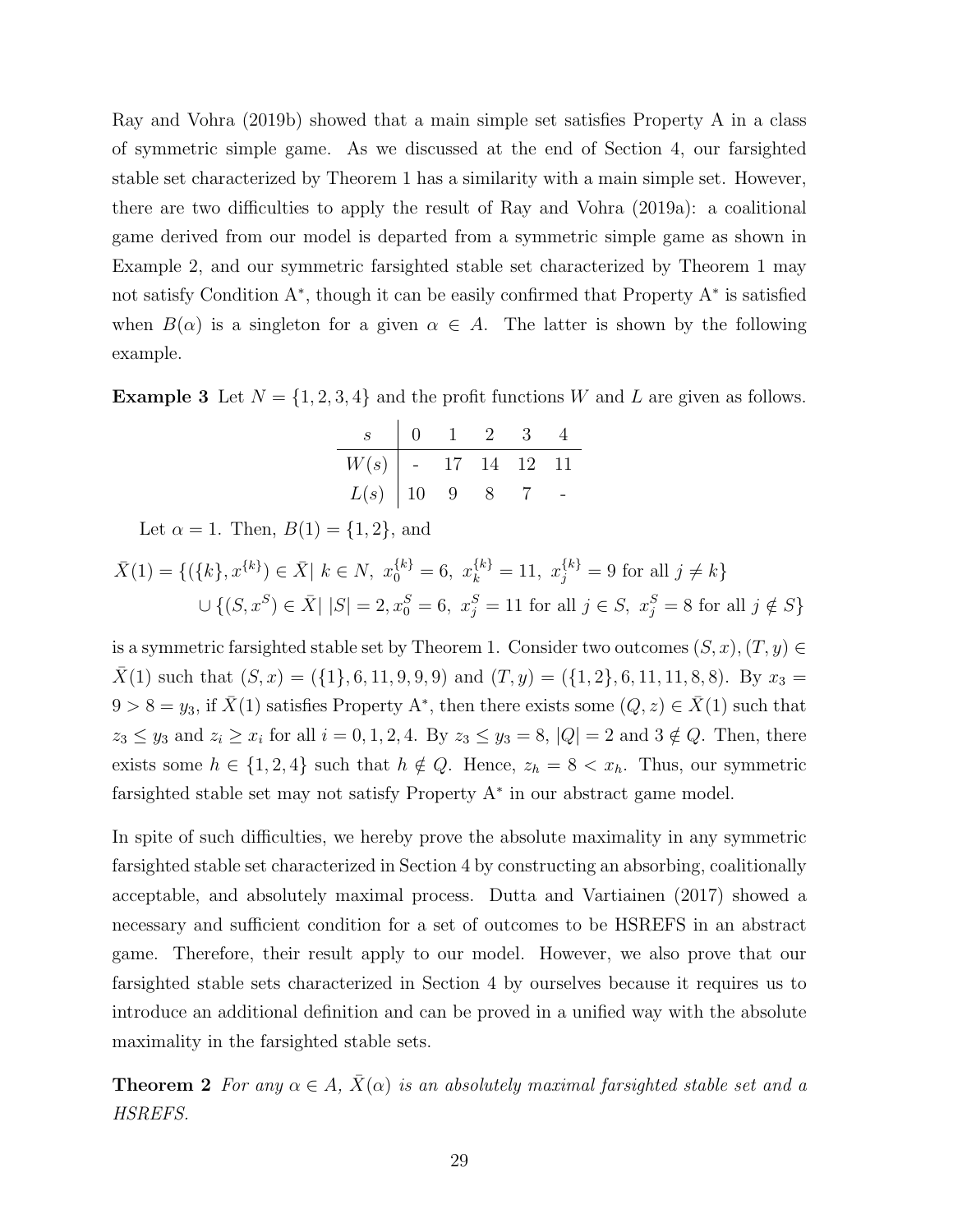**Proof.** We begin with some preparations. Fix an arbitrary  $\alpha \in A$ . Fix an arbitrary  $s^* \in B(\alpha)$ . Note that if  $(S, x) \notin \overline{X}(\alpha)$ , then  $x_0 < s^*(W(s^*) - L(0) - \alpha)$  or  $x_i < L(0) + \alpha$ for some  $i \in S$ . For each  $i \in N$ , define  $\overline{S}(i) = \{i, i+1, ..., i+s^* - 1\}$ , where  $n+k \equiv k$  for all  $k = 1, ..., n$ . For any nonempty  $S \subseteq N$ , define  $y^S \in \mathbb{R}^{n+1}$  a payoff vector such that

$$
y_i^S = \begin{cases} s(W(s) - L(0) - \alpha) & \text{if } i = 0; \\ L(0) + \alpha & \text{if } i \in S; \\ L(s) & \text{if } i \in N \setminus S. \end{cases}
$$

Therefore,  $(S, y^S) \in \overline{X}(\alpha)$  when  $s \in B(\alpha)$ .

Define a negotiation process  $\bar{\sigma}$  for each history *h* as follows. The following conditions  $(A)$ – $(C)$  will be referred throughout this proof.

- (A) Let *h* be a history such that outcomes in *h* are all null outcomes. In this case, define  $\bar{\sigma}(h) = (\{0\} \cup \bar{S}(1), (\bar{S}(1), y^{\bar{S}(1)})).$
- (B) Let *h* be a history such that  $(S(h), x(h)) = (\emptyset, x^{\emptyset})$  and *h* includes at least one non-null outcome. Denote  $(S', x')$  be a non-null outcome that appears at last in *h* except for the null outcome.

(i) If 
$$
x'_0 < s^*(W(s^*) - L(0) - \alpha)
$$
, then define  $\bar{\sigma}(h) = (\{0\} \cup \bar{S}(1), (\bar{S}(1), y^{\bar{S}(1)}))$ .

- (ii) If  $x'_0 \ge s^*(W(s^*) L(0) \alpha)$  and  $x'_i < L(0) + \alpha$  for some  $i \in S'$ , then define  $\bar{\sigma}(h) = (\{0\} \cup \bar{S}(j'), (\bar{S}(j'), y^{\bar{S}(j')}))$  where  $j' = \min\{i \in S'|x'_i < L(0) + \alpha\}.$
- (iii) If  $(S', x') \in \overline{X}(\alpha)$ , then define  $\overline{\sigma}(h) = (\{0\} \cup S', (S', x')).$
- (C) Let *h* be a history such that  $(S(h), x(h)) \neq (\emptyset, x^{\emptyset})$ .
	- (i) If  $x_0(h) < s^*(W(s^*) L(0) \alpha)$ , then define  $\bar{\sigma}(h) = (\{0\}, (\emptyset, x^{\emptyset}))$ .
	- (ii) If  $x_0(h) \ge s^*(W(s^*) L(0) \alpha)$  and  $x_i(h) < L(0) + \alpha$  for some  $i \in S(h)$ , then define  $\bar{\sigma}(h) = (\{j'\}, (\emptyset, x^{\emptyset}))$  where  $j' = \min\{i \in S(h)|x_i(h) < L(0) + \alpha\}.$
	- (iii) If  $(S(h), x(h)) \in \overline{X}(\alpha)$ , then define  $\overline{\sigma}(h) = (\emptyset, (S(h), x(h)))$ .

By the definition of  $\bar{\sigma}$ , for any history *h*,  $(S(h), x(h)) = (Q(h), z(h))$  if and only if  $(S(h), x(h)) \in \overline{X}(\alpha)$ , which happens in (C)-(iii). Thus,  $\overline{X}(\alpha)$  is the set of absorbing outcomes. By this fact,  $\bar{\sigma}$  satisfies the second and third bullets in the definition of an absolutely maximal farsighted stable set (Definition 4) if  $\bar{\sigma}$  satisfies condition (E).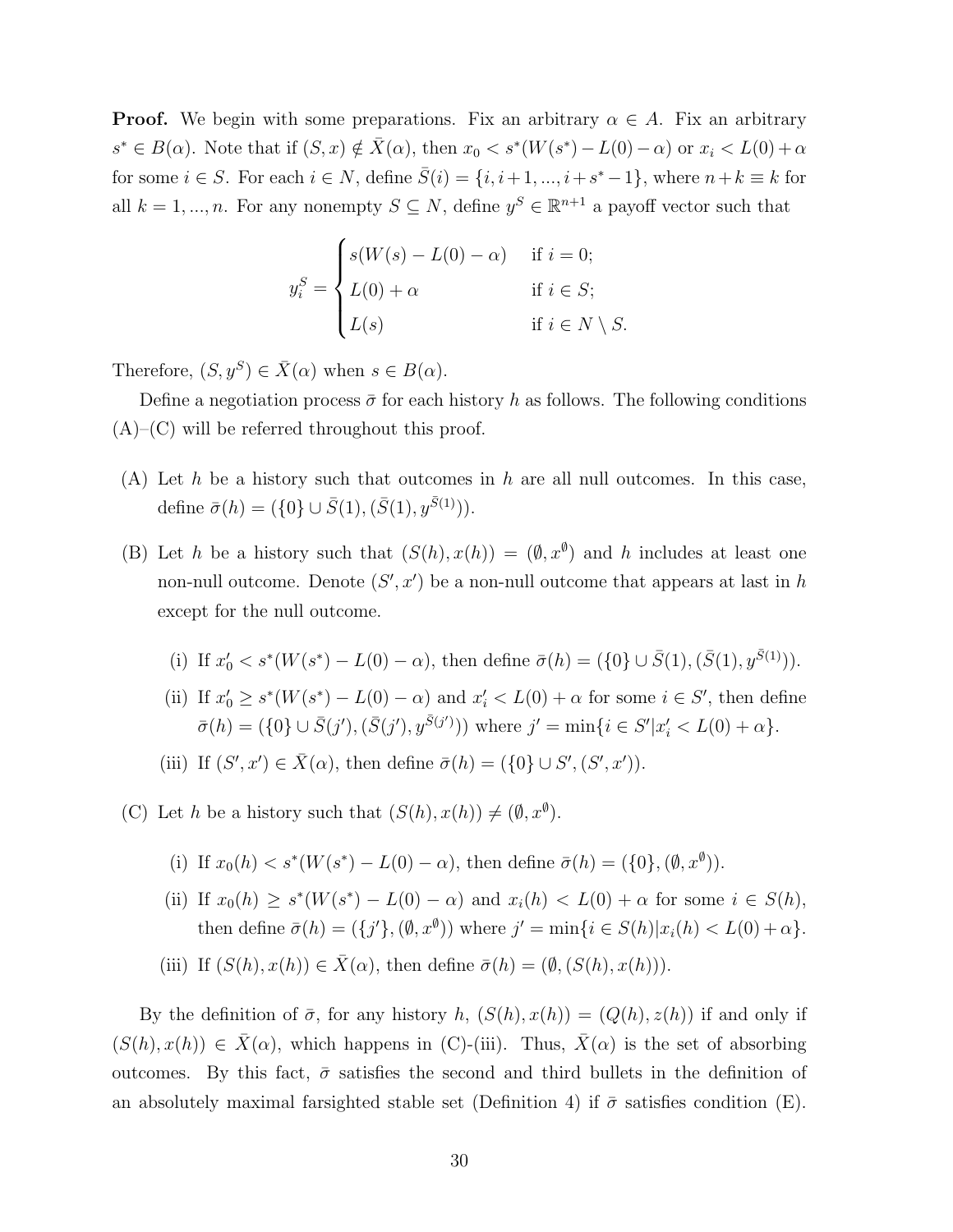Therefore, it suffices to show that  $\bar{\sigma}$  satisfies conditions (I) and (E), and  $\bar{\sigma}$  is absorbing and absolute maximal by Remark 1.

We specify which outcome is eventually reached from a given history under  $\bar{\sigma}$ . Let *h* be a history. First, assume that *h* satisfies (A) or (B). Thus,  $(S(h), x(h)) = (\emptyset, x^{\emptyset})$ . Then, there exists some  $(\bar{S}, y^{\bar{S}}) \in \bar{X}(\alpha)$  such that  $\bar{\sigma}(h) = (\{0\} \cup \bar{S}, (\bar{S}, y^{\bar{S}}))$  by (A) and (B) in the definition of  $\bar{\sigma}$ , and

$$
\bar{\sigma}^k(h) = (\emptyset, (\bar{S}, y^{\bar{S}})) \text{ for any } k \ge 2
$$
\n<sup>(4)</sup>

by (C)-(iii) in the definition of  $\bar{\sigma}$ . Note that  $(S^{\bar{\sigma}}(h), x^{\bar{\sigma}}(h)) = (\bar{S}, y^{\bar{S}})$  if  $\bar{\sigma}$  is proved to be an absorbing process. Moreover,  $(\emptyset, x^{\emptyset}) \rightarrow_{\{0\}\cup \bar{S}} (\bar{S}, y^{\bar{S}}), y_0^{\bar{S}} = s^*(W(s^*) - L(0) - \alpha) >$  $0 = x_0^{\emptyset}$ , and  $y_i^{\bar{S}} = L(0) + \alpha > L(0) = x_i^{\emptyset}$  for all  $i \in \bar{S}$ . Therefore,  $(\bar{S}, y^{\bar{S}}) \succ (\emptyset, x^{\emptyset})$  that is equivalent to

$$
(S^{\bar{\sigma}}(h), x^{\bar{\sigma}}(h)) \succ (S(h), x(h)), \tag{5}
$$

if  $\bar{\sigma}$  is proved to be an absorbing process.

Next, assume that *h* satisfies (C). We distinguish three cases.

#### Case (i)  $h$  **satisfies** (C)-(i).

By the definition of  $\bar{\sigma}$ ,  $\bar{\sigma}(h) = (\{0\}, (\emptyset, x^{\emptyset}))$  follows after *h*. Then,  $(h, \bar{\sigma}(h))$  satisfies  $(B)$ -(i). Thus,  $\bar{\sigma}^2(h) = (\{0\} \cup \bar{S}(1), (\bar{S}(1), y^{\bar{S}(1)}))$ , and

$$
\bar{\sigma}^k(h) = (\emptyset, (\bar{S}(1), y^{\bar{S}(1)})) \text{ for any } k \ge 3
$$
\n
$$
(6)
$$

by (C)-(iii) in the definition of  $\bar{\sigma}$ , which is an absorbing outcome. Note that  $(S^{\bar{\sigma}}(h), x^{\bar{\sigma}}(h)) =$  $(\bar{S}(1), y^{\bar{S}(1)})$  if  $\bar{\sigma}$  is proved to be an absorbing process. Moreover,  $(S(h), x(h)) \rightarrow_{\{0\}}$  $(\emptyset, x^{\emptyset})$  →<sub>{0}</sub>∪*§*<sub>(1)</sub></sup> (*S*<sup>(1</sup>)*, y*<sup>*S*<sub>(1)</sub>)</sup> and

$$
y_0^{\bar{S}(1)} = s^*(W(s^*) - L(0) - \alpha) > x_0(h);
$$
  
\n
$$
y_0^{\bar{S}(1)} = s^*(W(s^*) - L(0) - \alpha) > 0 = x_0^{\emptyset};
$$
  
\n
$$
y_i^{\bar{S}(1)} = L(0) + \alpha > L(0) = x_i^{\emptyset} \text{ for all } i \in \bar{S}(1).
$$

Therefore,  $(\bar{S}(1), y^{\bar{S}(1)}) \succ (S(h), x(h))$  that is equivalent to

$$
(S^{\bar{\sigma}}(h), x^{\bar{\sigma}}(h)) \succ (S(h), x(h))
$$
\n<sup>(7)</sup>

if  $\bar{\sigma}$  is proved to be an absorbing process.

**Case (ii)** *h* **satisfies (C)-(ii).**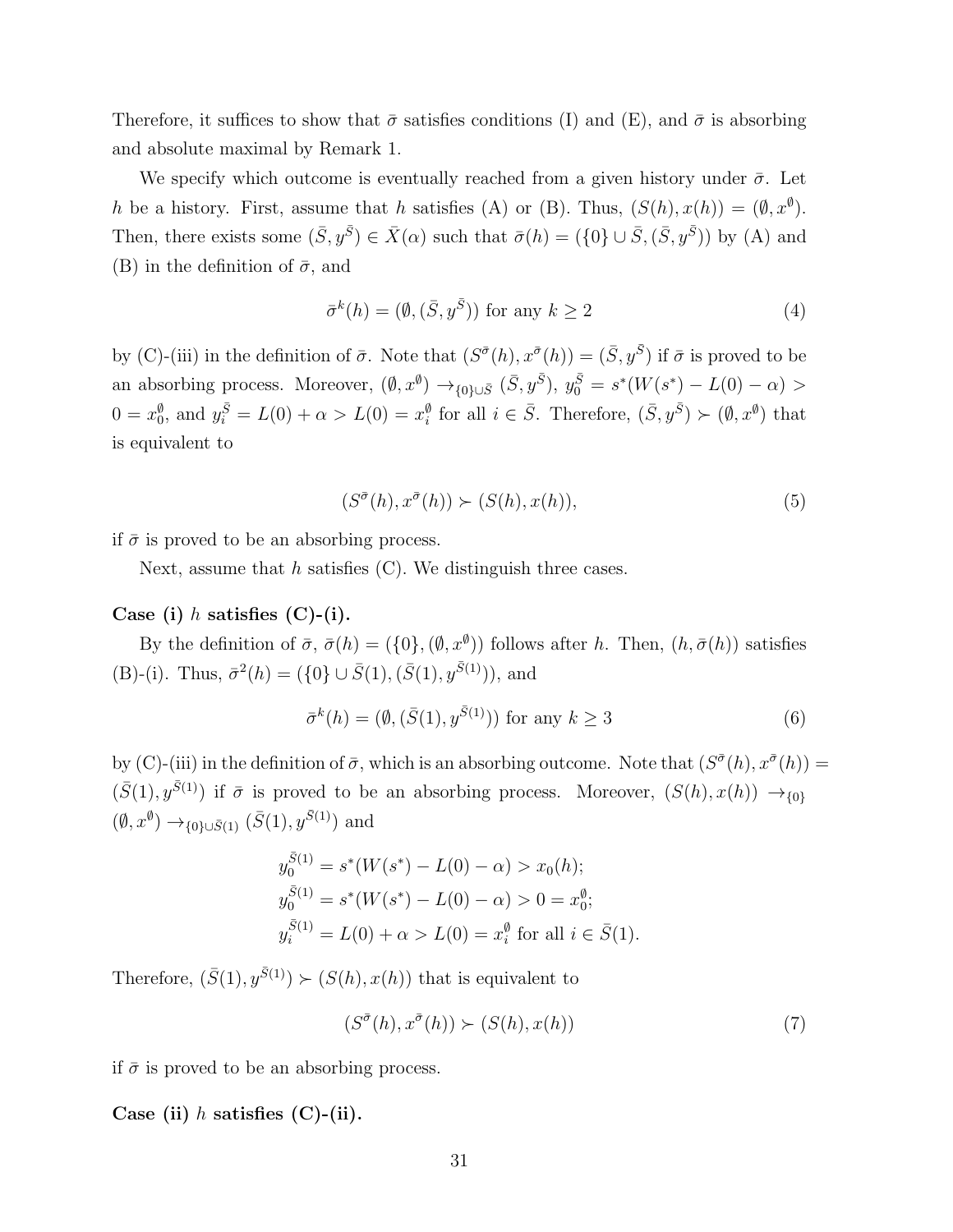By the definition of  $\bar{\sigma}$ ,  $\bar{\sigma}(h) = (\{j'\},(\emptyset,x^{\emptyset}))$  follows after *h*, where  $j' = \min\{i \in$  $S(h)|x_i(h) < L(0) + \alpha$ . Then,  $(h, \bar{\sigma}(h))$  satisfies (B)-(ii). Thus,  $\bar{\sigma}^2(h) = (\{0\} \cup$  $(\bar{S}(j'),(\bar{S}(j'),y^{\bar{S}(j')}))$  and

$$
\bar{\sigma}^k(h) = (\emptyset, (\bar{S}(j'), y^{\bar{S}(j')})) \text{ for any } k \ge 3
$$
\n(8)

by (C)-(iii) in the definition of  $\bar{\sigma}$ . Note that  $(S^{\bar{\sigma}}(h), x^{\bar{\sigma}}(h)) = (\bar{S}(j'), y^{\bar{S}(j')})$  if  $\bar{\sigma}$  is proved to be an absorbing process. Moreover,  $(S(h), x(h)) \to_{\{j'\}} (\emptyset, x^{\emptyset}) \to_{\{0\} \cup \overline{S}(j') } (\overline{S}(j'), y^{\overline{S}(j')})$ and

$$
y_{j'}^{\bar{S}(j')} = L(0) + \alpha > x_{j'}(h);
$$
  
\n
$$
y_0^{\bar{S}(j')} = s^*(W(s^*) - L(0) - \alpha) > 0 = x_0^{\emptyset};
$$
  
\n
$$
y_i^{\bar{S}(j')} = L(0) + \alpha > L(0) = x_i^{\emptyset} \text{ for all } i \in \bar{S}(j').
$$

Therefore,  $(\bar{S}(j'), y^{\bar{S}(j')}) \succ (S(h), x(h))$  that is equivalent to

$$
(S^{\bar{\sigma}}(h), x^{\bar{\sigma}}(h)) \succ (S(h), x(h))
$$
\n(9)

if  $\bar{\sigma}$  is proved to be an absorbing process.

#### **Case (iii)** *h* **satisfies (C)-(iii).**

By the definition of  $\bar{\sigma}$ ,

$$
\bar{\sigma}^k(h) = (\emptyset, (S(h), x(h))) \text{ for any } k \ge 1.
$$
 (10)

Note that  $(S^{\bar{\sigma}}(h), x^{\bar{\sigma}}(h)) = (S(h), x(h))$  if  $\bar{\sigma}$  is proved to be and absorbing process.

By (4), (6), (8), and (10),  $\bar{\sigma}$  is an absorbing process. Thus,  $(S^{\bar{\sigma}}(h), x^{\bar{\sigma}}(h))$  is welldefined for any history *h*. By (5), (7), and (9),  $\bar{\sigma}$  satisfies condition (E).

We show that  $\bar{\sigma}$  satisfies (I). Let  $\hat{h}$  be a history such that  $(S(\hat{h}), x(\hat{h})) = (Q(\hat{h}), z(\hat{h}))$ . Then,  $(S(\hat{h}), x(\hat{h})) \in \overline{X}(\alpha)$ . Suppose that there exist some  $(S', x') \in X$  and nonempty  $T \subseteq \{0\} \cup N$  such that  $(S(\hat{h}), x(\hat{h})) \to_{T'} (S', x')$  and  $x_i^{\bar{\sigma}}(h') > x_i(\hat{h})$  for all  $i \in T'$ , where  $h' = (\hat{h}, (T', (S', x')))$ . Then,  $T' \subseteq N$  because  $x_0^{\bar{\sigma}}(h') = x_0(\hat{h}) = s^*(W(s^*) - L(0) - \alpha)$ . Thus,  $T' \subseteq S(\hat{h})$  and  $(S', x') = (\emptyset, x^{\emptyset})$  by Assumption 2(i). However, this contradicts that  $x_i^{\bar{\sigma}}(h') > x_i(\hat{h})$  for all  $i \in T'$  because  $x_i(\hat{h}) = L(0) + \alpha$  for all  $i \in T'$  and the payoff of a firm is at most  $L(0) + \alpha$  at any absorbing outcome. Hence,  $\bar{\sigma}$  satisfies (I).

It remains to show that  $\bar{\sigma}$  is an absolutely maximal process. Suppose that there exist a coalition  $T^+$  and outcome  $(S^+, x^+)$  such that  $(S(h), x(h)) \rightarrow_{T^+} (S^+, x^+)$  and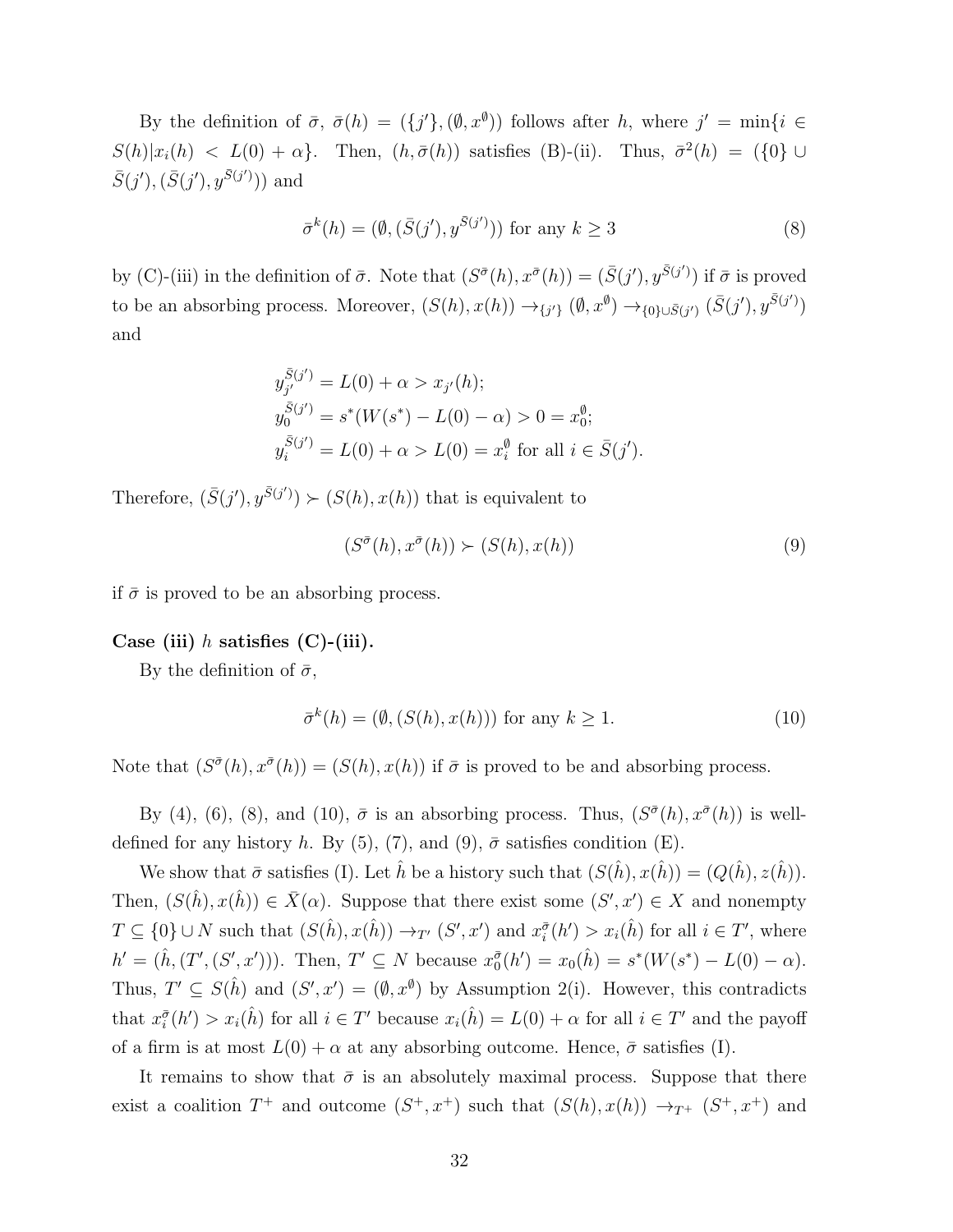$x_i^{\bar{\sigma}}(h^+) > x_i^{\bar{\sigma}}(h)$  for all  $i \in T^+$ , where  $h^+ = (h, (T^+, (S^+, x^+)))$ . Then,  $T^+ \subseteq N$  because the payoff of the patent holder is  $s^*(W(s^*) - L(0) - \alpha)$  at any absorbing outcome. Thus,  $(S^+, x^+) = (\emptyset, x^{\emptyset})$  by  $(S(h), x(h)) \rightarrow_{T^+} (S^+, x^+)$  and Assumption 2(i). By Assumption  $2, (S(h), x(h)) \neq (\emptyset, x^{\emptyset})$  because  $(\emptyset, x^{\emptyset}) \to_T (\emptyset, x^{\emptyset})$  is prohibited for any coalition *T*. By  $(S(h), x(h)) \neq (\emptyset, x^{\emptyset})$  and  $(S^+, x^+) = (\emptyset, x^{\emptyset})$ , *h* satisfies (C) and *h*<sup>+</sup> satisfies (B) in the definition of  $\bar{\sigma}$ . Denote  $h^* = (h, \bar{\sigma}(h))$ .

First, assume that *h* satisfies (C)-(i). Then, both  $h^+ = (h, (T^+, (\emptyset, x^{\emptyset})))$  and  $h^* =$  $(h, (\{0\}, (\emptyset, x^{\emptyset}))$  satisfy  $(B)$ -(i). By the definition of  $\bar{\sigma}$ ,  $\bar{\sigma}(h^{+}) = \bar{\sigma}(h^{*}) = (\{0\} \cup$  $\bar{S}(1), (\bar{S}(1), y^{\bar{S}(1)}))$ , and thus,  $\bar{\sigma}^k(h^+) = \bar{\sigma}^k(h^*) = (\emptyset, (\bar{S}(1), y^{\bar{S}(1)}))$  for any  $k \ge 2$  by (C)-(iii) in the definition of  $\bar{\sigma}$ . Thus,  $(\bar{S}(1), y^{\bar{S}(1)}) = (S^{\bar{\sigma}}(h^+), x^{\bar{\sigma}}(h^+)) = (S^{\bar{\sigma}}(h^*), x^{\bar{\sigma}}(h^*)) =$  $(S^{\bar{\sigma}}(h), x^{\bar{\sigma}}(h))$ . This contradicts that  $x_i^{\bar{\sigma}}(h^+) > x_i^{\bar{\sigma}}(h)$  for all  $i \in T^+$ .

Next, assume that *h* satisfies (C)-(ii). Then, both  $h^+ = (h,(T^+,(0,x^0)))$  and  $h^* =$  $(h, (\{j'\}, (\emptyset, x^{\emptyset})) )$  satisfy (B)-(ii), where  $j' = \min\{i \in S(h)|x_i(h) < L(0) + \alpha\}.$  By the definition of  $\bar{\sigma}$ ,  $\bar{\sigma}(h^+) = \bar{\sigma}(h^*) = (\{0\} \cup \bar{S}(j'), (\bar{S}(j'), y^{\bar{S}(j')}))$ , and thus,  $\bar{\sigma}^k(h^+) =$  $\bar{\sigma}^k(h^*) = (\emptyset, (\bar{S}(j'), y^{\bar{S}(j')})$  for any  $k \geq 2$  by (C)-(iii) in the definition of  $\bar{\sigma}$ . Thus,  $(\bar{S}(j'), y^{\bar{S}(j')}) = (S^{\bar{\sigma}}(h^+), x^{\bar{\sigma}}(h^+)) = (S^{\bar{\sigma}}(h^*), x^{\bar{\sigma}}(h^*)) = (S^{\bar{\sigma}}(h), x^{\bar{\sigma}}(h)).$  This contradicts that  $x_i^{\bar{\sigma}}(h^+) > x_i^{\bar{\sigma}}(h)$  for all  $i \in T^+$ .

Finally assume that *h* satisfies (C)-(iii). Then,  $\bar{\sigma}^k(h) = (\emptyset, (S(h), x(h)))$  for any  $k \geq 1$ . Thus,  $(S^{\bar{\sigma}}(h), x^{\bar{\sigma}}(h)) = (S(h), x(h))$ . By (B)-(iii) in the definition of  $\bar{\sigma}$ ,  $\bar{\sigma}(h^+) = (\{0\} \cup S(h), (S(h), x(h)))$  and  $\bar{\sigma}^k(h^+) = (\emptyset, (S(h), x(h)))$  for any  $k \geq 2$ . Thus,  $(S^{\bar{\sigma}}(h^+), x^{\bar{\sigma}}(h^+)) = (S(h), x(h)) = (S^{\bar{\sigma}}(h), x^{\bar{\sigma}}(h))$ . This contradicts that  $x_i^{\bar{\sigma}}(h^+) > x_i^{\bar{\sigma}}(h)$ for all  $i \in T^+$ .

Every case yields a contradiction. Hence,  $\bar{\sigma}$  is an absolutely maximal process. This completes the proof.

### **6 Concluding remarks**

As a main result, this paper characterized symmetric farsighted stable set of an abstract game formalized for patent licensing negotiations as a set of outcomes where the patent holder maximizes its own profit, provided that each licensee firm is allowed to enjoy a given net profit which is regarded as an established order of society. We also show the equivalence between singleton farsighted stable sets and the relative interior of the core is obtained if we restrict our attention to symmetric farsighted stable sets. Further, we show that the symmetric farsighted stable sets are also the absolutely maximal farsighted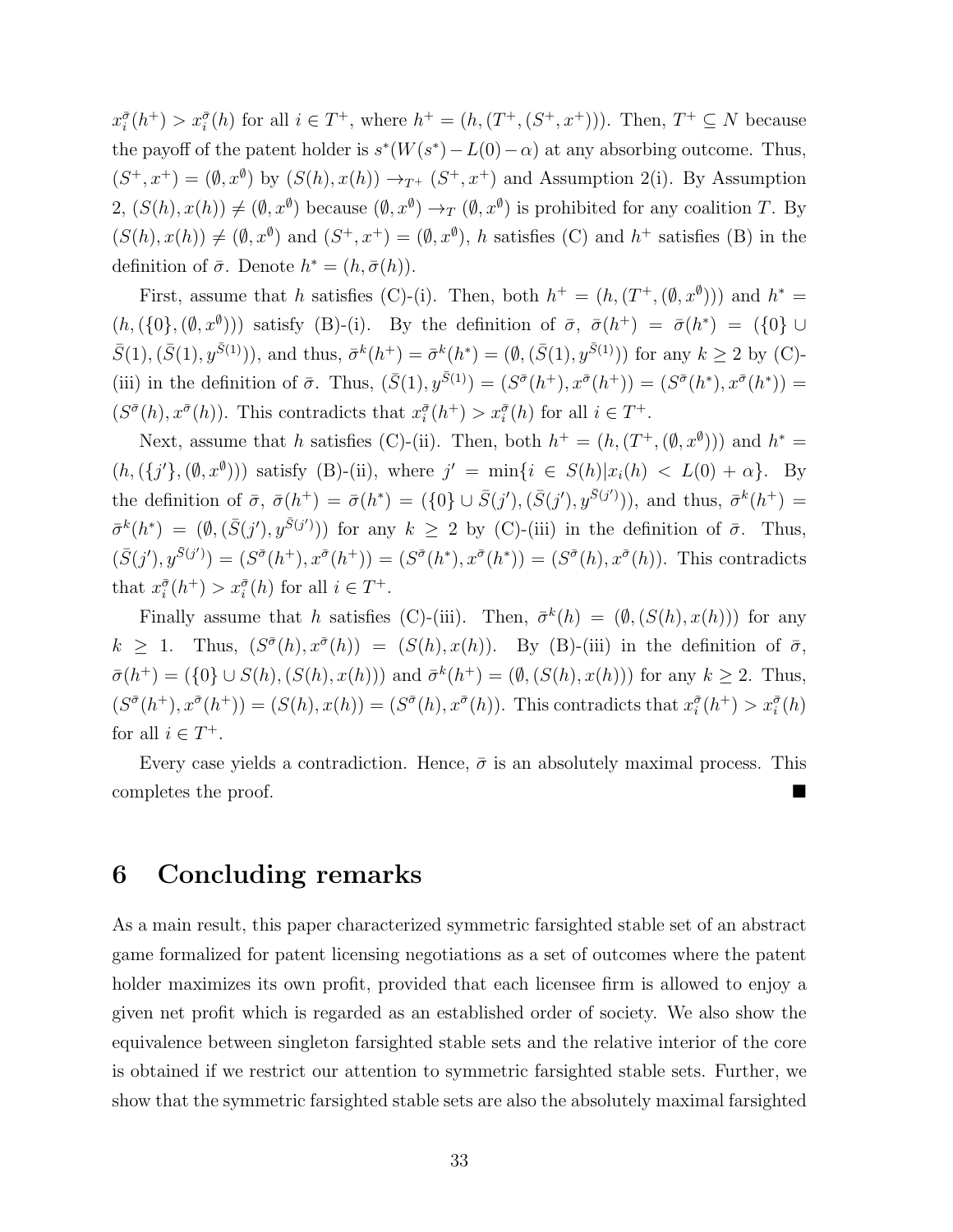stable sets and with the history dependent strongly rational expectation farsighted stable set.<sup>q</sup> Those relationships imply that the main result stated above is strong and robust.

The patent holder's profit is a main concern in the literature on patent licensing, as noted in Section 1. It can be easily derived that the supremum of a patent holder's profit supported by symmetric farsighted stable sets is  $\max_{s=1,\dots,n} s(W(s) - L(0))$ . The supremum is thus consistent with the results for bargaining set (Watanabe and Muto, 2008) and kernel and nucleolus (Kishimoto and Watanabe, 2017). The infimum is, however, 0, while the patent holder obtains more when solutions mentioned above and vNM stable set analyzed by Hirai and Watanabe (2018) are applied to the model of Watanabe and Muto (2008).

In the model of Watanabe and Muto (2008), each firm is supposed to have a pessimistic anticipation that other firms are licensed in such a way that its gross profit is minimized when it breaks off the license negotiations. This pessimistic viewpoint which inherits the spirit of von Neumann and Morgenstern (1944) plays no important role in the proofs of propositions in the literature, because the strongest objection to proposals of payoffs is made by all the firm when licensee firms cannot obtain at least the status quo level of payoff, i.e., *L*(0). In this paper, every firm can obtain *L*(0) even when it solely breaks off the negotiations, which is guaranteed by Assumption 2 (i) for effectiveness relation. It is, however, easy to confirm that the necessary and sufficient condition for the core defined in Section 4 to be nonempty and the core itself are completely the same as the ones derived in the model of Watanabe and Muto (2008). This fact may imply that the two models are not remarkably different. More sophisticated comparisons of the patent holder's profits may thus follow in future research.

Finally, Example 2 (at the end of Section 4) implies that farsighted stable sets defined for abstract games may be closely related to those defined for games with transferable utility under some condition, whereas Example 3 (in the middle of Section 5) suggests that it be difficult to directly apply the latest result of Ray and Vohra (2019a) to abstract games. Our argument on the relationship between those solution concepts is here limited to some simple examples, but there might be a vast ocean which more researchers should have explored in detail.

<sup>&</sup>lt;sup>q</sup>Kimya (2018) includes a review on various strands of the literature on farsightedness. For example, this paper assumed that all the players are farsighted, but Herings et al. (2017) studied matching when some players are myopic and the others are farsighted. Farsightedness is applied also to network formation: Dutta et al. (2005), Herings et al. (2009), and Herings et al. (2018).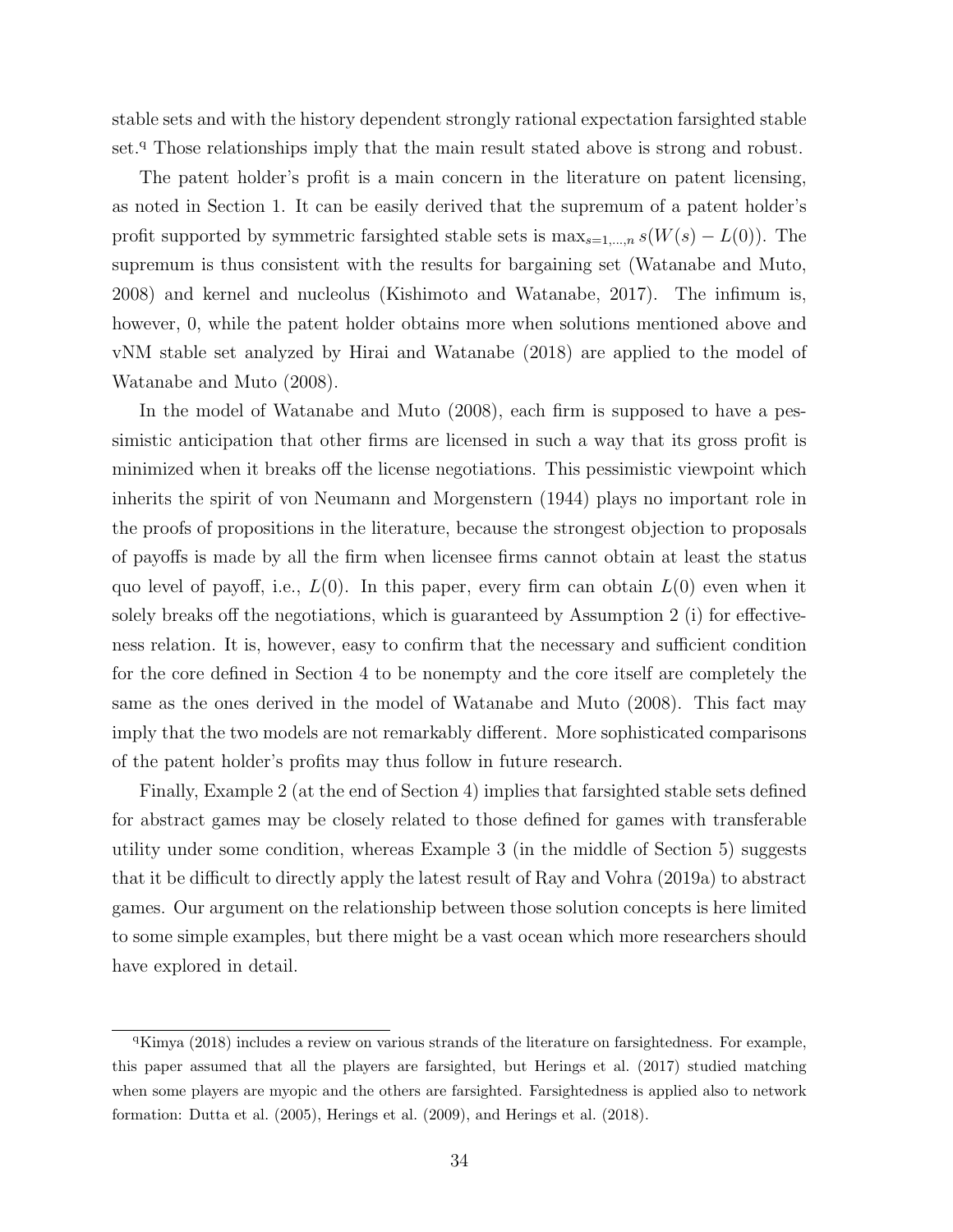# **A Appendix**

In the main part of this paper, a patent licensing agreement is assumed to be multilateral so that not only the patent holder but also a licensee firm can solely dissolve the agreement and induce a null outcome as Assumption 2(i). Alternatively, we may consider a situation where the patent holder reaches bilateral contracts with licensee firms simultaneously. Such a situation can be formulated by an effectivity relation that allows residual coalition to stay in tact when a part of licensee firms deviate from an agreement as follows: for any  $(S, x) \in X$  and nonempty  $T \subsetneq S$ ,  $T$  can induce  $(S \setminus T, x')$ from  $(S, x)$  for some x' such that  $(S \setminus T, x') \in X$ . To define such an alternative effectivity relation formally, we should impose some restriction on *x ′* . If deviating coalition *T* of firms can select their favorable *x ′* , then it violates coalitional sovereignty as argued by Ray and Vohra (2015a). In this appendix, we consider two presumable cases named the fixed-payment model and fixed-licensee-profit model. Unfortunately,  $X(\alpha)$  defined in Section 4 may not be a farsighted stable set for some  $\alpha$  in both models.

#### **A.1 Fixed-payment model**

We introduce an effectivity relation  $\rightarrow^P$  for a situation where the patent holder and licensee firms reach agreements on payments of licensee firms. Therefore, when a part of licensee firms deviate from an outcome, residual licensee firms pay same amounts to the patent holder as the former outcome. Note that  $W(s) - x_i$  is the payment of a licensee firm  $i \in S$  at  $(S, x) \in X$ .

**Assumption 3** *(i)* For any  $(S, x) \in X$  with  $S \neq \emptyset$ ,  $(S, x) \rightarrow_T^P (\emptyset, x^{\emptyset})$  if and only if  $T = \{0\}$  or S; (ii) For any  $(S, x) \in X$  with  $S \neq \emptyset$ ,  $(S, x) \rightarrow_T^P (S \setminus T, x')$ , where  $x'_0 = (s-t)W(s-t) - \sum_{i \in S \backslash T} x'_i, x'_i = W(s-t) - (W(s) - x_i)$  for all  $i \in S \setminus T$ , and  $x'_i = L(s-t)$  for all  $i \in (N \setminus S) \cup T$ , if and only if  $\emptyset \neq T \subsetneq S$ ; (iii) For any  $(S, x), (S', x') \in X$  with  $S' \neq \emptyset$ ,  $(S, x) \rightarrow_T^P (S', x')$  if and only if  $T = \{0\} \cup S'.$ 

Assumption 3(ii) is the feature of the fixed-payment model mentioned above. Assumption 3(i) requires that an agreement can be dissolved only by the patent holder or consent from all licensee firms, and (iii) is just same as Assumption 2(ii). The indirect dominance relation defined with  $\rightarrow^P$  is denoted by  $\succ^P$ .

We show an example where  $\bar{X}(\alpha)$  is not a farsighted stable set defined by  $\succ^P$  for some  $\alpha \in A$ .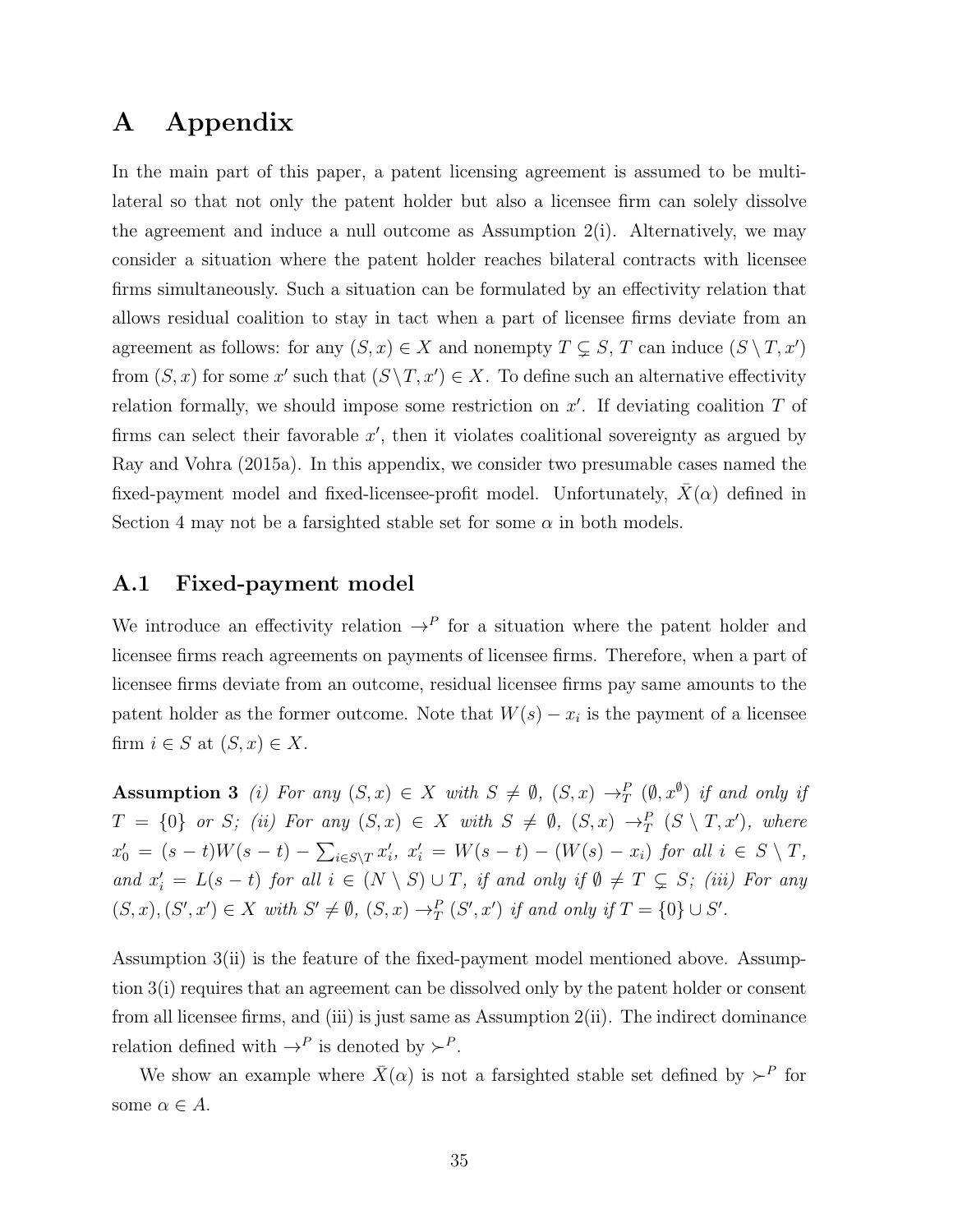**Example 4** Let  $N = \{1, 2, 3\}$ . The profit functions *W* and *L* are defined as follows.

| S            | ⋂ |              |     |      |
|--------------|---|--------------|-----|------|
| W(s)         |   | 200          | 135 | -120 |
| $L(s)$   100 |   | $\mathbf{0}$ |     |      |

Let  $\alpha = 10$ . Then,  $B(10) = \{1\}$  and

 $\bar{X}(10) = \{ (\{1\}, 90, 110, 0, 0), (\{2\}, 90, 0, 110, 0), (\{3\}, 90, 0, 0, 110) \}.$ 

For each  $i = 1, 2, 3$ , denote  $({i}, x^{i}) \in \overline{X}(10)$ , where  $x_0^{i} = 90$ ,  $x_i^{i} = 110$ , and  $x_j^{i}$  = 0 for  $j \neq i$ . We show that  $\bar{X}(10)$  is not a farsighted stable set. Consider  $(N, y)$  = (*N,* 210*,* 110*,* 20*,* 20). At (*N, y*), 1 pays 10, 2 pays 100, and 3 pays 100. Suppose that there exists some  $i = 1, 2, 3$  such that  $({i}, x^{\{i\}}) \succ^P (N, y)$ . Then, there exist sequences of outcomes  $(Q^0, z^0), ..., (Q^m, z^m)$  and coalitions  $R^1, ..., R^m$  such that  $(Q^0, z^0) = (N, y),$  $(Q^m, z^m) = (\{i\}, x^{\{i\}})$ , and for all  $h = 1, ..., m$ ,  $(Q^{h-1}, z^{h-1}) \rightarrow_{R^h}^P (Q^h, z^h)$  and  $x_j^{\{i\}} >$  $z_j^{h-1}$  for all  $j \in R^h$ . Then,  $R^1 = \{i\}$  since only i is made better off at  $(\{i\}, x^{\{i\}})$ than  $(N, y)$ . Moreover,  $R^1 = \{i\} \subseteq \{2, 3\}$  by  $y_0 = 210 > 90 = x_0^{\{i\}}$  $y_0^{i}$  and  $y_1 = 110 \geq$  $x_1^{\{j\}}$  $j_j^{(j)}$  for all  $j = 1, 2, 3$ . By the symmetry, we may assume that  $i = 2$ . Then, only  $(N, y) \rightarrow_{\{2\}}^P (\{1, 3\}, 110, 125, 0, 35)$  is possible, where obviously  $(\{1, 3\}, 110, 125, 0, 35) \notin$ *X*(10). However,  $R^2 = \emptyset$  by  $x_0^{\{2\}} = 90 < 110$ ,  $x_1^{\{2\}} = 0 < 125$ , and  $x_3^{\{2\}} = 0 < 35$ , contradicting that  $R^2$  is a coalition. Hence,  $\bar{X}(10)$  does not satisfy external stability.

### **A.2 Fixed-licensee-profit model**

We introduce an effectivity relation  $\rightarrow^L$  for a situation where the patent holder and licensee firms reach agreements on profits of licensee firms. Therefore, when a part of licensee firms deviate from an outcome, residual licensee firms are guaranteed the same payoff as the former outcome.

**Assumption 4** *(i)* For any  $(S, x) \in X$  with  $S \neq \emptyset$ ,  $(S, x) \rightarrow_T^L (\emptyset, x^{\emptyset})$  if and only if  $T = \{0\}$  or S. (ii) For any  $(S, x) \in X$  with  $S \neq \emptyset$ ,  $(S, x) \rightarrow_T^L (S \setminus T, x')$ , where  $x'_0 = (s-t)W(s-t) - \sum_{i \in S \setminus T} x'_i$ ,  $x'_i = x_i$  for all  $i \in S \setminus T$ , and  $x'_i = L(s-t)$  for all  $i \in (N \setminus S) \cup T$ , if and only if  $\emptyset \neq T \subsetneq S$ . (iii) For any  $(S, x), (S', x') \in X$  with  $S' \neq \emptyset$ ,  $(S, x) \to_T^L (S', x')$  *if and only if*  $T = \{0\} \cup S'.$ 

Assumption 4(ii) is the feature of the fixed-licensee-profit model mentioned above. Assumption 4(i) requires that an agreement can be dissolved only by the patent holder or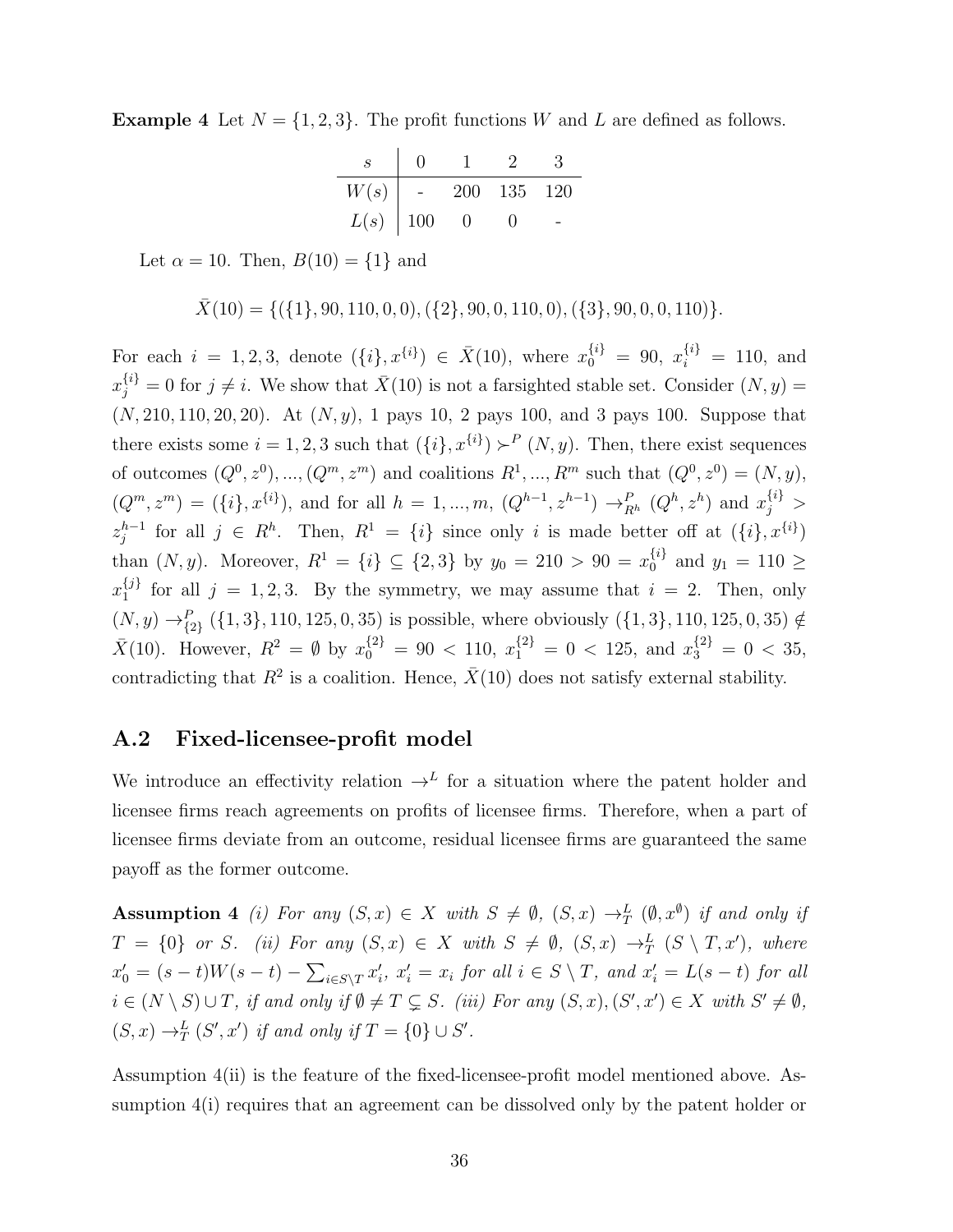consent from all licensee firms, and (iii) is just same as Assumption 2(ii). The indirect dominance relation defined with  $\rightarrow^L$  is denoted by  $\succ^L$ .

We show an example where  $\bar{X}(\alpha)$  is not a farsighted stable set defined by  $\succ^L$  for some  $\alpha \in A$ .

**Example 5** Let  $N = \{1, 2, 3\}$ . The profit functions *W* and *L* are defined as follows.

| S    |       |     |      |      |
|------|-------|-----|------|------|
| W(s) |       | 190 | -160 | -130 |
| L(s) | $100$ | 0   |      |      |

Let  $\alpha = 10$ . Then,  $B(10) = \{2\}$  and

 $\bar{X}(10) = \{ (\{1, 2\}, 100, 110, 110, 0), (\{2, 3\}, 100, 0, 110, 110), (\{1, 3\}, 100, 110, 0, 110) \}.$ 

We show that  $\bar{X}(10)$  is not a farsighted stable set. Suppose that  $\bar{X}(10)$  is a farsighted stable set. Consider  $(N, y) = (N, 100, 110, 110, 70)$ . By external stability of  $\overline{X}(10)$ , there exists some  $(S^*, x^*) \in \overline{X}(10)$  such that  $(S^*, x^*) \succ^L (N, y)$ . Then, there exist sequences of outcomes  $(Q^0, z^0), ..., (Q^m, z^m)$  and coalitions  $R^1, ..., R^m$  such that  $(Q^0, z^0) = (N, y),$  $(Q^m, z^m) = (S^*, x^*)$ , and for all  $h = 1, ..., m$ ,  $(Q^{h-1}, z^{h-1}) \rightarrow_{R^h}^L (Q^h, z^h)$  and  $x_j^* > z_j^{h-1}$ for all  $j \in R^h$ . For all  $(S, x) \in \overline{X}(10)$ ,  $y_0 = 100 = x_0$  and  $y_i = 110 \ge x_i$  for  $i = 1, 2$ . Thus,  $R^1 = \{3\}$ . Then,  $(Q^1, z^1) = (\{1, 2\}, 100, 110, 110, 0) \in \overline{X}(10)$ . However,  $m > 1$ since  $y_3 = 70 > 0 = z_3^1$ . Then,  $(Q^1, z^1) \rightarrow_{R^2} (Q^2, z^2) \rightarrow_{R^3} \cdots \rightarrow_{R^m} (Q^m, z^m) = (S^*, x^*)$ yield  $(S^*, x^*) \succ^L (Q^1, z^1) = (\{1, 2\}, 100, 110, 110, 0)$  by the definition of an indirect dominance relation, contradicting internal stability of  $X(10)$ . Hence,  $X(10)$  is not a farsighted stable set.

# **References**

Bloch, F., van den Nouweland, A. (2017) Farsighted stability with heterogeneous expectations. mimeo.

Chander, P. (2015) A farsighted stable set for partition function games. mimeo.

Chwe, M. S.-Y. (1994) Farsighted coalitional stability. J. Econ. Theory 63, 299-325.

Diamantoudi, E. (2005) Stable cartels revisited. Econ. Theory 26, 907-921.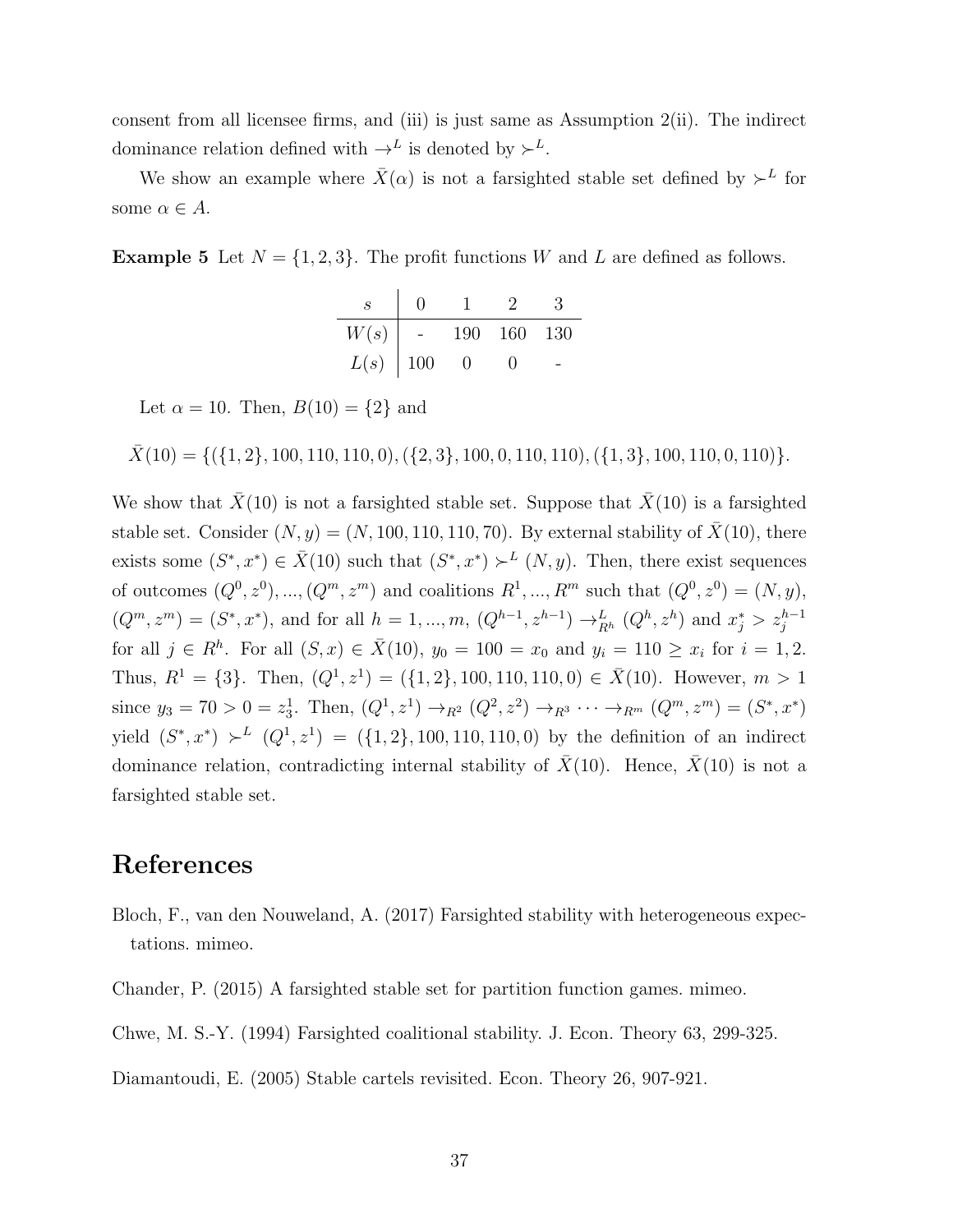- Diamantoudi, E., Xue, L. (2003) Farsighted stability in hedonic games. Soc. Choice Welfare 21, 39-61.
- Dutta, B., Ghosal, S., Ray, D. (2005) Farsighted network formation. J. Econ. Theory 122, 143-164.
- Dutta, B., Vartiainen, H. (2017) Coalition formation and history dependence. mimeo.
- Dutta, B., Vohra, R. (2017) Rational expectations and farsighted stability. Theor. Econ. 12, 1191-1227.
- Fan, C., Jun, B., Wolfstetter, E. (2016). Optimal bid disclosure in patent license auctions under alternative modes of competition. Int. J. Ind. Organ. 47, 1-32.
- Harsanyi, J. (1974) An equilibrium-point interpretation of stable sets and a proposed alternative definition. Manage. Sci. 20, 1472-1495.
- Herings, P. J.-J., Mauleon, A., Vannetelbosch, V. (2009) Farsightedly stable networks. Game. Econ. Behav. 67, 526-541.
- Herings, P. J.-J., Mauleon, A., Vannetelbosch, V. (2017) Matching with myopic and farsighted players. mimeo.
- Herings, P. J.-J., Mauleon, A., Vannetelbosch, V. (2018) Stability of networks under horizon-k farsightedness. Econ. Theory, forthcoming
- Hirai, T. (2018) Single-payoff farsighted stable sets in strategic games with dominant punishment strategies. Int. J. Game Theory 47, 1087-1111.
- Hirai, T., Watanabe, N. (2018) von Neumann-Morgenstern stable sets of a patent licensing game: the existence proof. Math. Soc. Sci. 94, 1-12.
- Jordan, J. S. (2006). Pillage and property. J. Econ. Theory 13, 26-44.
- Kamien, M. I., Tauman, Y. (1984) The private value of a patent: a game theoretic analysis. J. Econ. Suppl. 4, 93-118.
- Kamien, M. I., Tauman, Y. (1986) Fees versus royalties and the private value of a patent. Q. J. Econ. 101, 471-491.
- Kimya, M. (2018), Equilibrium coalitional behavior. mimeo.